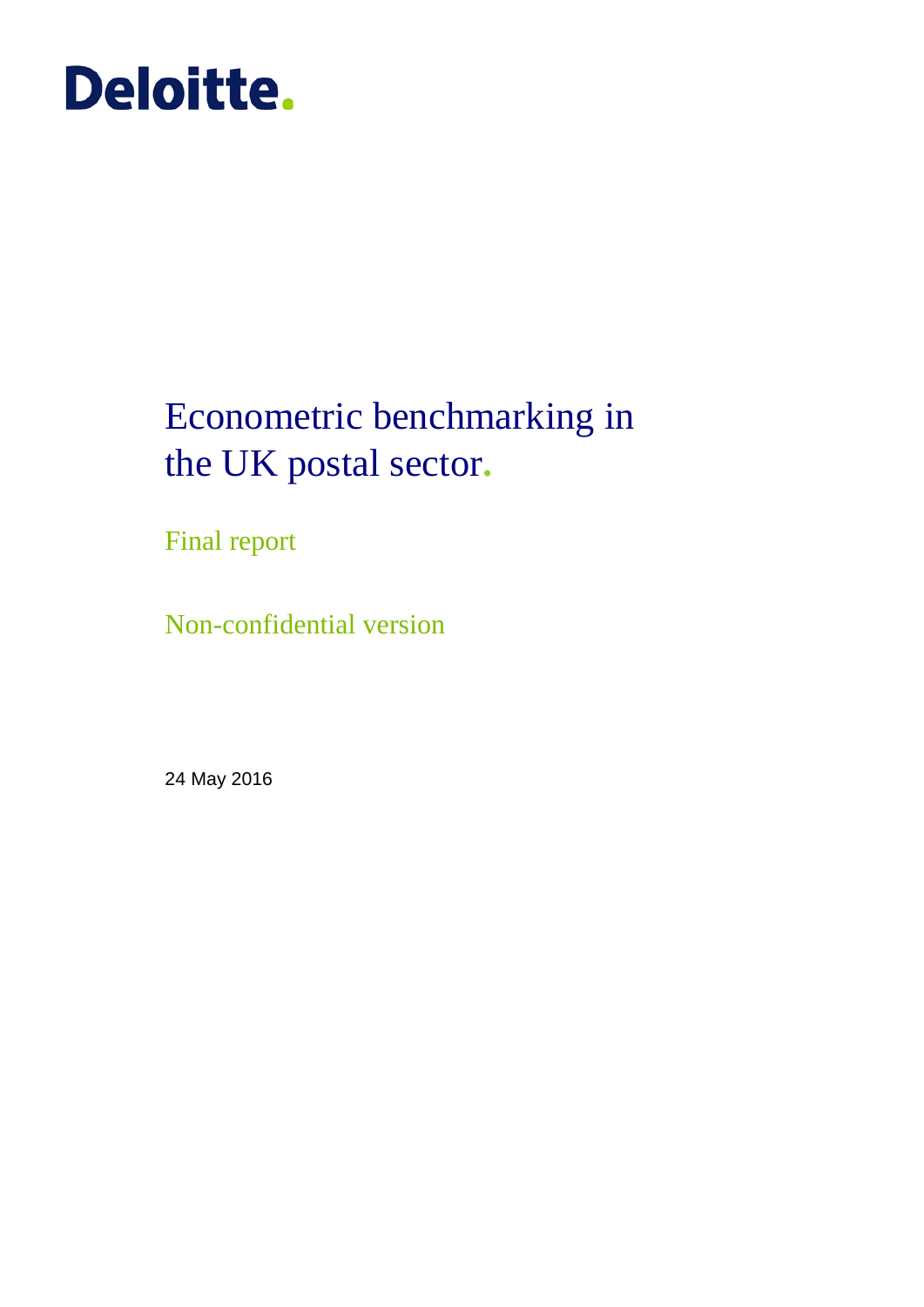## Contents

| 2 <sup>2</sup> |                                                                                                                                                                                                                                |  |
|----------------|--------------------------------------------------------------------------------------------------------------------------------------------------------------------------------------------------------------------------------|--|
| $\overline{3}$ |                                                                                                                                                                                                                                |  |
| $4 \pm 1$      |                                                                                                                                                                                                                                |  |
|                |                                                                                                                                                                                                                                |  |
|                | References 22 and 22 and 22 and 22 and 23 and 24 and 25 and 25 and 25 and 25 and 25 and 26 and 26 and 26 and 26 and 26 and 26 and 27 and 27 and 27 and 27 and 27 and 27 and 27 and 27 and 27 and 27 and 27 and 27 and 27 and 2 |  |
|                |                                                                                                                                                                                                                                |  |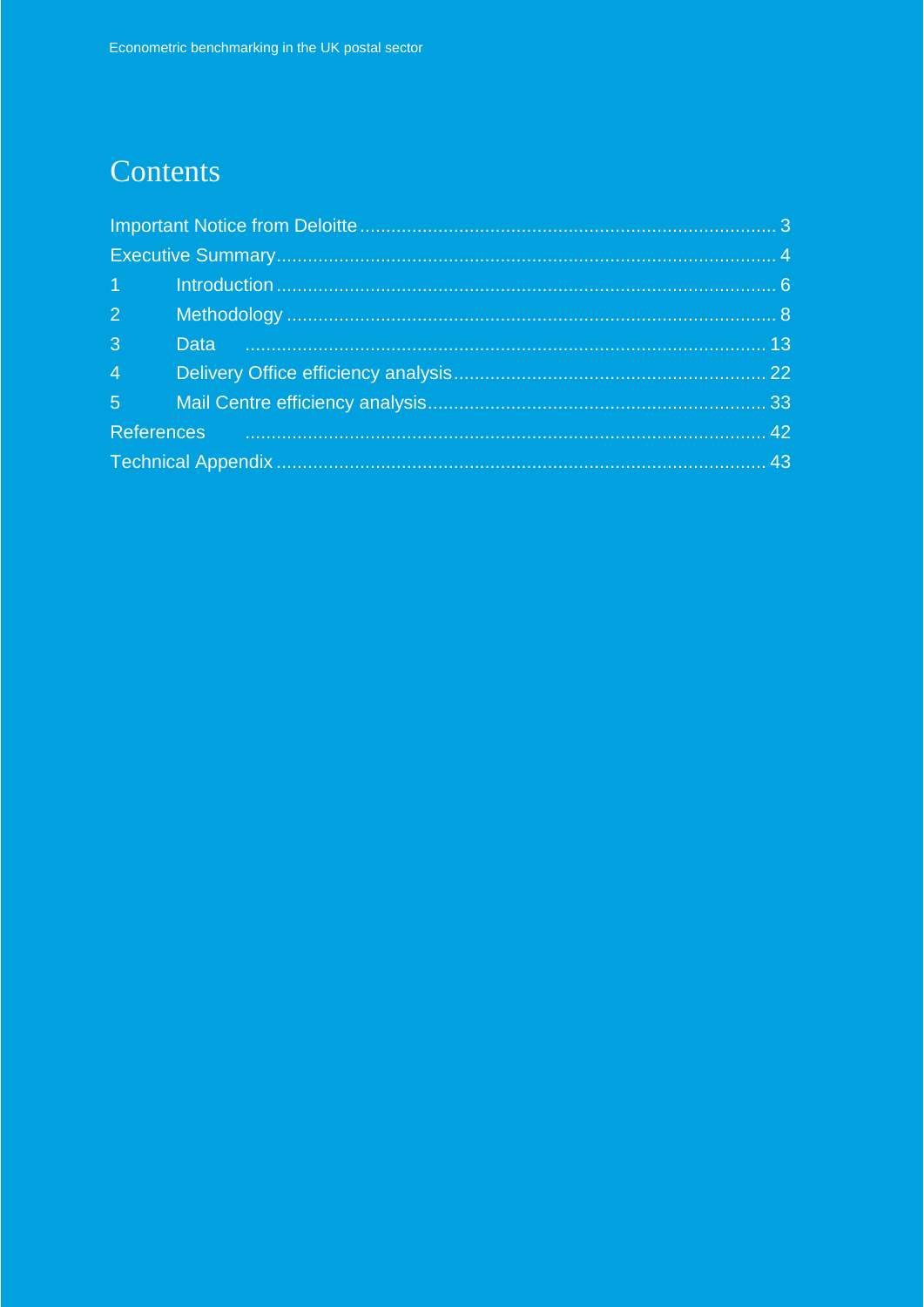#### **Important Notice from Deloitte**

This final report (the "Final Report") has been prepared by Deloitte LLP ("Deloitte") for Ofcom in accordance with the contract with them dated 1<sup>st</sup> April 2015 ("the Contract") and the contract variation order dated 29<sup>th</sup> October 2015, and on the basis of the scope and limitations set out below.

The Final Report has been prepared solely for the purposes of estimating the relative efficiency of Royal Mail's Delivery Office and Mail Centre network, as set out in the Contract. It should not be used for any other purpose or in any other context, and Deloitte accepts no responsibility for its use in either regard, including its use by Ofcom for decision making or reporting to third parties.

The Final Report is provided exclusively for Ofcom's use under the terms of the Contract. No party other than Ofcom is entitled to rely on the Final Report for any purpose whatsoever and Deloitte accepts no responsibility or liability or duty of care to any party other than Ofcom in respect of the Final Report or any of its contents.

As set out in the contract, the scope of our work has been limited by the time, information and explanations made available to us. The information contained in the Final Report has been obtained from Ofcom and third party sources that are clearly referenced in the appropriate sections of the Final Report. Deloitte has neither sought to corroborate this information nor to review its overall reasonableness. Further, any results from the analysis contained in the Final Report are reliant on the information available at the time of writing the Final Report and should not be relied upon in subsequent periods.

All copyright and other proprietary rights in the Final Report remain the property of Deloitte LLP and any rights not expressly granted in these terms or in the Contract are reserved.

Any decision to invest, conduct business, enter or exit the markets considered in the Final Report should be made solely on independent advice and no information in the Final Report should be relied upon in any way by any third party. This Final Report and its contents do not constitute financial or other professional advice, and specific advice should be sought about your specific circumstances. In particular, the Final Report does not constitute a recommendation or endorsement by Deloitte to invest or participate in, exit, or otherwise use any of the markets or companies referred to in it. To the fullest extent possible, both Deloitte and Ofcom disclaim any liability arising out of the use (or non-use) of the Final Report and its contents, including any action or decision taken as a result of such use (or non-use).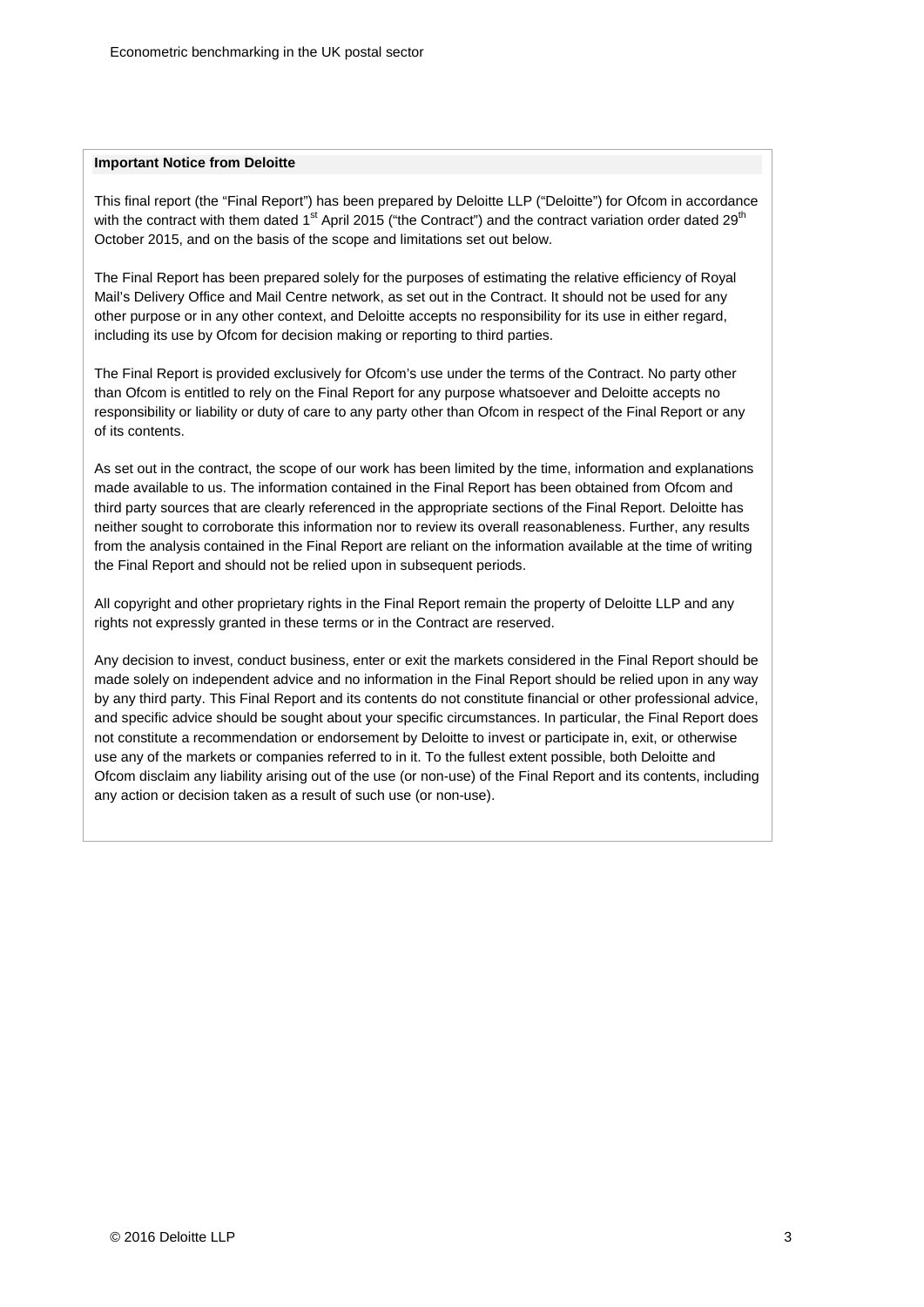## <span id="page-3-0"></span>Executive Summary

In 2015, Ofcom announced a fundamental review of the regulation of Royal Mail to ensure that the regulation remains appropriate to secure the financial sustainability of the universal service. As part of this review, Ofcom wishes to understand Royal Mail's historical achieved levels of efficiency improvement and its capacity to realise further efficiency savings.

This study carries out a cost benchmarking analysis with the aim of quantifying the relative efficiency of Royal Mail's Delivery Office and Mail Centre network and assesses the scope for future efficiency savings. The cost benchmarking uses an econometrics framework, applying Stochastic Frontier Analysis, a well-established methodology within the UK regulated sectors. Data for the cost benchmarking was provided from 2010/11 to 2014/15 for Delivery Offices and 2012/13 to 2014/15 for Mail Centres.

Our key findings are:

- Royal Mail has achieved efficiency savings over recent years, most notably in the Mail Centre network where estimated average operational efficiency in terms of gross hours has improved by 8.8% over the last three years. Average operational efficiency for Delivery Offices is estimated to have improved by 5.8% since 2010/11 in terms of staff hours. When taking into account wage increases relative to the sector average, historical cost efficiency savings are estimated at 4.5% and 2.9% for Mail Centres and Delivery Offices respectively. These efficiency gains are likely to be largely explained by the modernisation programme implemented by Royal Mail since 2007/08.<sup>[1](#page-3-1)</sup> The greater savings estimated for Mail Centres are likely to reflect the larger proportion of processing activities that can be automated relative to delivery operations.
- Despite the historical efficiency improvements, differences in the relative efficiency of Royal Mail's Delivery Offices and Mail Centres still remain. For instance, catch-up efficiency estimates range between 3.2% and 6.1% for Delivery Offices and 4.8% and 9.5% for Mail Centres across the various staff costs and hours models. These estimates measure the catch-up to the upper quartile of the efficiency distribution. Catch-up opportunities are significantly higher when measured against the upper decile or to the frontier.<sup>[2](#page-3-2)</sup>

<span id="page-3-1"></span><sup>1</sup> This programme is now largely complete, although continuous transformation within Royal Mail's Mail Centres remains ongoing.

<span id="page-3-2"></span><sup>&</sup>lt;sup>2</sup> The catch-up to the frontier represents the efficiency savings that can be achieved if all operating units become as efficient as the most efficient operating unit. Conversely, the catch-up to the upper quartile and upper decile reflect the efficiency opportunities under the assumption that the benchmark is represented by the upper quartile and upper decile of the efficiency distribution. An operating unit represented by the upper quartile has an efficiency score which is higher than the score of 75% of the operating units. The upper decile reflects the top 10% of the most efficient operating units.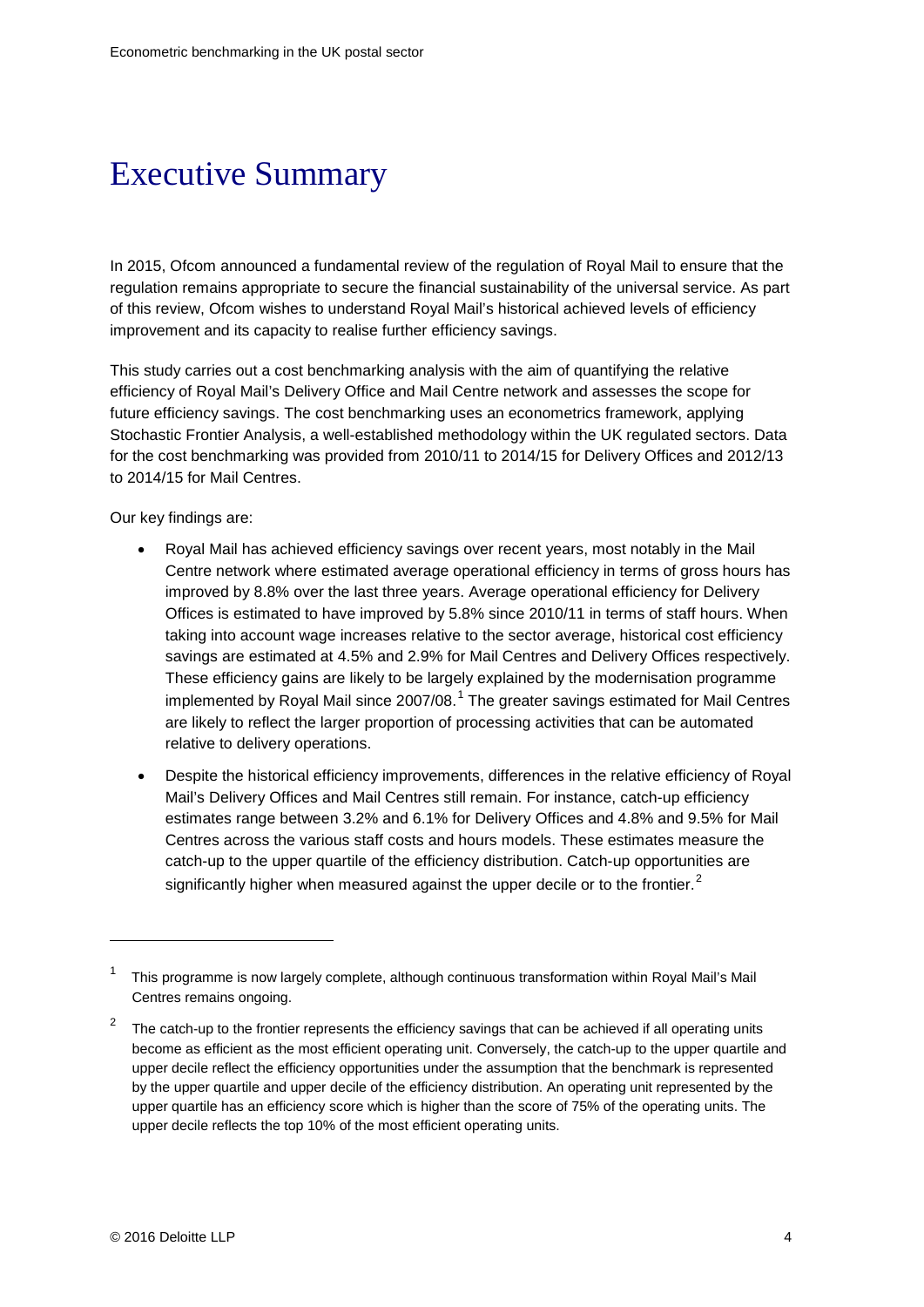• The most conservative estimates suggest that Royal Mail could achieve total efficiency savings of 4.3% to 6.6% in the Delivery Office network and 5.2% to 9.9% in the Mail Centre operations over the next five years. The most stretching estimates found within the sensitivity analysis represent catch-up opportunities to the frontier and suggest scope for total efficiency improvements of up to c.15% in Mail Centres and 18% in Delivery Offices. The estimates implied by the frontier, however, may reflect the limitations of the benchmarking analysis, in particular the challenge of controlling for heterogeneity across Mail Centres and Delivery Offices.

The efficiency savings documented in this report are based on internal benchmarking and therefore reflect efficiency savings that could be achieved if all operating units become as efficient as the most efficient Royal Mail units. The analysis does not consider Royal Mail's efficiency in relation to international benchmarks or the capacity for Royal Mail to realise efficiency gains through improvements in its best practices.

The main conclusion is that Royal Mail has achieved efficiency savings over the last five years, however, scope for further efficiency improvement remains.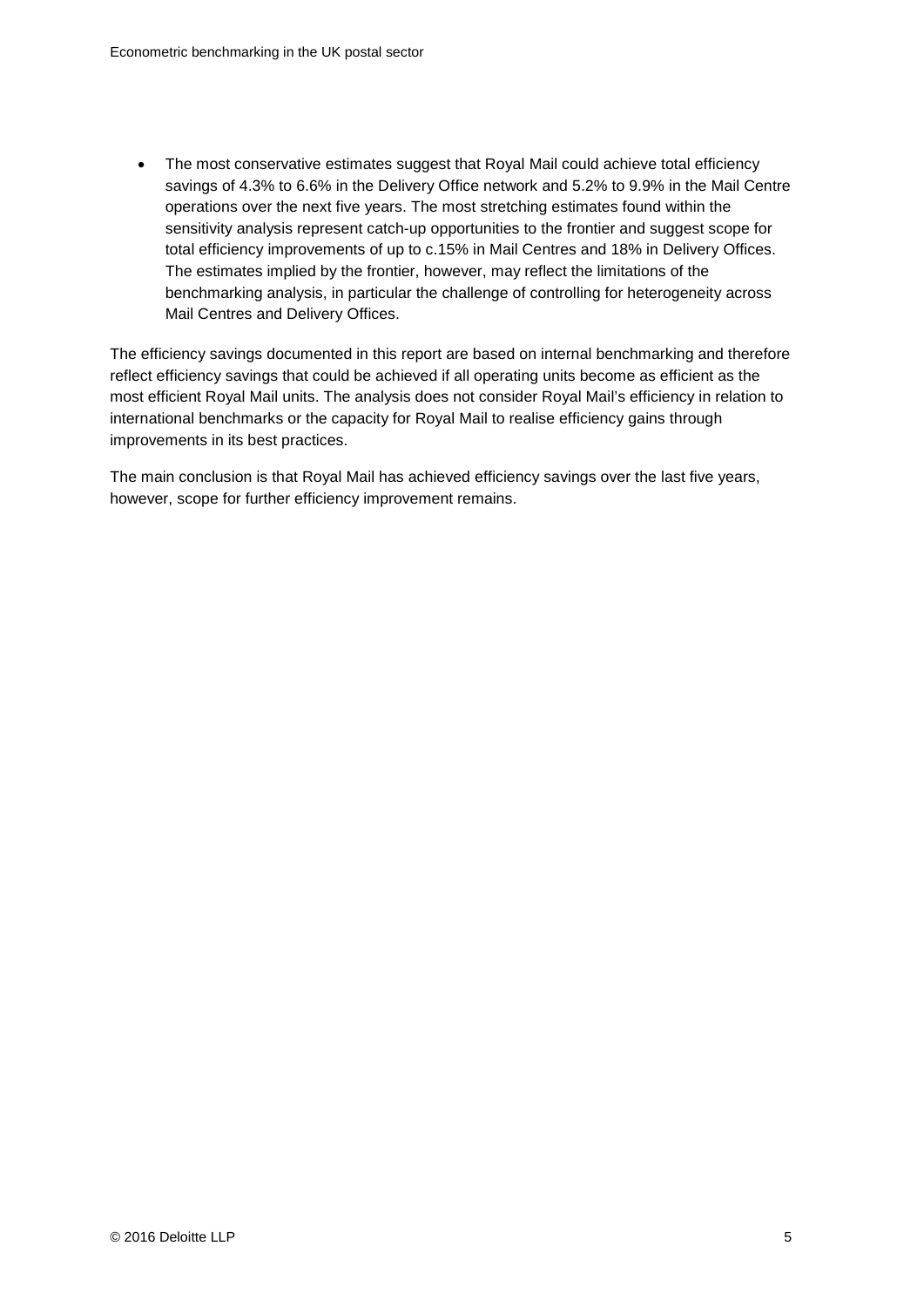## <span id="page-5-0"></span>1 Introduction

As the designated provider of the universal service under the Postal Services Act 2011, Royal Mail has a responsibility to provide postal services at an affordable, uniform tariff across all addresses within the UK.

In recent years, Royal Mail has experienced a significant decline in letter volumes, which has only been partially offset by a rise in the number of parcels (Royal Mail, 2014).<sup>[3](#page-5-1)</sup> The overall mail volume decline reflects the prominence of alternative communication technologies and electronic substitution.

In response to mail volume decline together with efforts to improve operational efficiency, Royal Mail has implemented a series of modernisation initiatives including automation in mail sequencing and revision of working methods; it has also consolidated its Mail Centre estate.

#### **Background**

In 201[4](#page-5-2) Royal Mail called upon Ofcom to undertake a review of end-to-end letter competition $4$  in the UK postal market and its implications for the sustainability of the universal postal service. Royal Mail argued that the expected expansion of the rival operator (Whistl) would undermine Royal Mail's ability to reach sufficient profit margins and as a result put the sustainability of the universal service under threat.

In response to Royal Mail's regulatory submission, Ofcom (2014) conducted a full review of end-toend competition in the UK postal sector. The objective of this review was to assess the impact of increased competition in the delivery of letters on Royal Mail's profitability and ultimately on the financial sustainability of the universal service network. Ofcom concluded that the evidence did not indicate that end-to-end letter competition presented a threat to Royal Mail's ability to provide the universal postal service. It therefore decided that there were no grounds to impose regulatory conditions on Whistl's end-to-end letter competition. However, Ofcom recognised that there was uncertainty around Royal Mail's future financial position and that regulatory actions may be needed in the future. Ofcom noted that, to a significant extent, this uncertainty arose from factors other than end-to-end competition, including Royal Mail's ability to reduce its costs and deliver efficiency savings.

Following Whistl's exit from the end-to-end letters market in 2015 and in light of other developments in the postal sector since 2012, Ofcom (2015) announced a fundamental review of the regulation of Royal Mail to ensure that this remains appropriate and sufficient to secure the financial sustainability of the universal service.

<span id="page-5-1"></span><sup>&</sup>lt;sup>3</sup> Parcels require proportionally greater resources to process and deliver relative to letters.

<span id="page-5-2"></span><sup>&</sup>lt;sup>4</sup> End-to-end letter competition occurs when an operator other than Royal Mail collects, processes and delivers mail directly to the recipient in direct competition with Royal Mail, without the need to use Royal Mail's network.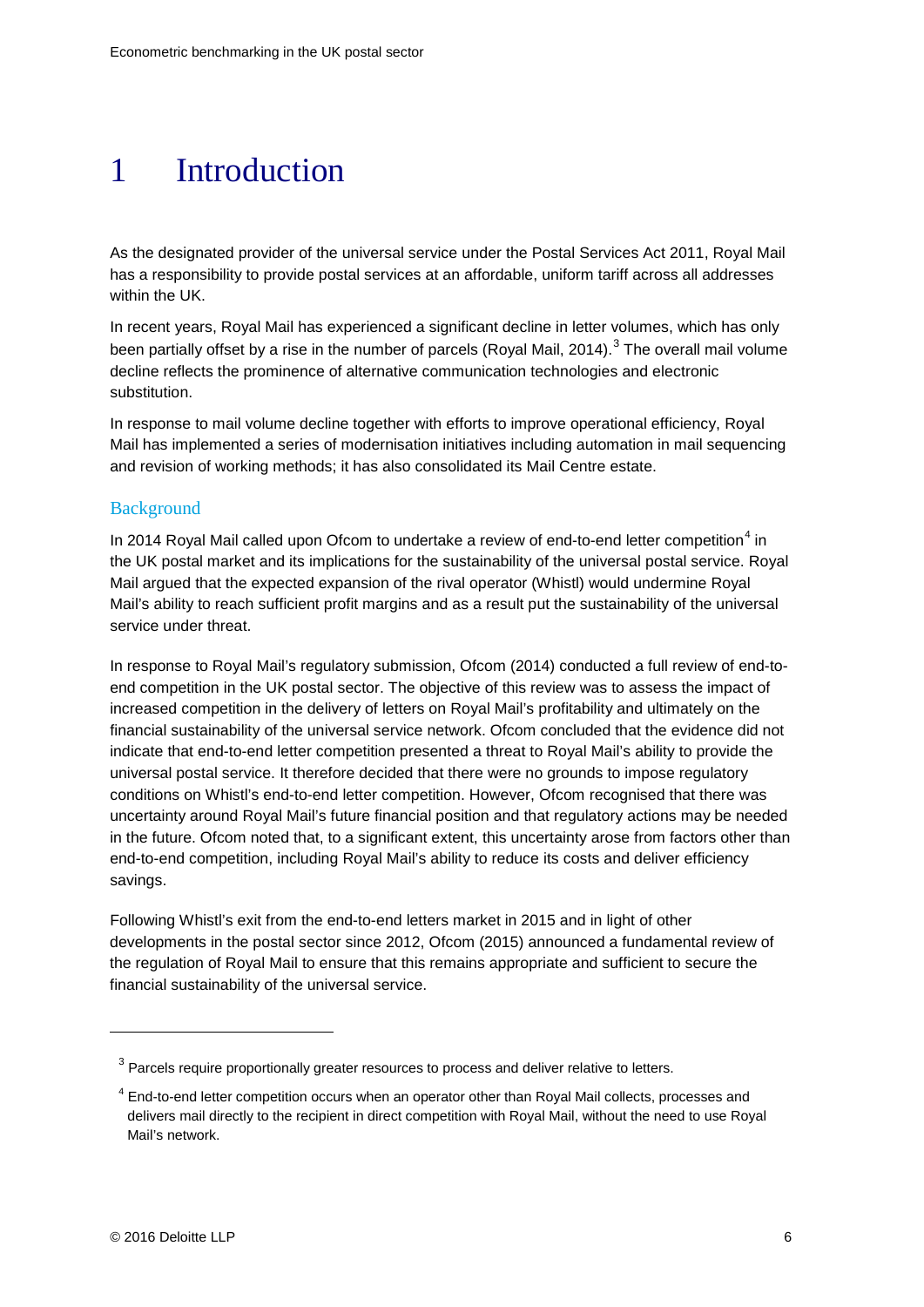#### Scope

In light of the above, Ofcom is interested to understand:

- Royal Mail's historical achieved levels of efficiency improvement; and
- Royal Mail's capacity to realise further increases in efficiency.

This study carries out an econometric analysis and estimates the relative efficiency of Royal Mail's:

- i) Delivery Offices (DOs): Operational units where mail is sorted and is then delivered to recipients; and
- ii) Mail Centres (MCs): These facilities undertake two functions. First they operate as outward Mail Centres, whereby mail collected in a local area is processed and sorted to be dispatched to other MCs. Second, they act as inward Mail Centres, receiving mail from other areas for distribution to DOs.

The analysis carried out in this study represents an internal benchmarking exercise in that it benchmarks performance against Royal Mail's most efficient DO or MC; it therefore estimates the efficiency savings that can be achieved if all DOs or MCs become as efficient as the most efficient operating units at Royal Mail. The analysis does not consider Royal Mail's efficiency in relation to international benchmarks, or the capacity for Royal Mail to realise efficiency gains through improvements in its best practices.

The remainder of this report is organised as follows:

- Section 2 sets out the econometric methodology employed;
- Section 3 describes the data used in the analysis;
- Sections 4 and 5 present the results of the econometric benchmarking for DOs and MCs respectively.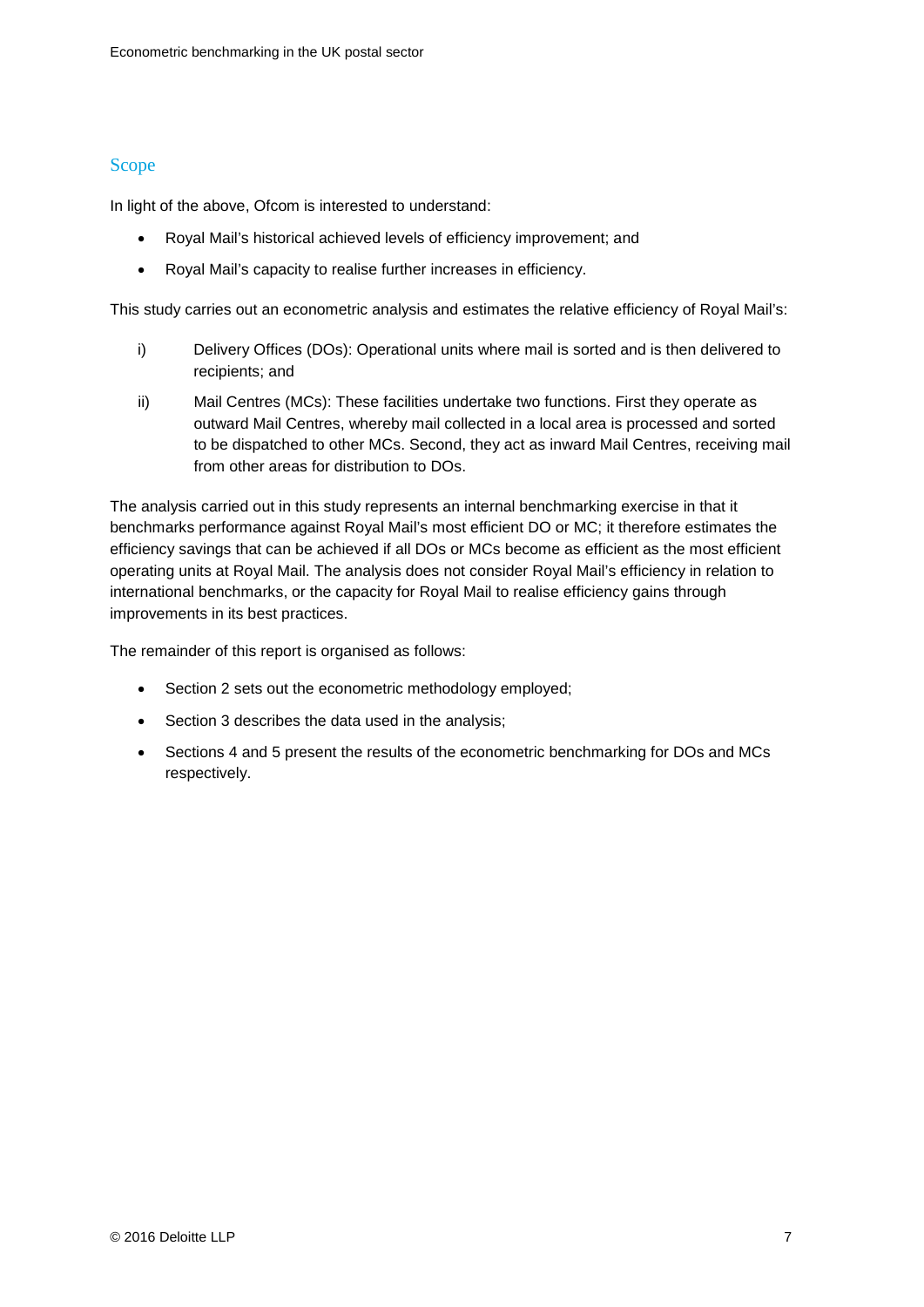## <span id="page-7-0"></span>2 Methodology

Efficiency benchmarking in its simplest form involves a comparison of the cost of delivering or processing one unit of mail across operating units. However, DOs operate in different environments and are subject to a number of exogenous factors that may lead to differences in operating costs, for example different mail  $mix<sup>5</sup>$  $mix<sup>5</sup>$  $mix<sup>5</sup>$  and geography. Similarly, there might be a number of exogenous factors that affect the cost performance of MCs such as mail composition and the degree of remoteness. If this heterogeneity between operating units is not taken into account, differences in operating costs cannot be attributed to differences in efficiency. The primary challenge of measuring efficiency is therefore to control for these exogenous factors; this is achieved through the use of econometric techniques.<sup>[6](#page-7-3)</sup>

The econometric model is estimated within a Stochastic Frontier Analysis (SFA) framework; this has been undertaken separately for DOs and MCs. SFA involves the specification of an econometric model of staff costs or hours that controls for factors which are determined to be beyond the control of the DO. Further detail on the econometric estimation is provided in [Figure 1.](#page-7-1)

#### <span id="page-7-1"></span>**Figure 1: Econometric methodology**

#### **Econometric benchmarking analysis**

In its simplest form, econometric analysis is used to investigate how the 'dependent' variable of interest (e.g. cost or hours)  $y_i$  varies as a linear function of a set of *n* independent variables  $X_{ni}$ . This linear relationship can be specified:

$$
y_i = \alpha_i + \beta_1 X_{1i} + \beta_2 X_{2i} + \dots \beta_n X_{ni} + \varepsilon_i
$$
 (Equation 1)

Where:

- Each  $\beta$  'coefficient' represents the estimated relationship that the associated explanatory variable holds with the dependent variable  $y_i$ . For example,  $\beta_1$  shows the estimated change in  $y_i$  resulting from a one unit change in  $X_{1i}$ , all else being equal.<sup>[7](#page-7-4)</sup>
- $\varepsilon_i$  denotes a random error term, namely the vertical distance that a particular observation lies from the linear relationship estimated by equation 1.
- $\alpha_i$  represents the intercept of the linear relationship specified by equation 1.

<span id="page-7-2"></span><sup>5</sup> Mail mix refers to the composition of volume delivered by a DO or processed by a MC. For example, some units may have volumes comprised of mail types which require more resources to process or prepare for delivery.

<span id="page-7-3"></span> $6$  The range of methods typically employed in an efficiency benchmarking context are presented in Figure 1.

<span id="page-7-4"></span><sup>&</sup>lt;sup>7</sup> If each variable is specified in natural logarithm terms, this can be interpreted as the percentage change in  $y_i$ given a 1% change in  $X_{1i}$ .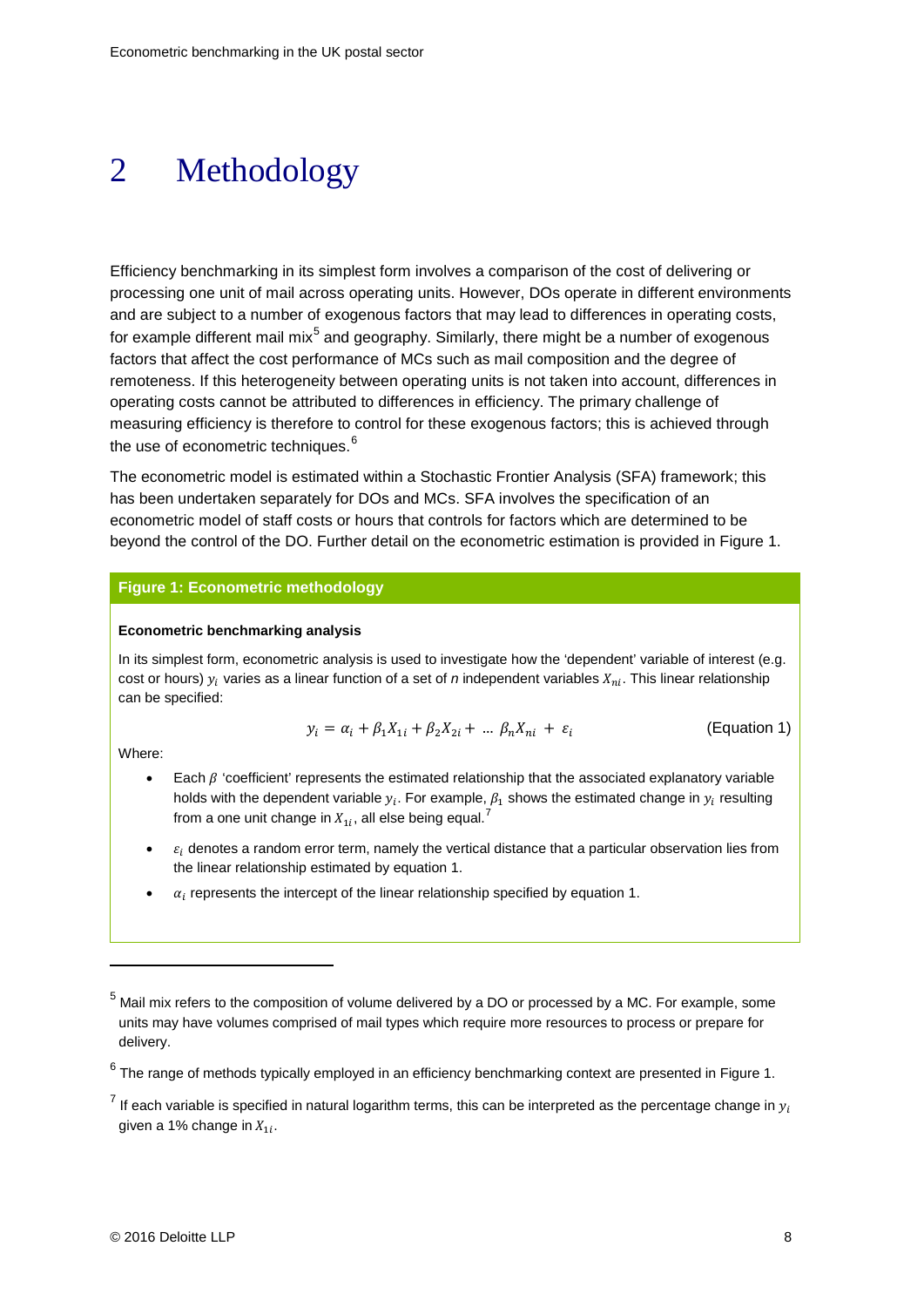#### **Figure 1: Econometric methodology**

Intuitively, the model predictions provide an estimate of the expected cost for each operating unit (e.g. DO or MC) given these determinants. The difference  $(\varepsilon_i)$  between the cost predicted by the model and the observed cost is then used to infer the relative efficiency of each operating unit.

#### **Stochastic Frontier Analysis (SFA)**

SFA is based on the premise that it is unreasonable to expect the observed performance by one unit to be matched by all other DOs or MCs without taking into account modelling or data errors, referred to as 'noise'. SFA therefore decomposes the error term into two components:

- i)  $u_{it}$  Component quantifying the relative inefficiency of a DO or MC at time t
- ii)  $v_{it}$  'Noise' component of the error term

Given the availability of historical data, the method utilises a panel dataset which holds a number of observations both within a given period (cross-sectional dimension) and across a number of periods (timeseries dimension). This allows for more accurate inference of parameters than cross-sectional methods due to the larger sample variability across both dimensions (Hsiao 2008). SFA is also chosen over pooled methods; observations over time for each DO and MC are likely to be correlated. It therefore appears inappropriate to consider observations for a particular DO or MC to be independent of other observations for the same DO or MC. The method also holds a number of advantages over other panel methods such as random effects, for example enhanced flexibility regarding the underlying distribution of efficiency scores.

Within this type of analysis, there exist a number of variants, including:

**Trend specification:** A linear trend or year dummies can be included in the model to capture frontier shifts. The advantage of the year dummy approach compared to the linear trend is that it is more flexible in that it allows for non-linear frontier shift.

**Time-Varying Decay (TVD):** A particular class of models can be estimated which allow the efficiency scores to vary over time (Battese-Coelli, 1992).

**Battese-Coelli (1995) model:** A class of SFA in which inefficiency can be modelled directly as a function of its potential sources, in this case for example the number of delivery points per route (a proxy for enhanced route optimisation).

**Distributional assumptions:** A number of possible underlying distributions of efficiency scores can be modelled. This study assumes a truncated normal, however half-normal or an exponential distribution can also be modelled. A half-normal distribution has been estimated to analyse the robustness of the results to the underlying shape of the efficiency score distribution chosen.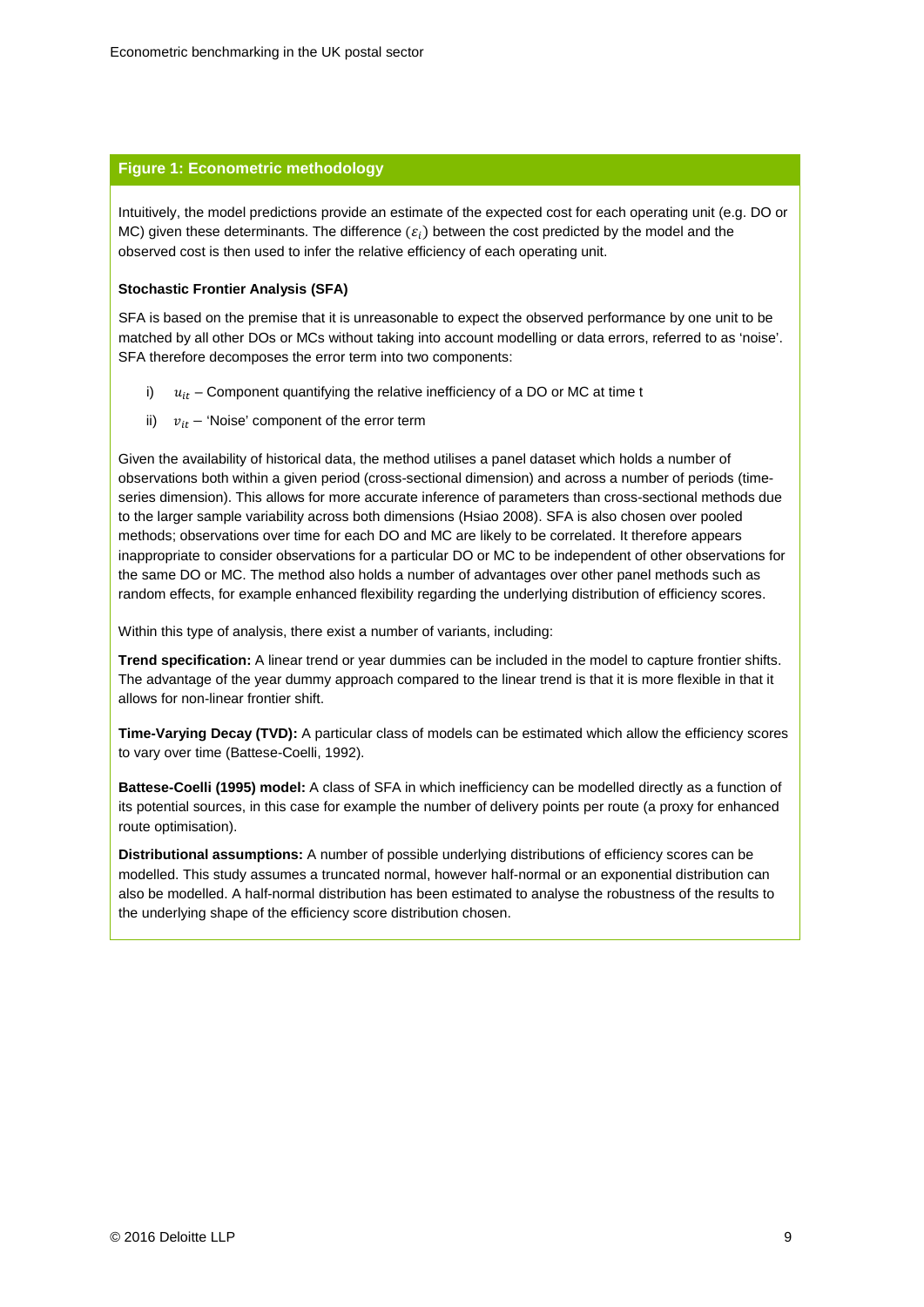### 2.1 Model specification

#### What exogenous factors need to be controlled for?

A number of factors must be included in order to account for differences in efficiency driven by circumstances outside of management control. Variables that are driven by management decisions are omitted from the model and captured through the efficiency component.<sup>[8](#page-9-0)</sup> In this context, variables are included to account for exogenous differences in:

- **i) Scale and Volume:** A DO that serves a larger number of delivery points, or processes mail for other DOs (Mail Processing Unit), is logically expected to incur greater staff costs and hours. By the same rationale, a MC that processes mail for a larger number of DOs would be expected to incur additional costs.
- **ii) Mail Mix:** Variation in the proportion of mail types processed by different operating units drives staff cost and hours differences; this is because the various types of mail (e.g. letters and parcels) require different resources to process and prepare for delivery. A weighted volume (workload) measure is included to account for the time taken to process different mail types across DOs and MCs.
- **iii) Geography:** Differences in staff costs or hours might originate from differences in rurality or remoteness of the area served. To account for density, the number of delivery points per area covered and the proportion of delivery points that are businesses are included within the DO equation. Similarly for MCs, the number of DOs per area, the arrival time of final dispatch (at an inward MC) and the arrival time of the final network vehicle (at the DO) are also included as proxies for rurality. $^{\textrm{\textregistered}}$

### 2.2 Quantifying efficiency: Catch-up efficiency and frontier shift

The objective of the analysis is to estimate the efficient frontier as illustrated in Figure 2. The frontier demonstrates the minimum cost or resource that is required to process and deliver different volumes of mail (all other factors being equal) and effectively reflects the cost-volume relationship of a fully efficient Royal Mail operating unit.<sup>[10](#page-9-2)</sup> With modernisation and technology improvements over time, operating units can become more efficient, leading to a downward shift in the efficient frontier.

<span id="page-9-0"></span><sup>&</sup>lt;sup>8</sup> In some circumstances it is difficult to determine whether a particular factor is endogenous or exogenous. For example, staff turnover may be influenced by management but also local labour market conditions. To account for this, the sensitivity of the results is examined across other assumptions and specifications.

<span id="page-9-1"></span> $9$  A later final dispatch time is expected to occur with urban Mail Centres, due to lower time required to distribute inward mail. A later final network vehicle time would be associated with more rural MCs; this is likely due to the additional time taken to reach the relevant DO.

<span id="page-9-2"></span> $10$  The frontier depicted in this example is linear, that is, it assumes constant returns to scale.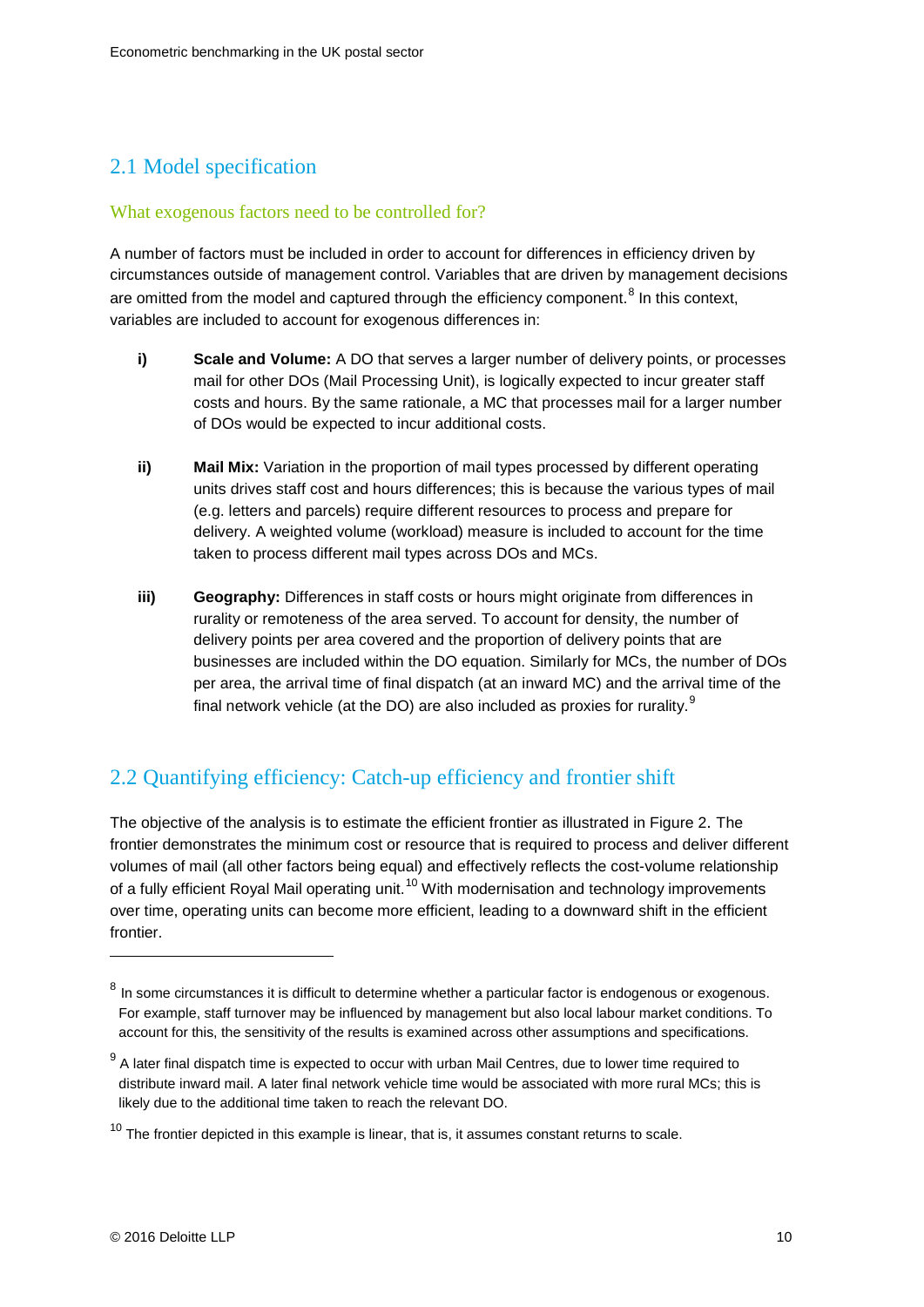#### **Figure 2: Efficient frontier**



Within this framework, comparative efficiency has two dimensions.

- **1. Catch-up gap:** This captures the relative efficiency of operating units at a specific point in time and reflects the efficiency savings associated with an operating unit becoming as efficient as the most efficient comparable unit.
- **2. Frontier shift:** This is the dynamic element and captures time-variation in efficiency.<sup>[11](#page-10-0)</sup> In practice, this is captured through the inclusion of time dummy variables or a linear trend in the cost or hours equation.

The ultimate objective of the analysis is to estimate these two efficiency components using historical data and subsequently assess the scope for future efficiency savings. The catch-up efficiency provides estimates of the catch-up gap at the end of the sample period (i.e. 2014/15), and therefore catch-up opportunity savings can be directly inferred from the model. The frontier shift, on the other hand, represents the efficiency improvements that have been achieved historically and might differ from future frontier shift opportunities. In order to assess the scope for future frontier shifts, the historical estimates are extrapolated into the future. This is discussed in sections [4.4](#page-26-0) and [5.4](#page-37-0) for DOs and MCs respectively.

#### Measurement of the catch-up gap and frontier shift

The frontier shift is quantified through the inclusion of year dummy variables, representing the firm wide efficiency gains achieved by DOs and MCs over the respective sample periods. The catch-up component, namely the efficiency opportunity that remains from DOs or MCs 'catching-up' to relatively more efficient units, is then measured as the difference between three benchmarks of the efficiency score distribution:

i) Median and upper quartile of the efficiency score distribution;

<span id="page-10-0"></span> $11$  Frontier shift is typically used to describe sector-wide changes in efficiency. In this internal benchmarking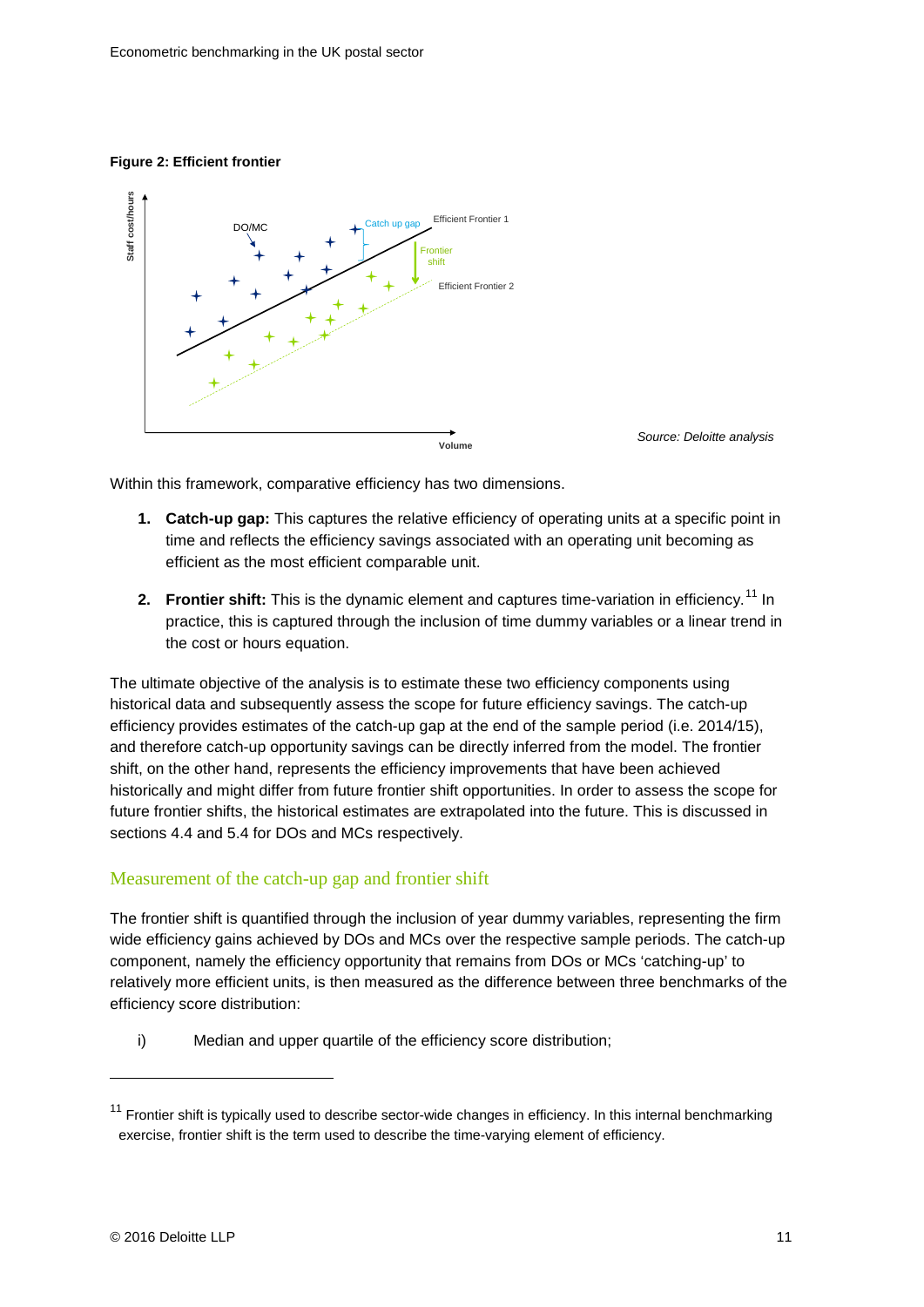- ii) Median and upper decile; and
- iii) Median and 99<sup>th</sup> percentile.

The median is considered in order to represent the potential relative efficiency improvement available to an average DO or MC. The catch-up gap remaining is represented by the difference in efficiency scores across these efficiency percentiles. The median DO is estimated to have an efficiency score that is equal to or greater than 50% of all other providers, whereas for those in the upper quartile, only 25% have efficiency scores that are higher.

The choice of the appropriate benchmark is typically determined on the basis of estimation uncertainty. For instance, Ofgem (2013) and Ofwat (2014) have previously used the upper quartile benchmark, recognising the estimation uncertainty stemming from the small number of comparators and estimation sample. Within the postal sector, Postcomm (2005) previously employed the upper decile benchmark in its analysis of Royal Mail DOs, an approach consistent with that used by Ofcom (2008) in relation to relative efficiency at British Telecom. In its 2015/16 national tariff efficiency assessment, Monitor (2015) also used this benchmark to estimate the efficiency opportunities of acute providers.

### 2.3 Sensitivity analysis

The degree to which econometric models are capable of isolating efficiency from variations in staff cost or hours driven by exogenous factors relies upon the type of variables that have been controlled for and the power of the econometric methodology. Whilst theory can determine a set of preferred modelling strategies, it is not possible to decide a single best approach. At the same time, econometric results could be sensitive to the underlying modelling features.

In order to examine the sensitivity of the results, a series of robustness checks have been performed. Further detail is provided in Appendix A4.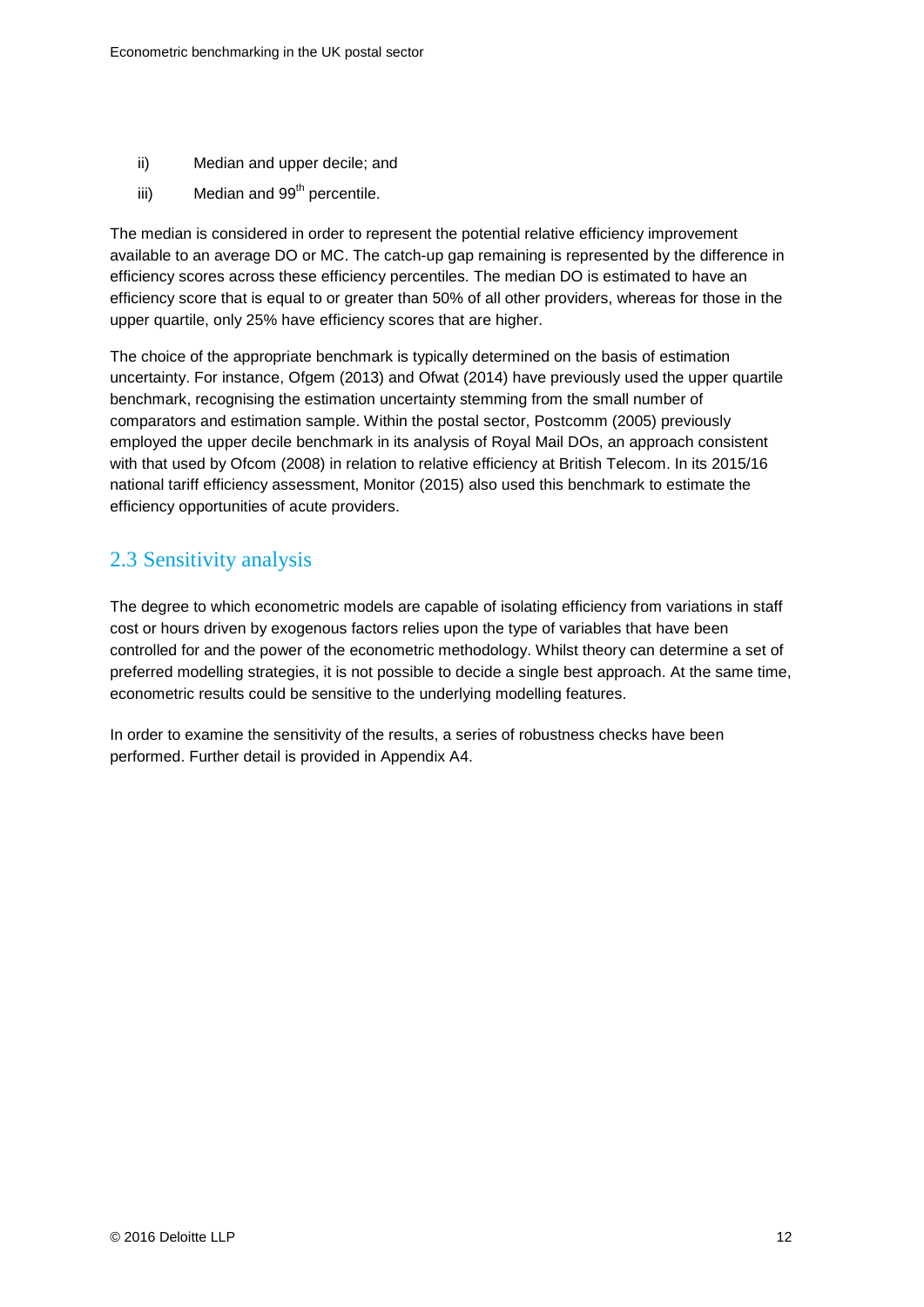## <span id="page-12-0"></span>3 Data

## 3.1 Data description

[Table](#page-12-1) 1 summarises the key data used in the analysis.<sup>[12](#page-12-2)</sup> Annual data covering the period 2010/11 to 2014/15 for DOs and 2012/[13](#page-12-3) to 2014/15 for MCs<sup>13</sup> is disaggregated to obtain a number of observations against each individual DO and MC for each financial year. In addition, aggregated data for MCs was obtained over the last five years, where observations are recorded against Royal Mail's entire MC estate for a given financial year. This data was used for the purposes of providing a high-level descriptive analysis.

Together with staff operating costs and hours, the key benchmarking metrics, several other variables were obtained to control for differences in volume, scale and environmental factors.<sup>[14](#page-12-4)</sup> As described in Section 2, this is necessary so that the efficiency factor estimated from the model represents actual efficiency opportunities, as opposed to differences in exogenous factors such as the rurality of the area served.

To evaluate the impact of DO and MC modernisation on Royal Mail's efficiency, information on the start and completion dates of various modernisation programmes was obtained.

| Data category | <b>Delivery Offices</b>                           | <b>Mail Centres</b>                          |
|---------------|---------------------------------------------------|----------------------------------------------|
| Sample period | Financial year $2010/11 - 2014/15$ (5 years)      | Financial year $2012/13 - 2014/15$ (3 years) |
| Sample size   | 6,332 observations (5 years $\times$ c.1,266 DOs) | 145 observations (3 years x c.50 MCs)        |

#### <span id="page-12-1"></span>**Table 1: Data summary**

<span id="page-12-2"></span> $12$  Data provided by Royal Mail. An extended data summary is provided in the Appendix A1.

<span id="page-12-3"></span><sup>&</sup>lt;sup>13</sup> There has been considerable structural change within Royal Mail's network of Mail Centres, which makes the application of econometric analysis challenging, in particular around the separation of causal effects from data noise and structural change. The sample period has been determined by considering the trade-off between a larger sample size and a sample that might be difficult to model due to structural change.

<span id="page-12-4"></span> $14$  The choice of variables was determined on the basis of economic theory, industry experience and data availability in collaboration with Royal Mail, who were engaged throughout this process.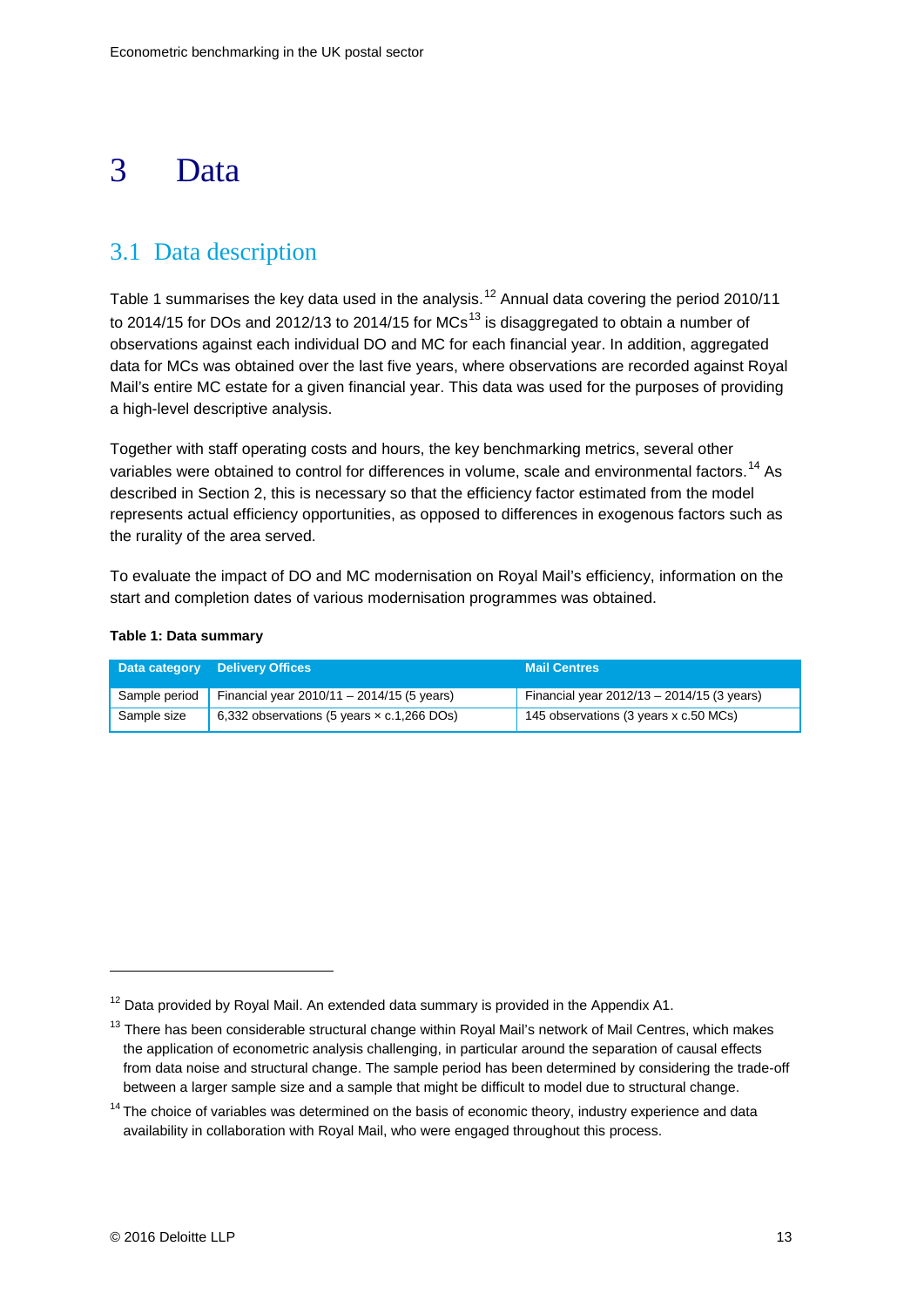| <b>Data category</b>   | <b>Delivery Offices</b>                                                                                                                                                                                                          | <b>Mail Centres</b>                                                                                                                                                               |
|------------------------|----------------------------------------------------------------------------------------------------------------------------------------------------------------------------------------------------------------------------------|-----------------------------------------------------------------------------------------------------------------------------------------------------------------------------------|
| Cost                   | Staff costs (split by indoor and outdoor<br>$\bullet$<br>operations) <sup>15</sup><br>Frontline staff costs split by wages, overtime,<br>$\bullet$<br>pension, National Insurance, productivity<br>bonus and temporary resources | Staff costs by grade, split by wages,<br>overtime, pension, National Insurance,<br>productivity bonus and temporary<br>resources                                                  |
| Hours                  | Staff hours (split by indoor and outdoor<br>٠<br>operations)<br>Frontline staff hours split by overtime, agency<br>$\bullet$<br>and absence<br>Frontline staff hours split by process (e.g.<br>٠<br>delivery, collection, other) | Staff hours by MC process<br>$\bullet$<br>(Inward/Outward processing, collection,<br>delivery and distribution)<br>Frontline staff hours split by overtime,<br>agency and absence |
| Volumes                | Weighted and unweighted <sup>16</sup> volume by mail<br>$\bullet$<br>type                                                                                                                                                        | Inward/Outward unweighted and weighted<br>volume by mail type                                                                                                                     |
| Scale                  | Number of delivery points served<br>$\bullet$<br>Number of routes covered                                                                                                                                                        | Number of collection points served<br>(2014/15 only)<br>MC floor space in square metres<br>٠                                                                                      |
| Staff metrics          | <b>FTEs</b><br>$\bullet$<br>Staff turnover (number of leavers and joiners)                                                                                                                                                       | $\bullet$ FTFs<br>Staff turnover (number of leavers and<br>joiners)                                                                                                               |
| Geography              | Size of area covered<br>$\bullet$<br>% area served in rural, suburban, urban areas<br>% business delivery points<br>٠                                                                                                            | Size of area covered<br>$\bullet$                                                                                                                                                 |
| <b>Quality metrics</b> | % special delivery mail delivered on time<br>٠                                                                                                                                                                                   | % quality of service achieved for 1st and<br>2nd mail class mail types                                                                                                            |
| Modernisation          | Start/completion dates of DO modernisation<br>$\bullet$<br>and installation of new technologies                                                                                                                                  | Start/completion date of MC modernisation<br>and installation of new equipment                                                                                                    |

Overall, the five year sample provides 6,332 DO unique data entries and the three year sample provides 145 MC data entries. This represents a rich dataset with which to conduct the econometric analysis. The dataset is unbalanced, that is, the number of DOs and MCs varies over time as shown in [Figure 3.](#page-14-0) This is particularly the case for the number of MCs which decreased from 57 in 2012/13 to 40 at the start of 2014/15, reflecting the significant MC re-structuring implemented by Royal Mail.<sup>[17](#page-13-2)</sup>

<span id="page-13-0"></span><sup>&</sup>lt;sup>15</sup> Indoor staff costs and hours are the costs incurred and hours spent by each DO in performing indoor tasks, namely the process of sorting mail to walks and other preparation for outdoor delivery. Outdoor delivery represents the journey from the DO to the delivery point, and the delivery of mail to the delivery recipient. These figures are based on Royal Mail's Zonal Costing Model (ZCM). The cost and hours reported in the Zonal Costing Model (ZCM) differ from internal management account reporting. Internal reporting includes all cost and hours that are managed by the delivery function. For example, collection and administration cost are included. The ZCM only considers cost relating to downstream activities. Therefore collection and administration costs are excluded. Royal Mail has confirmed that the internal reporting gross hours measure is more appropriate and hence should be modelled within the analysis.

<span id="page-13-1"></span><sup>&</sup>lt;sup>16</sup> Weights are applied to raw mail volumes in order to account for the different time taken to process and deliver different types of mail and allow aggregation of diverse mail types into one total mail volume metric.

<span id="page-13-2"></span> $17$  The significant structural change in MCs, together with the lower sample size, presents additional challenges within the analysis. These are considered in more detail in Section 5.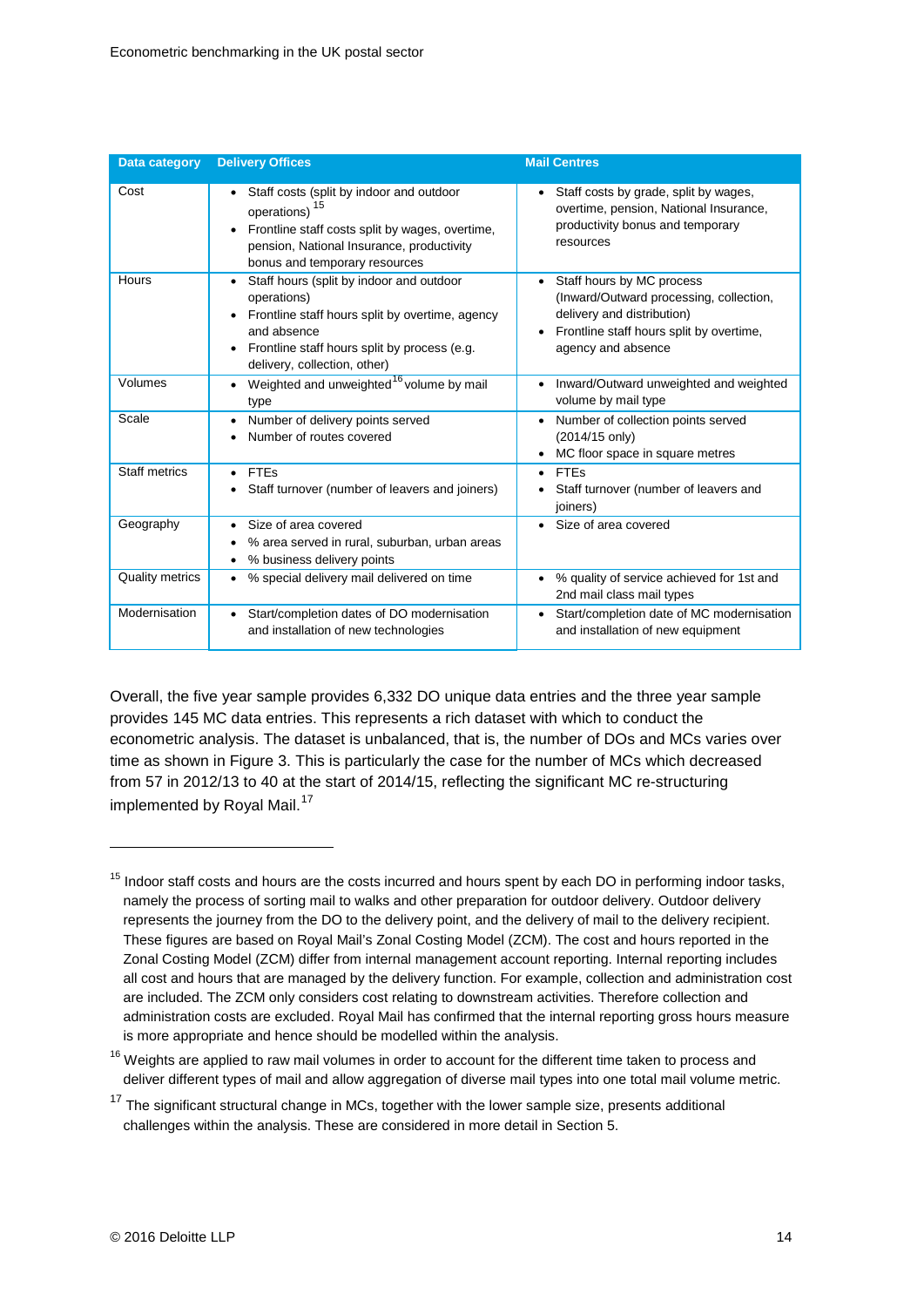

#### <span id="page-14-0"></span>**Figure 3: Number of DOs and MCs over time (recorded at year start)**

*Source: Royal Mail, Deloitte analysis*

### 3.2 High-level trends

In the last five years, Royal Mail has experienced substantial structural change in both the demand and supply side of the business. Mail volume and mix has changed significantly and the introduction of new technologies and working methods together with significant consolidation of MCs has altered the way Royal Mail processes and delivers mail.

#### Delivery Offices

There are four key trends in the DO operations:

- Hours and real costs reduction. Staff hours have reduced by  $\times$  over the 2010/11 -2014/15 period. Nominal staff costs have increased by  $\&$  over the same period, yet real costs have declined by  $\times$ <sup>[18](#page-14-1)</sup> [\(Figure 4\)](#page-15-0).
- **Volume decline.** Royal Mail has experienced a significant mail volume decline ( $\angle$ ) over the last four years, reflecting the impact of electronic substitution [\(Figure 5\)](#page-15-1).
- **Mail mix.** Royal Mail witnessed a noticeable change in mail mix over the sample period, whereby falling letter volumes have been partially compensated by a rise in parcel volumes. Parcel volume as a proportion of total volume was  $\&$  in 2010/11 and increased to  $\times$  in 2014/15. As a result, weighted mail volumes fell by only  $\times$  across the period [\(Figure 6\)](#page-15-2). This increase in the share of mail items that require proportionally greater

<span id="page-14-1"></span><sup>&</sup>lt;sup>18</sup> Nominal costs are Royal Mail's reported costs, where no adjustment has been made to account for wage inflation. Real costs refer to the deflation of nominal staff costs by a wage deflator computed on the basis of the ONS average weekly pay in transportation and storage sector. The ONS Transportation and Storage labour force statistics are made up of five sub-sectors: water transport, air transport, other transport, warehousing, and postal and courier activities. The size of the Transportation and Storage workforce in 2015 was c.1.5 million whereas the data provided by Royal Mail suggest that the total FTEs in UKPIL in March 2015 was around 150,000. These indicate that only around 10% of the ONS wage data could be potentially impacted by Royal Mail's pay awards and therefore to a large extent are exogenous.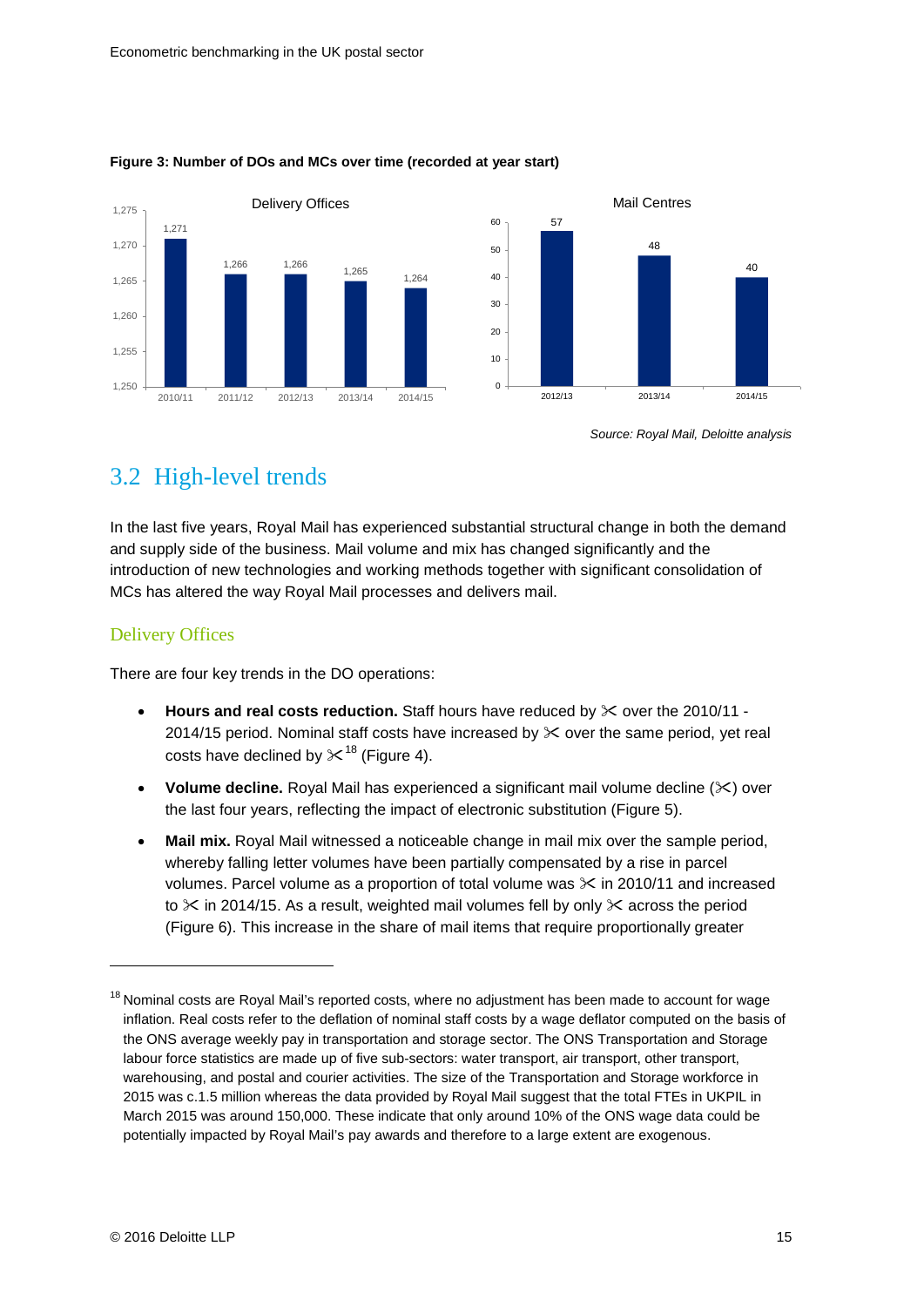resources to process and deliver may have exerted an upward pressure on staff hours and costs. Nevertheless, total gross hours have still declined, likely due to a combination of workforce attrition, falling volumes and possible efficiency savings.

<span id="page-15-1"></span>• **Modernisation.** Royal Mail implemented four main modernisation initiatives in the context of their DO operations (see [Figure 8\)](#page-16-0), including automation of letter sequencing and route re-design. In 2010/11, just  $\times$  of DOs had begun the modernisation process, whilst only  $\times$ had completed the full programme. By the end of 2014/15, over  $\times$  of DOs had implemented the range of modernisation initiatives identified [\(Figure 7\)](#page-15-3).<sup>[19](#page-15-4)</sup>

<span id="page-15-2"></span><span id="page-15-0"></span>

<span id="page-15-3"></span>*Source: Royal Mail, Deloitte analysis*

<span id="page-15-4"></span><sup>&</sup>lt;sup>19</sup> Summary statistics were computed following the removal of outlying DOs. Chart axis scales vary across the figures presented; graphs are intended solely to display the trend across key variables.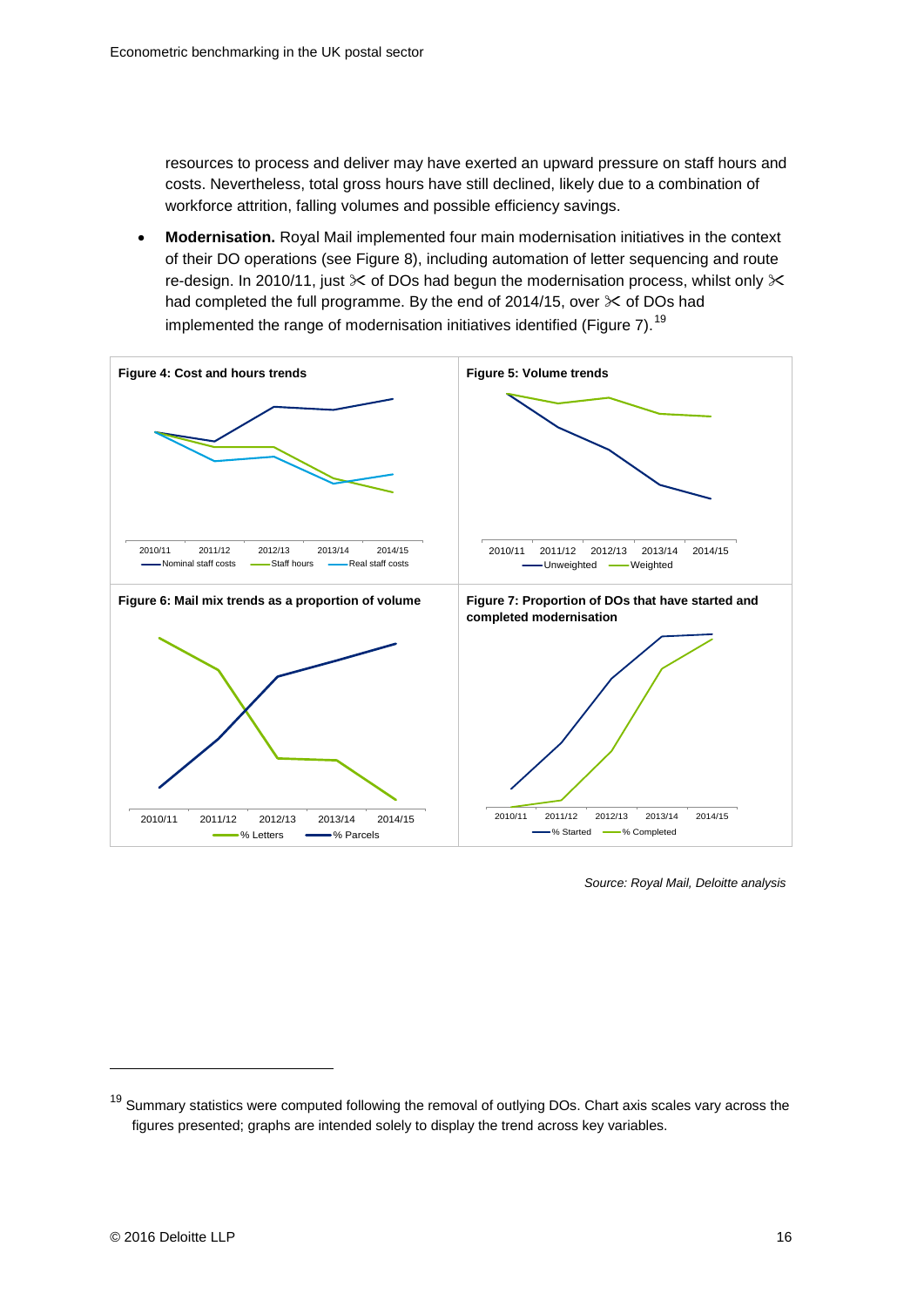#### <span id="page-16-0"></span>**Figure 8: DO Modernisation**

DO Modernisation included four key initiatives:<sup>[20](#page-16-1)</sup>

- **1. Automated walk sequencing:** In 2009/10, Royal Mail introduced new technology to support mail preparation. This technology sequences letters into the delivery walk order, theoretically reducing the time needed to prepare for delivery. The degree of automation in mail sequencing is illustrated in Figure 9. This illustrates a significant increase in the proportion of letters that were sequenced from 2010/11 to 2012/13, albeit with a slower increase within the last two sample years.
- **2. New delivery methods:** The delivery methods initiative started in 2009/10 and includes the deployment of shared vans and high capacity trolleys for routes within one mile of DOs. These new delivery methods are intended to allow the majority of parcels to be delivered as part of standard routes, rather than via dedicated van routes.
- **3. Route optimisation:** As part of the delivery methods implementation, Royal Mail has also re-planned its delivery routes to reflect the new methods. This has contributed to the reduction in the number of delivery routes despite an increase in the number of delivery points, resulting in the trend shown below.
- **4. Indoor working method revisions:** Identified efficiency improvement opportunities in the sorting of letters and parcels. The main change was the implementation of modernised equipment such as "backless" sorting frames, which allow mail to be cleared from the sorting area without interrupting the person undertaking the sorting. Where space was constrained, efficiency opportunities were made through a review of office layout and utilisation.



<span id="page-16-1"></span> $^{20}$  Information regarding modernisation and other policy initiatives has been sourced from Royal Mail.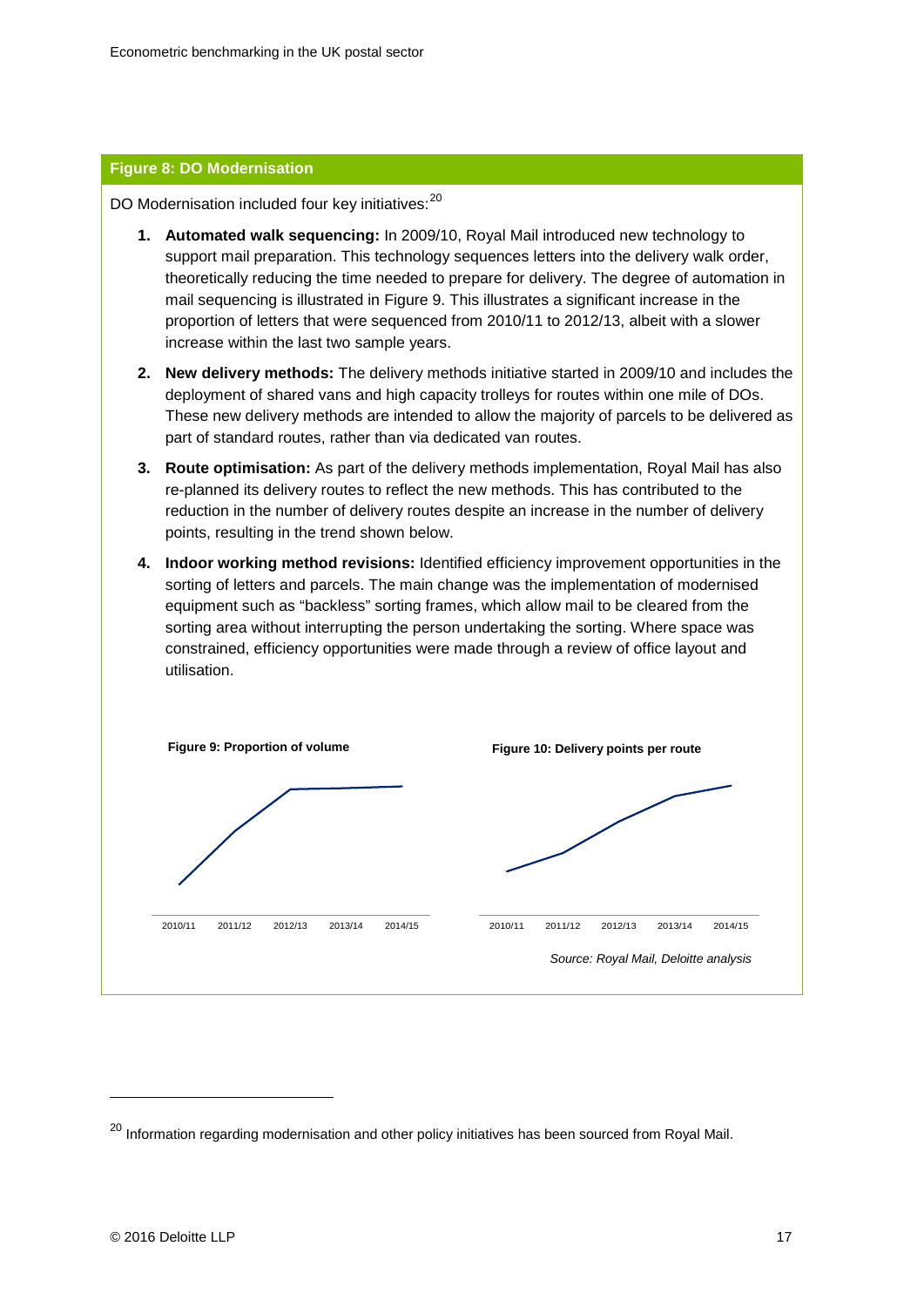Royal Mail has introduced two further policies in line with these modernisation initiatives:

- **1. The change from a 40 hour week to a 39 hour week** for full time contracted staff was introduced as part of the Business Transformation 2010 pay agreement. Implementation of the 39 hour week was linked to the deployment of the walk sequencing element of modernisation, namely the Delivery Office receiving sequenced mail and putting in revised delivery duties to reflect the change in indoor work.
- **2. The World Class Mail (WCM)** Initiative is primarily aimed at improving employee relationships through involving staff in structured improvement projects. On implementation in a particular DO, the initial focus is on safety practices and hazards within the office, with the aim of reducing the number of accidents. The focus of the initiative then typically moves to Quality, with the scope then widening to review efficiency within the office. The roll-out of WCM has been on a delivery sector basis with a focus on one office per sector, then over time expanding good practice across the other sites in that sector. This is to enable the deployment of each of the WCM strands to be properly managed and to share learning and good practice across offices. WCM strands may be implemented differently across locations reflecting the heterogeneity of DOs (for example, differences in DO size).

#### Mail Centres

A number of key trends are visible within the MC analysis:

- **Staff hours, nominal and real cost reductions:** Gross hours have fallen by  $\times$  across the sample period, whilst nominal staff costs have fallen by  $\times$ . These figures are higher in absolute terms than the DO analysis, which may reflect larger proportional efficiency savings within the MC network. This is likely to be a result of the structural reorganisation of MCs and increased automation, leading to a subsequent hours reduction. Once these nominal costs are deflated by the average wage of the Transport and Storage sector, total cost decreases of  $\times$  are observed. Notably,  $\times$ . This is perhaps indicative of an above sector average pay rise received by frontline staff within the year [\(Figure 11\)](#page-18-0).
- **Workload decline:** Workload fell by from 2012/13 to 2014/15, it is estimated that this reflects decreased mail volume and potential efficiency savings from the MC modernisation programme. [21](#page-17-0)
- **Modernisation:** Royal Mail initiated several modernisation initiatives prior to the MC-level sample period,<sup>[22](#page-17-1)</sup> in particular increasing automation and upgrading equipment. Based

<span id="page-17-1"></span><span id="page-17-0"></span> $21$  Roval Mail were unable to provide workload data on a consistent basis across the MC sample. The final year of data provided were based on 2015 planning values, whilst the first two years of the sample are computed using 2012 planning values. Ofcom computed a workload variable using 2012 planning values across all three years using the Royal Mail methodology. These data were eventually used in the analysis. Royal Mail also noted that the inclusion of particular workload categories may lead to double counting of some workload items; estimates were robust to the removal of these categories.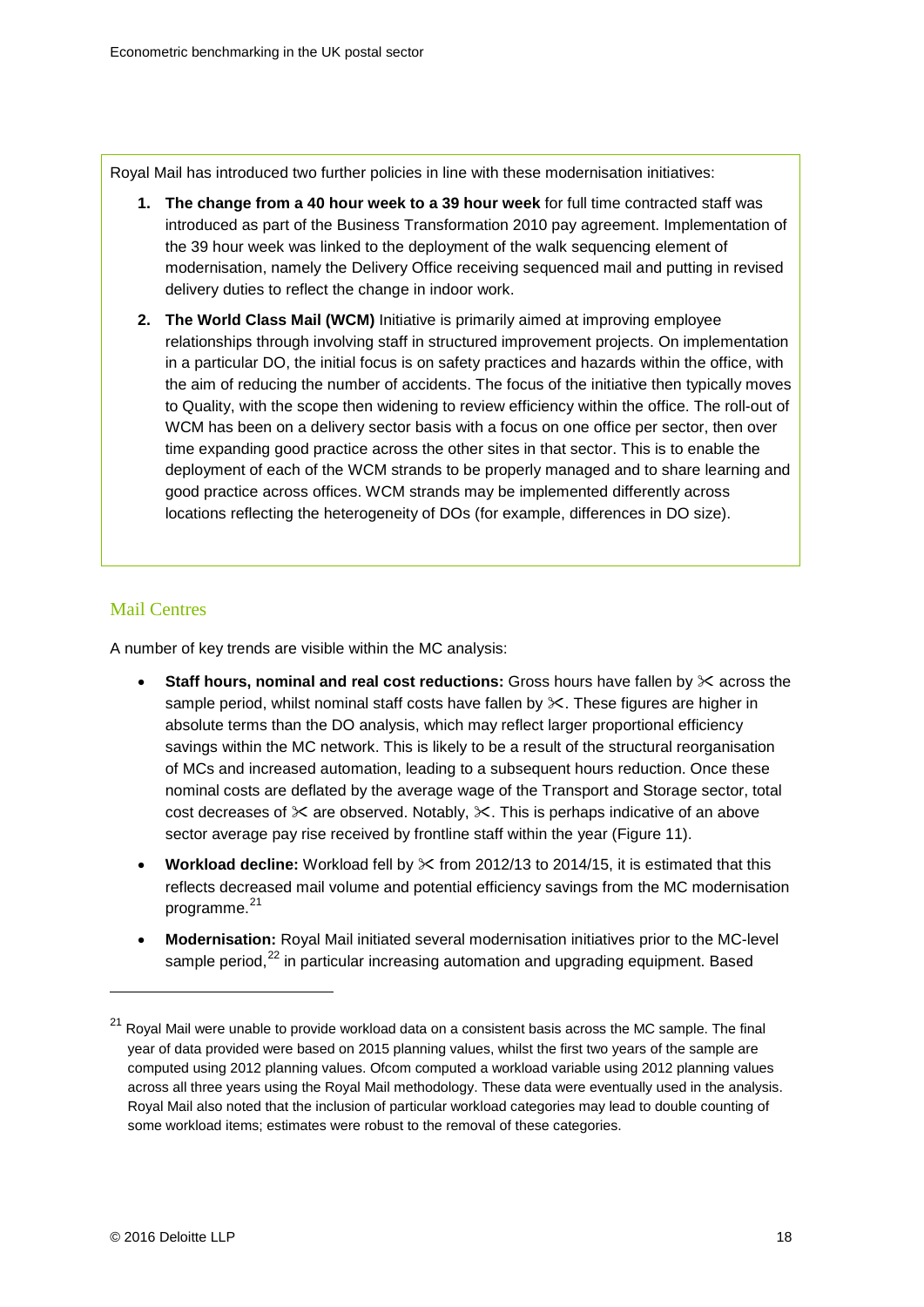upon the aggregate data supplied by Royal Mail,  $\&$  of MCs had completed the range of initiatives by the end of 2012/13, the first year of MC-level data. Most had completed the implementation by 2013/14.<sup>[23](#page-18-1)</sup>

<span id="page-18-0"></span>

*Source: Royal Mail, Deloitte analysis*

<sup>22</sup> Modernisation initiatives began to be implemented in 2007/08.

<span id="page-18-1"></span><sup>&</sup>lt;sup>23</sup> Sourced from aggregate MC data provided in Royal Mail's formal response to the Request for Information (RFI).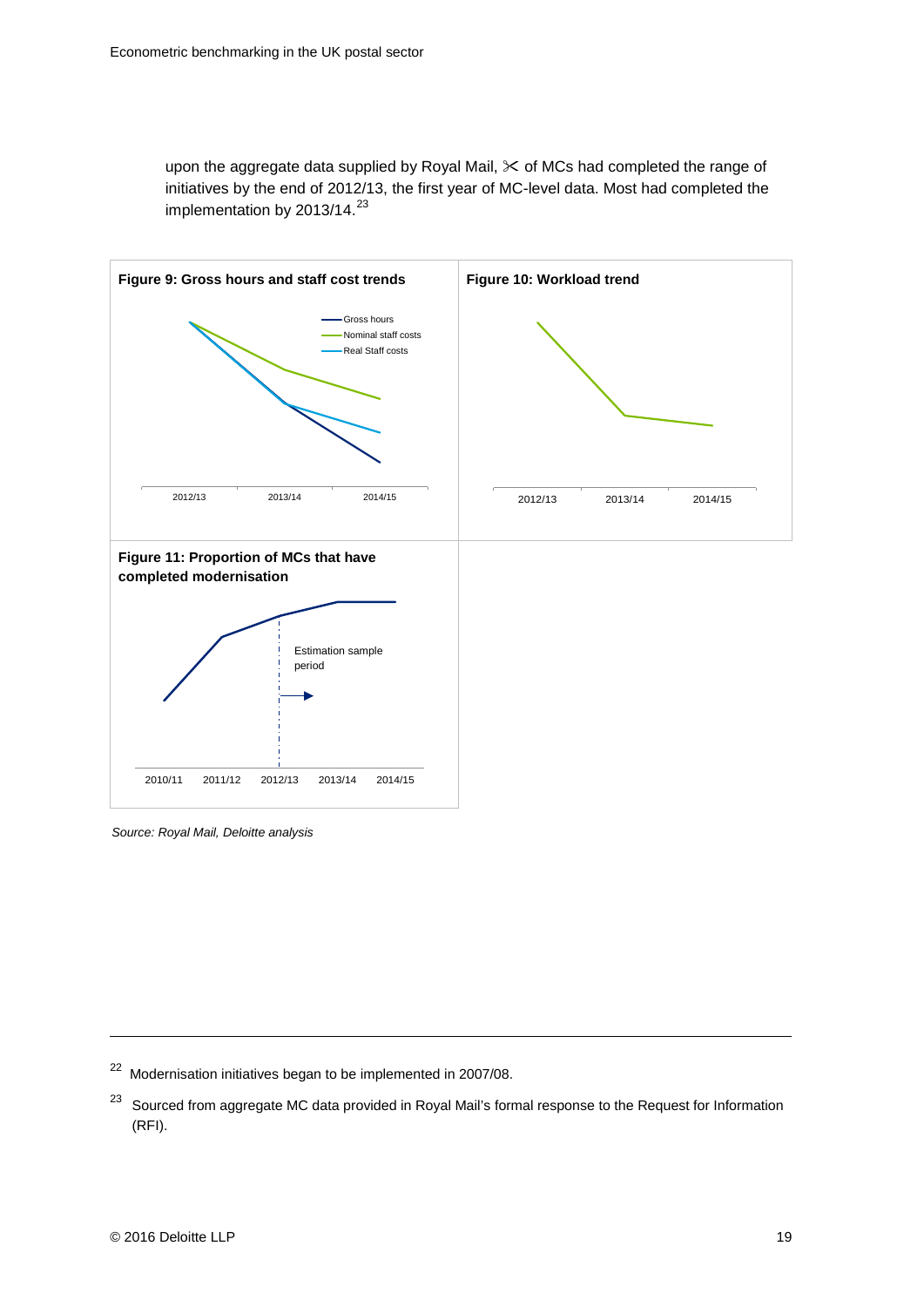#### **Figure 12: MC Modernisation**

MC Modernisation comprised of several initiatives:

- **1. Automation:** Much of Royal Mail's automation equipment was in need of upgrade in 2007-2008, having been installed in the 1980s and 1990s. Upgraded machinery installation and refurbishment was conducted in order to support the consolidation of MCs and allow for more space in existing locations. For example, the introduction of Intelligent Letter Sorting Machines (ILSMs) was aimed at achieving more efficient sorting of mail into walk order, whilst reducing the floor space required.
- **2. Mail Sequencing:** In 2010, Royal Mail introduced Compact Sequence Sorting machines across a number of MCs in order to more efficiently sort mail into walk order. This initiative has contributed to an increase in sequence sorting of mechanised letters from 34% in 2010/11 to 82% in 2014/15 (Figure 15). The proportion of letters machine sorted to delivery walk also increased from 91% to 96% across the period (Figure 16).
- **3. Single Sort Architecture:** The combination of the new sortation equipment and additional functionality of mail processing machinery aims to enable Royal Mail to simplify the mail sortation process. Previously, letters were often required to be passed through sortation machines multiple times due to capacity constraints and the number of MCs and routes. In 2012 Royal Mail introduced "Single Sort Architecture" where all MCs operated the same sortation method on their outward mail (destined for an Inward MC); mail now passes through a machine once on the outward and largely only once on the inward (destined for the DO), $^{24}$  $^{24}$  $^{24}$  aimed at reducing processing time.
- **4. Parcel Simplified Sort Architecture (PSSA):** This initiative aimed to simplify and standardise the manual sortation of parcels across the MC network. Possible efficiency savings were identified through a reduction in the use of mail bags to transport parcels across the network, a process which included activities such as emptying mail bags into containers prior to sortation. Under PSSA, parcels are sorted directly into containers inserted into the sorting process, aimed at reducing sortation and processing time, with mail bag usage phased out (with the exception of parcels transported by air).





<span id="page-19-0"></span><sup>&</sup>lt;sup>24</sup> In addition, some mail is subject to further sequence sorting which may take place in the MC or at the DO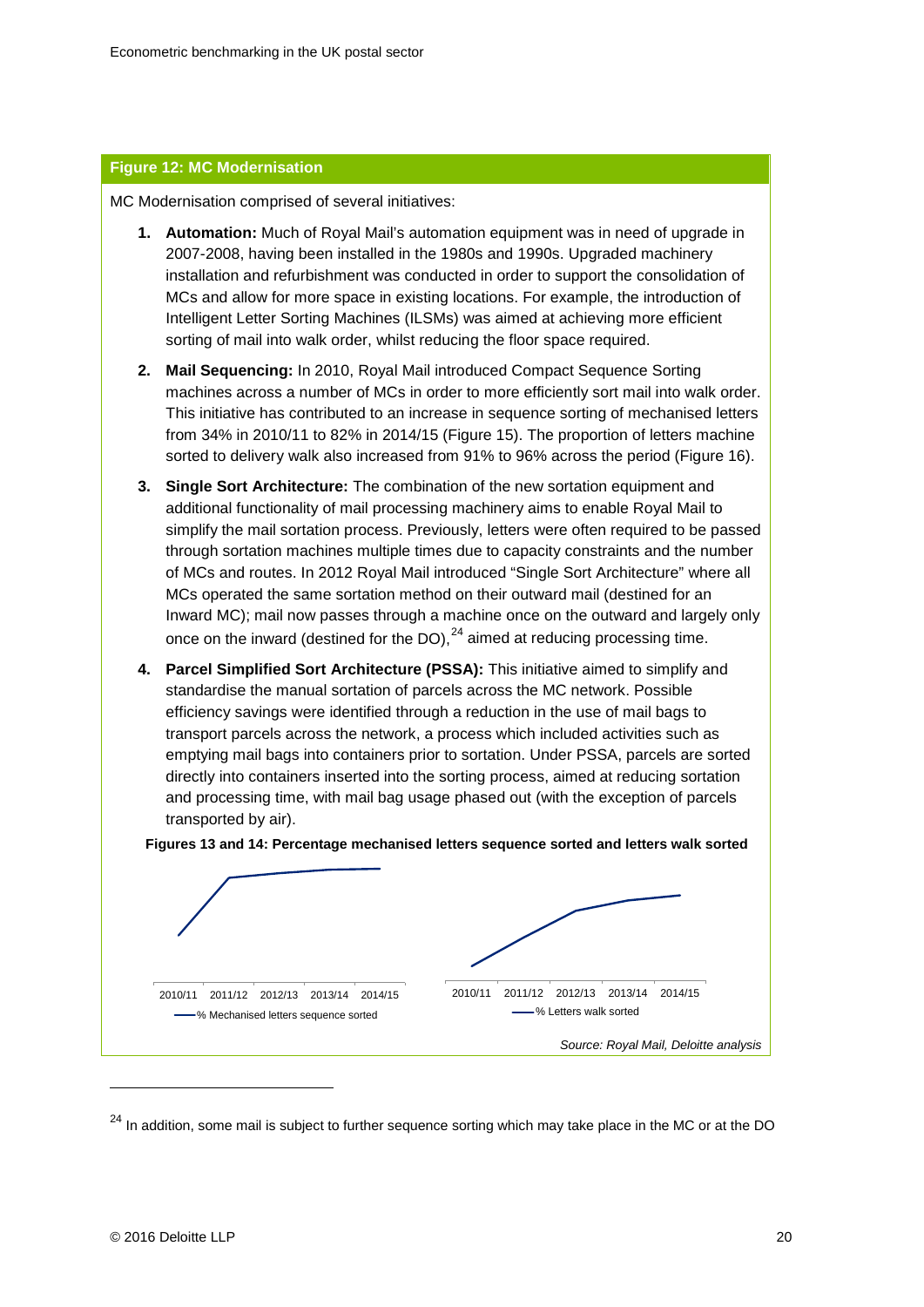#### **Figure 12: MC Modernisation**

MCs have also introduced two further policies in line with these modernisation initiatives:

- **1. The change from a 40 hour week to a 39 hour week** for full time contracted staff was introduced as part of the Business Transformation 2010 pay agreement. By 2012/13, staff at only one MC remained on a 40 hour week.
- **2. The World Class Mail (WCM) Iniative** is an approach which aims to improve safety, quality and performance across MCs.This was applied across all MCs scheduled to remain open after 2012/13. Fourteen MCs achieved 'Bronze Standard', a certification recognising the successful implementation of the programme based on key performance indicators.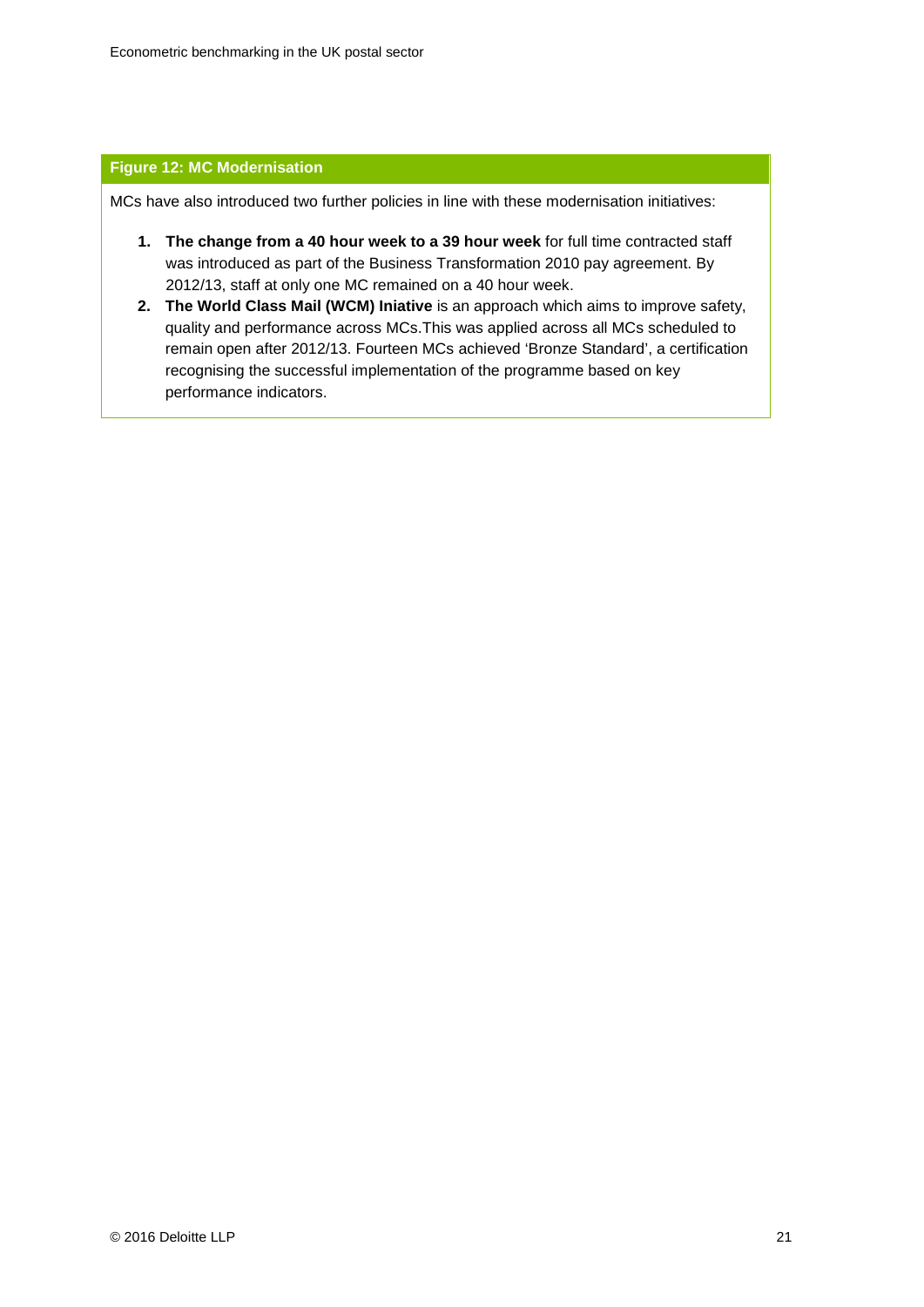## <span id="page-21-0"></span>4 Delivery Office efficiency analysis

This section discusses the results of the DO econometric benchmarking, focusing on the following findings:

- i) Model coefficients;
- ii) Catch-up gap and historical frontier shift estimates;
- iii) Sensitivity analysis; and
- iv) Scope for future efficiency savings.

In summary, the following key insights arise:

- The efficiency frontier for staff costs and gross hours is estimated to have shifted downwards (in the sense that Royal Mail's DO network has become more efficient over time). These movements suggest efficiency savings of 2.9% and 5.8% respectively from 2010/11 to 2014/15. This is likely to reflect benefits yielded from the modernisation programme implemented by Royal Mail.
- Assuming the frontier shift is fully driven by modernisation initiatives, it is expected that Royal Mail will realise further frontier shifts in the next three years given that the impact of the modernisation programme has not fully been realised. It is estimated that Royal Mail has the potential to achieve another 1.6% frontier shift savings between 2015/16 and 2018/19 in terms of staff hours, based on assumptions regarding the lagged impact of modernisation.
- There is variation in the catch-up gap across DOs. DO efficiency scores vary from 60% to 100% (that is, there are DOs that are 40% less efficient than the most efficient unit, which has a score of 100%). The average catch-up efficiency score is c.80%, which implies that the average catch-up to the efficient frontier could be up to 20%.
- If the catch-up opportunity is assumed to be represented by the upper decile or quartile of the efficient score distribution, the average catch-up gaps are 11.0% and 6.1% respectively for staff costs.
- The catch-up gap is somewhat lower when gross hours are used (9.8% and 5.0% to the upper decile and quartile, respectively).
- The findings remain relatively consistent across alternative model specifications and estimation approaches, providing a degree of confidence in the robustness of the results presented.
- Overall, the most conservative estimates presented in this section suggest that Royal Mail could achieve total efficiency savings in DOs of 4.3% to 6.6% over the following five years, although this could be up to 18.1% at its most stretching.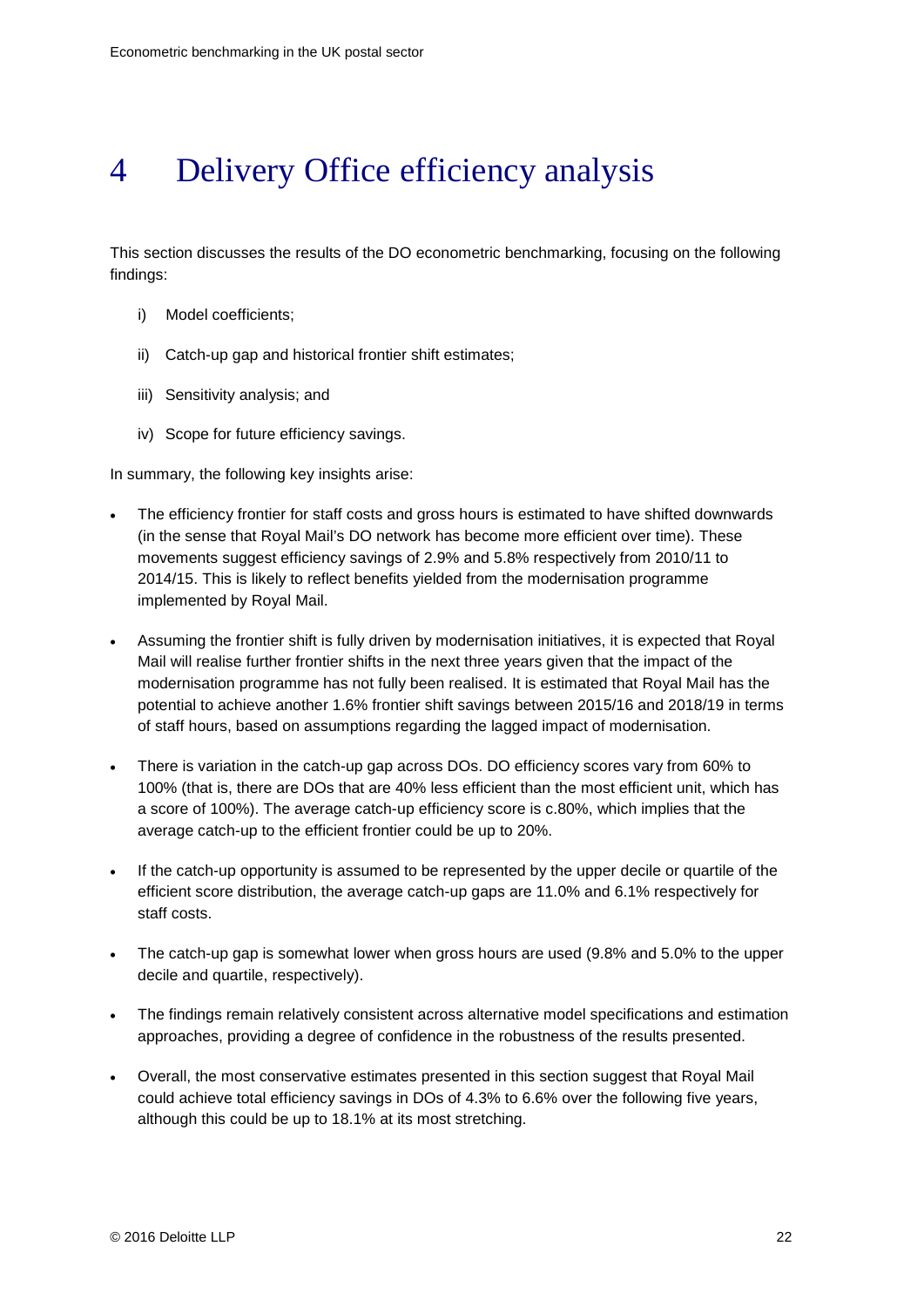### 4.1 Model coefficients

[Table 2](#page-22-0) presents the results of the baseline econometric model. Two sets of results are presented; the first uses real staff costs<sup>[25,](#page-22-1) [26](#page-22-2)</sup> as the dependent variable, the second uses staff hours.<sup>[27](#page-22-3), [28](#page-22-4)</sup> Baseline models are all specified with the top and bottom 1% of efficiency scores dropped, unless stated. The coefficient on Log (Weighted volume per Delivery Point) has been constrained to 0.86 for staff costs and 0.80 for staff hours, whilst Log (Delivery points) has been constrained to 1 in both models. The rationale for this modelling strategy is set out in section A2 of the Appendix.

#### <span id="page-22-0"></span>**Table 2: Coefficient estimates[29](#page-22-5)**

| <b>Year Dummies Specification</b>               |              |              |
|-------------------------------------------------|--------------|--------------|
| Dependent variable                              | <b>Cost</b>  | <b>Hours</b> |
| Log (Delivery Points)                           | 1            | 1            |
| Log (Weighted volume per Delivery Point)        | 0.86         | 0.80         |
| Log (Delivery Points per area)                  | $0.0508***$  | $0.0221***$  |
| Proportion of Delivery Points that are business | $0.998***$   | $0.802***$   |
| London dummy                                    | $0.155***$   | $0.0672***$  |
| MPU dummy                                       | 0.0466***    | 0.0387***    |
| % rural                                         | 0.0866***    | 0.0186       |
| % suburban                                      | $0.0810***$  | $0.0370***$  |
| 2011 dummy                                      | $-0.0319***$ | $-0.0128***$ |
| 2012 dummy                                      | $-0.0335***$ | $-0.0199***$ |
| 2013 dummy                                      | $-0.0473***$ | $-0.0429***$ |
| 2014 dummy                                      | $-0.0291***$ | $-0.0581***$ |
| Intercept                                       | $-2.028***$  | $-3.842***$  |
| Sample size                                     | 6087         | 6087         |

<span id="page-22-1"></span><sup>&</sup>lt;sup>25</sup> Real cost is defined as nominal cost deflated by a wage deflator computed on the basis of the ONS average weekly pay in the transportation and storage sector. This is to remove the impact of sectorspecific wage inflation on staff costs.

-

<span id="page-22-3"></span> $27$  The baseline models have been estimated using the by Battese-Coelli (1992) estimator assuming a truncated normal distribution for the efficiency component. The models have been estimated in *Stata*.

<span id="page-22-5"></span><sup>29</sup> Differences in cost and hours coefficient estimates arise from the deflator applied to attain real staff costs.

<span id="page-22-2"></span> $26 \times$ 

<span id="page-22-4"></span><sup>&</sup>lt;sup>28</sup> To control for the impact of outlying observations, DOs lying in the top and bottom one per cent of the efficiency scores distribution were dropped together with other outlying observations.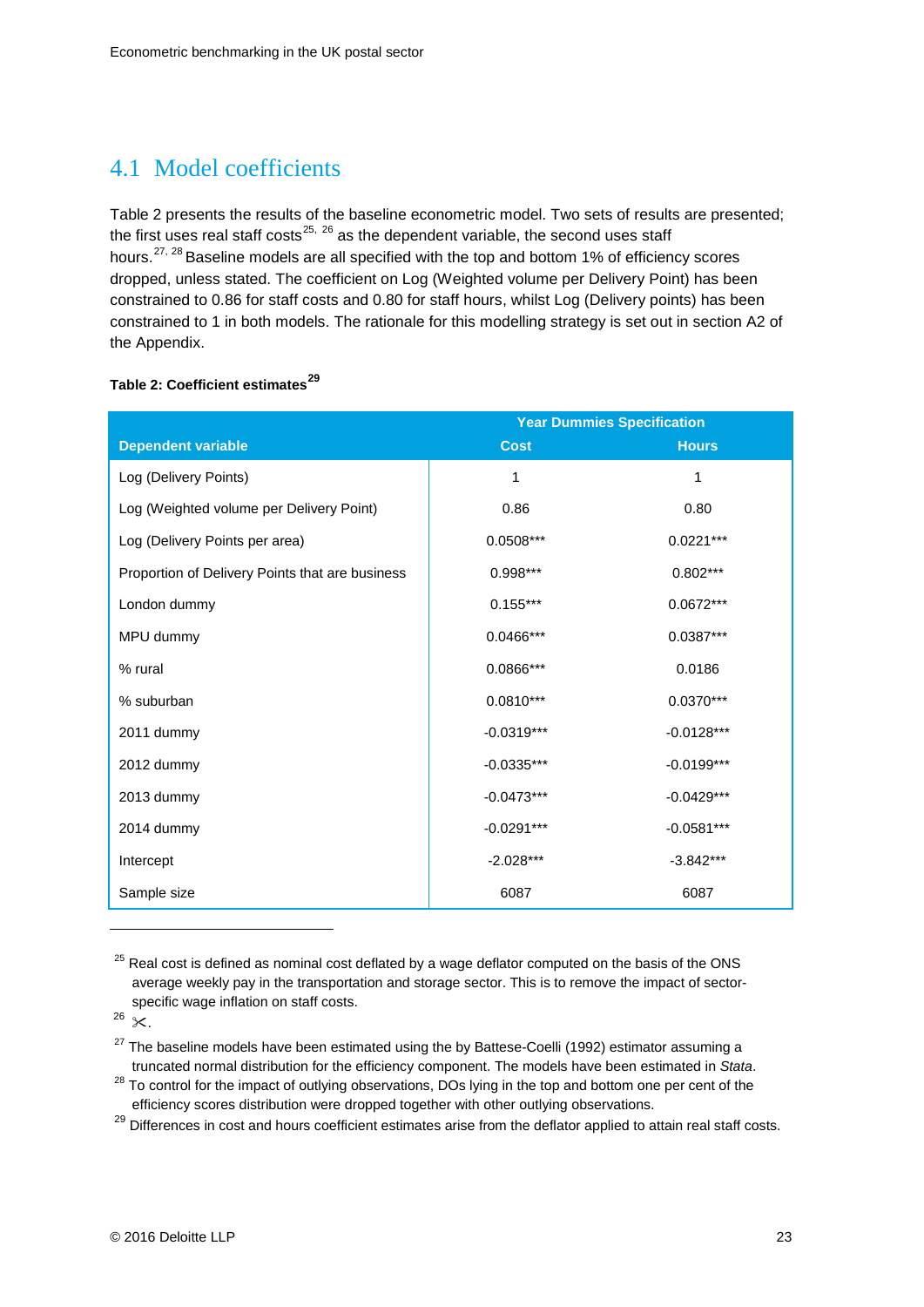*Key:* \*\*\*1% significance \*\*5% significance \*10% significance; *Source: Deloitte analysis.*

The model controls for a number of factors driving cost and hour differences across DOs.

- **Scale:** The number of delivery points serviced by each DO is included to account for differences in scale. The coefficient is constrained to have a unit relationship with both costs and hours.<sup>[30](#page-23-0)</sup> A binary variable representing whether the DO is a mail processing unit (MPU) $^{31}$  $^{31}$  $^{31}$  is also included given the higher volumes serviced by these DOs. The results indicate a cost and hours uplift of  $\times$  and  $\times$  respectively if a DO is also an MPU.
- **Mail Mix:** Weighted volume per delivery point for each DO is included to account for differences in volume and mail mix across DOs. A 1% decrease in weighted volume per delivery point is constrained to decrease costs by 0.86% and hours by 0.80%.  $32$
- **Geography:** Together with the number of delivery points per area, the proportion of delivery points that are business addresses and a binary variable for whether the DO is in London are included in the model. The proportion of the area served by a DO that is rural and suburban is also modelled to control for exogenous differences across DOs. Due to the collinearity<sup>[33](#page-23-3)</sup> between geography variables, it is not possible to draw direct inferences from these coefficient estimates.
- **Year dummies:** These are included to capture the frontier shifts. The results indicate a 2.9% reduction in staff costs and a 5.8% reduction in staff hours over the sample period, implying firm-wide improvements in efficiency.

### 4.2 Catch-up and frontier shift efficiency estimates

#### Catch-up estimates

-

The catch-up efficiency score distributions, as predicted by the baseline model for cost and hours, are shown in [Figure 17.](#page-24-0) The distributions are similar across the two models, with both having a median efficiency score of approximately 80%.

<span id="page-23-0"></span> $30$  A unit elasticity implies constant return to scales with regards to number of delivery points. The rationale behind the constraint is set out in Appendix A2.

<span id="page-23-1"></span> $31$  An MPU is a DO that sorts mail for delivery by other DOs as well as delivering mail itself.

<span id="page-23-2"></span><sup>&</sup>lt;sup>32</sup> The weighted volume effectively reflects workload or the time required to process a specific volume of mail and is computed by multiplying a planning value (i.e. a weight) with the mail volume. Different planning values are used for different mail types on the basis of the expected time required to process and deliver one unit of mail. In principle, the coefficient of weighted mail should be equal to one. A coefficient different to one might indicate that there is a disparity between the estimated and actual time taken to process different mail types. The rationale behind the constraint is set out in Appendix A2.

<span id="page-23-3"></span><sup>&</sup>lt;sup>33</sup> Collinearity reflects shared trends and strong correlation between the variables of interest.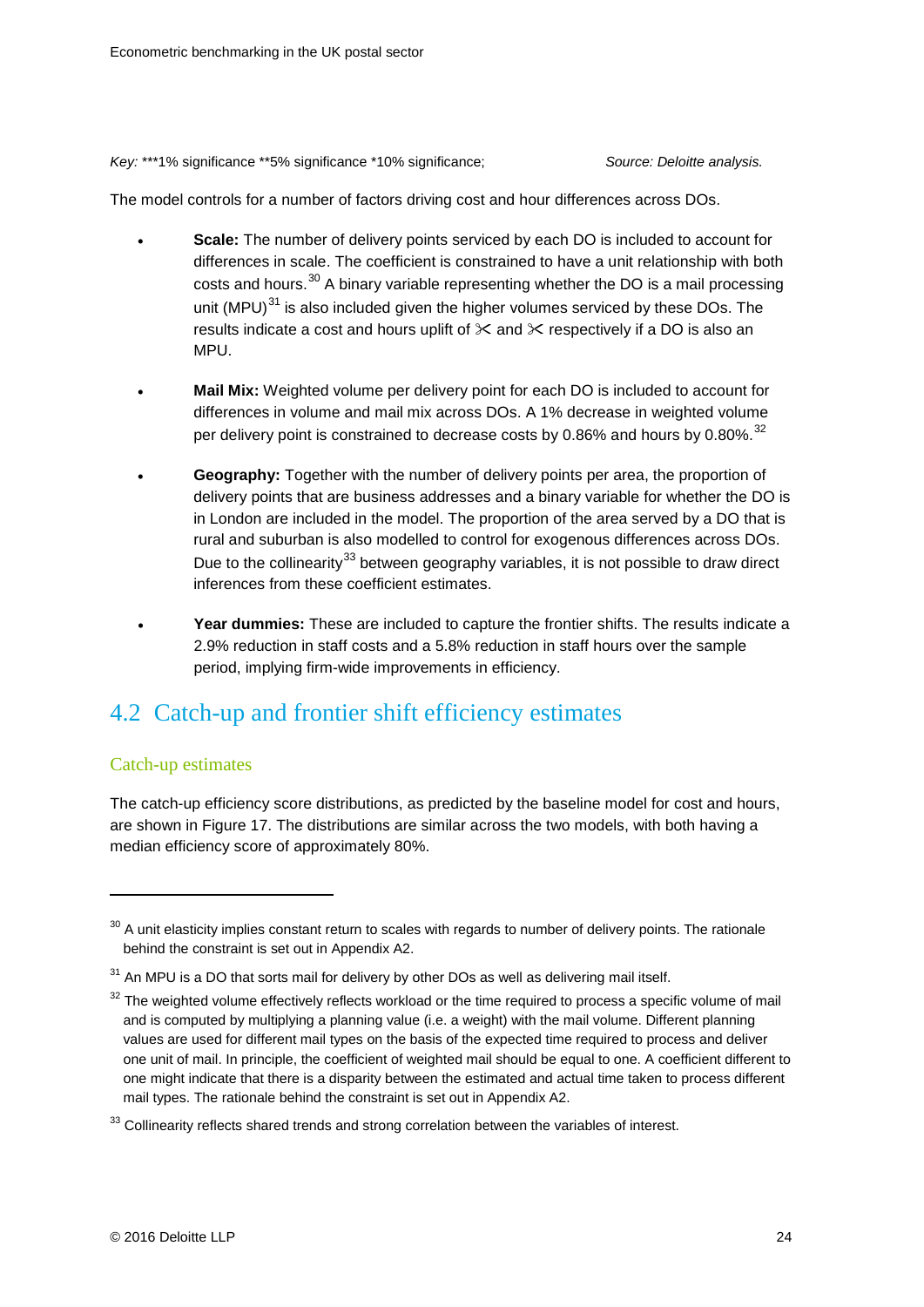The catch-up gaps associated with a median DO becoming as efficient as the upper quartile and decile DO are 6.1% and 11.0% for staff costs; these figures are 5.0% and 9.8% for staff hours. The catch-up gap and standard deviation of efficiency scores remain a small degree higher for staff costs relative to staff hours, indicating greater variability in cost efficiency compared to hours. This might reflect the greater variability in costs compared to hours. Cost variability is likely to be driven by hours variability but also other factors such as staff composition, overtime and absence due to sickness.



<span id="page-24-0"></span>

*Source: Deloitte analysis*

#### Frontier shift estimates

<span id="page-24-1"></span>Time-variation in efficiency in the baseline model is captured through the time dummies specified in the cost and hours equation. An alternative specification is estimated whereby frontier shift is measured through a linear trend. Both specifications yield similar frontier shift estimates, as shown in [Figure 18,](#page-24-1) and suggest efficiency gains of 2.9% and 5.8% for cost and hours respectively over the sample period. $35$  The year on year frontier shifts implied from the models indicate an overall downward trend in cost and hours over the sample period. The different pattern for staff costs reflects the above sector wage increases and potentially the working hours reduction initiative.

<span id="page-24-2"></span>The upper quartile and decile reflect the  $75<sup>th</sup>$  and  $90<sup>th</sup>$  percentiles respectively.

<span id="page-24-3"></span> $35$  The difference in frontier shift between cost and hours can be explained by the above sector average increase in Royal Mail staff pay in 2014/15. Further details are available in Appendix A6.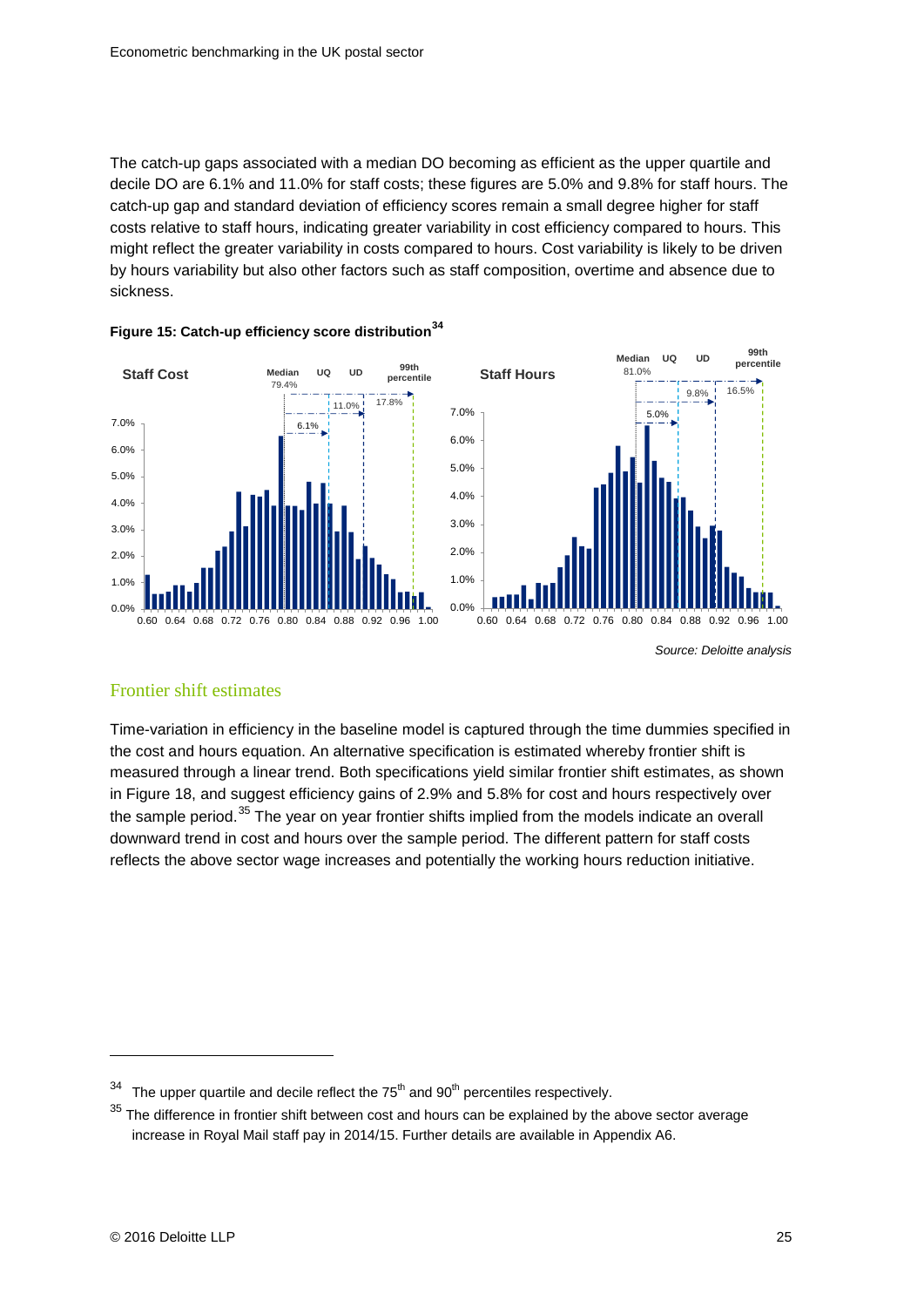#### **Figure 16: Frontier shift**



### 4.3 Sensitivity analysis

A number of sensitivity checks have been performed to review the robustness of the results to the model specification and the estimation technique employed (see Appendix A4 for details). Specifically, the sensitivity of efficiency scores, frontier shift and coefficient estimates from the baseline specification have been examined:

- Inclusion of additional variables: The sensitivity of the baseline estimates to the inclusion of additional variables, which might be under management's control, has been investigated.
- Outliers: The baseline model has been estimated with the top and bottom 5% of efficiency scores removed. The model was also estimated after removing observations/years associated with significant volume changes for specific DOs.
- Coefficient constraints: As explained previously, the coefficients on Log (Delivery points) and Log (Weighted volume per delivery point) have been constrained to 1 and either 0.86 or 0.80 for cost and hours respectively within the baseline specification. The model has been estimated with no constraints imposed.
- Time varying efficiency scores: Model estimation techniques have been used to allow DO efficiency scores to vary over time. In this approach, time variation in efficiency is captured through allowing the efficiency factor to vary rather than through time dummies in the mean equation.
- Underlying distributional assumptions: The baseline specification has been re-estimated with a half-normal, as opposed to truncated normal, distribution of efficiency scores.
- Other SFA estimation techniques: SFA extensions such as those produced by Battese and Coelli (1995), which allow for the direct modelling of the inefficiency component as a function of potential sources of inefficiency, have been estimated.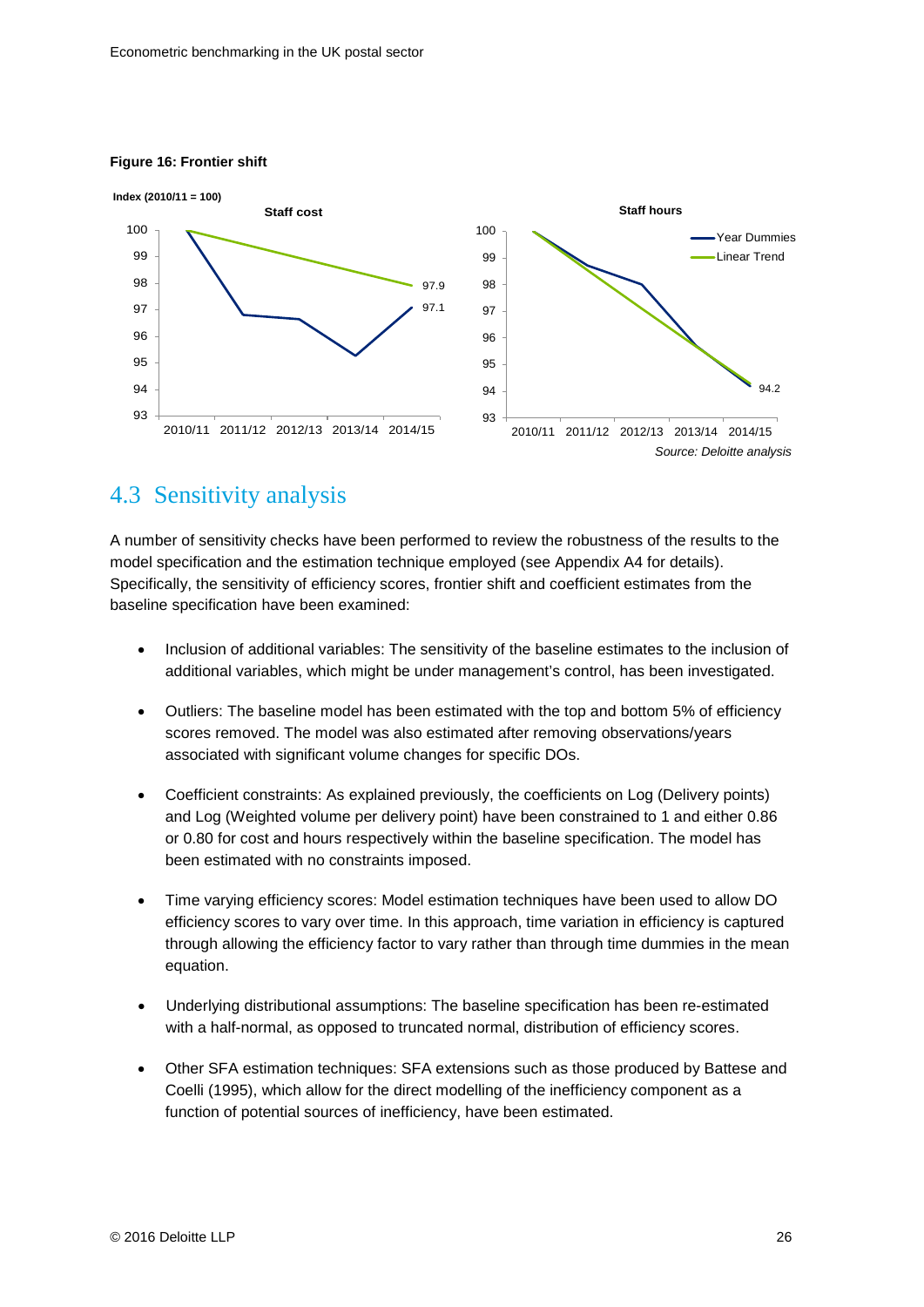[Table 3](#page-26-1) illustrates the catch-up gap and frontier shift ranges obtained from this sensitivity exercise. Full results are available in section A4 of the Appendix.

Overall, the catch-up estimates found by the baseline specification remain largely robust to the various sensitivities performed for both costs and hours, with the catch-up gap estimated at c.6% for cost and c.5% for hours when the upper quartile is used as the benchmark. This provides a degree of confidence in the robustness of the baseline estimates, however the range of the catchup gap generated by different sensitivities is greater when the benchmark is defined by the top decile or the 99<sup>th</sup> percentile.

The frontier shift estimates of the base model also appear to be reasonably stable to alternative specifications. For cost, the frontier shift is estimated between 1.0% and 2.9%; this figure is between 4.0% and 5.8% for hours. The baseline results are close to the upper end of these ranges. Results at the lowest end of the frontier shift ranges occurred when using the Battese-Coelli (1995) model where time-variation in efficiency is captured not only by the time dummies but also within the specification of the catch-up efficiency. Within this model, the time dummy estimates therefore reflect only part of the variation of efficiency; some variation is also captured by the time-varying catch-up.

<span id="page-26-1"></span>**Table 3: Sensitivity analysis - Catch-up and frontier shift estimates across alternative model specifications**

| Catch-up    | <b>Catch-up</b>  |                  | <b>Frontier Shift</b> |                 |
|-------------|------------------|------------------|-----------------------|-----------------|
| percentiles | Cost             | <b>Hours</b>     | Cost                  | <b>Hours</b>    |
| 50-75       | $3.6\% - 6.1\%$  | $3.2\% - 5.0\%$  |                       |                 |
| 50-90       | $5.7\% - 11.2\%$ | $5.2\% - 9.9\%$  | $1.0\% - 2.9\%$       | $4.0\% - 5.8\%$ |
| 50-99       | $7.9\% - 17.8\%$ | $7.2\% - 16.5\%$ |                       |                 |

*Source: Deloitte analysis*

## <span id="page-26-0"></span>4.4 Scope for efficiency savings

#### Future frontier shift

The estimated improvements in efficiency over the sample period likely reflect benefits yielded from the implementation of Royal Mail's modernisation programme. By 2014/15, the vast majority of this phase of the modernisation programme had been completed, implying that most of the frontier shift gains associated with modernisation have been realised. However, the impact of modernisation is not expected to be instantaneous. For the purposes of extrapolating estimates of further scope for efficiencies, it is assumed that modernisation had a negative impact on efficiency in the year it was implemented. This may occur as a result of, for example, the disruption to staff having to change their work location following the implementation of new working methods and route optimisation.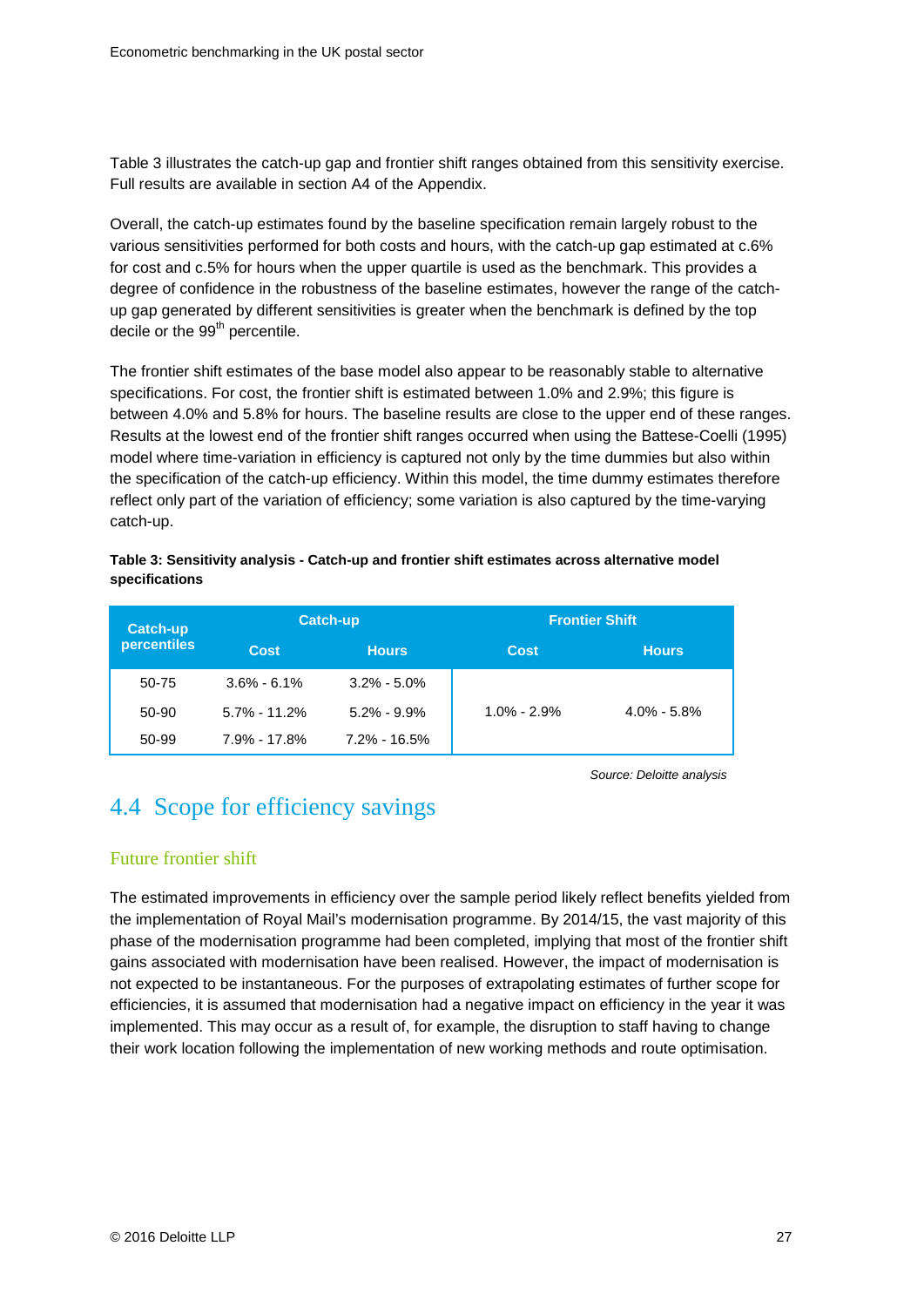Furthermore, it is assumed that it takes up to two years following completion for the full impact of modernisation initiatives to be realised. [36](#page-27-1)

In this section, the expected frontier shift is estimated by extrapolating the impact of modernisation into the following years by considering:

- 1. The proportion of DOs that have completed modernisation by 2014/15; and
- 2. The time required for the full impact of modernisation to be realised.

Combining (1) and (2) above together with the 2010/11 - 2014/15 estimated frontier shift can provide an estimate of the full impact of modernisation and therefore an estimate of the effect that has not yet been realised (see Appendix section A3 for further details).

On this basis, it is estimated that 78% of the impact of modernisation had been realised at the end of the 2014/15 financial year. The remaining 22% impact of modernisation is expected to be fully realised within the next three years, which equates to a 1.6% frontier shift (See [Table](#page-27-0) 4).  $37$ 

This result reflects efficiency savings in terms of staff hours; future frontier shift in terms of staff costs will depend on the magnitude of real wage increases. Moreover, these estimates rely on the assumption that:

- The historical frontier shift is fully attributed to the modernisation programme;
- All DOs complete modernisation by the end of 2015/16;
- The impact of modernisation is the same for the DOs modernised towards the end of sample period compared to the DOs for which the modernisation took place at the beginning of the sample period; and
- <span id="page-27-0"></span>• No additional efficiency initiatives that drive frontier shifts will be implemented in the following years.

<span id="page-27-1"></span> $36 \times$ .

<span id="page-27-2"></span> $37$  These estimates are based upon the assumption discussed in this section and in the Appendix.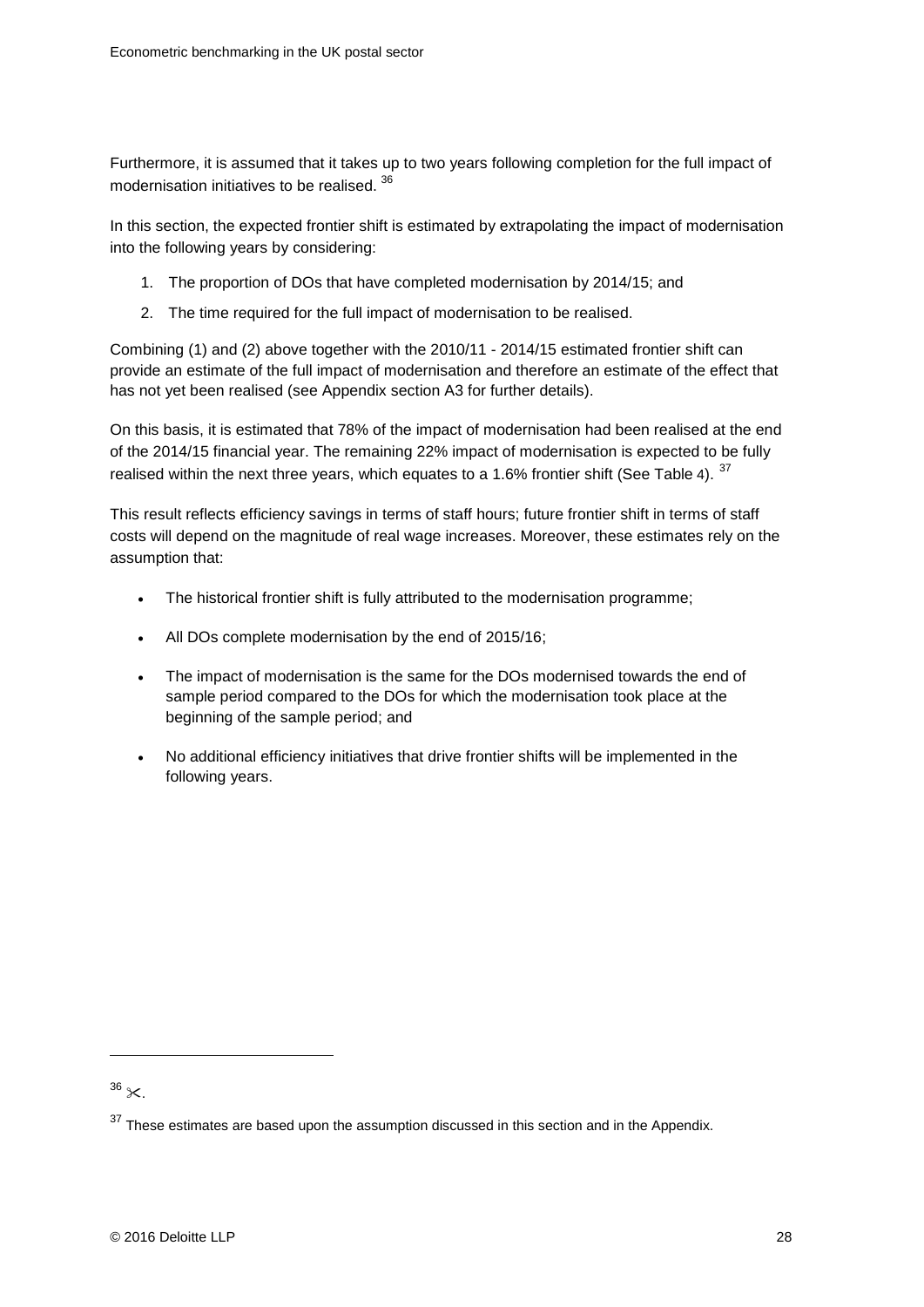| Year<br>(F indicates Forecast) | % of DOs that<br>have completed<br>modernisation <sup>39</sup> | <b>Effect of</b><br>modernisation<br>realised | <b>Cumulative effect</b><br>of modernisation<br>realised | <b>Projected frontier</b><br>shift | <b>Cumulative</b><br>projected frontier<br>shift |
|--------------------------------|----------------------------------------------------------------|-----------------------------------------------|----------------------------------------------------------|------------------------------------|--------------------------------------------------|
| 2010/11                        | $\times$                                                       | $\times$                                      | $-0.9%$                                                  |                                    |                                                  |
| 2011/12                        | $\times$                                                       | $\times$                                      | 2.1%                                                     |                                    | $\overline{\phantom{a}}$                         |
| 2012/13                        | $\times$                                                       | $\times$                                      | 16.3%                                                    |                                    |                                                  |
| 2013/14                        | $\times$                                                       | $\times$                                      | 44.2%                                                    |                                    |                                                  |
| 2014/15                        | $\times$                                                       | $\times$                                      | 78.1%                                                    |                                    | $\overline{\phantom{0}}$                         |
| 2015/16 (F)                    | $\times$                                                       | $\times$                                      | 95.2%                                                    | 1.27%                              | 1.27%                                            |
| 2016/17 (F)                    | $\times$                                                       | $\times$                                      | 98.8%                                                    | 0.26%                              | 1.53%                                            |
| 2017/18 (F)                    | $\times$                                                       | $\times$                                      | 100.0%                                                   | 0.09%                              | 1.62%                                            |

#### **Table 4: The impact of modernisation and projected (baseline) frontier shift[38](#page-28-1)**

*Source: Deloitte analysis*

#### Scope for future catch-up efficiency savings

The catch-up gap is reported as the difference between the median of the efficiency score distribution and the upper quartile, upper decile and 99<sup>th</sup> percentile, respectively. [Table 5](#page-28-0) illustrates the catch-up gap represented by the baseline DO models.

#### <span id="page-28-0"></span>**Table 5: Catch-up gap represented by the baseline models**

| <b>Catch-up percentile</b> | <b>Staff cost</b> | <b>Staff hours</b> |
|----------------------------|-------------------|--------------------|
| 50-75                      | 6.1%              | 5.0%               |
| 50-90                      | 11.0%             | 9.8%               |
| 50-99                      | 17.8%             | 16.5%              |

*Source: Deloitte analysis*

In choosing an appropriate benchmark, it is recognised that the estimated catch-up gap may capture factors unrelated to efficiency. These might include:

**1. Unobserved heterogeneity.** The econometric model controls for a number of variables that are outside of management's control. However, it is possible that other exogenous factors are omitted from the model and therefore captured by the efficiency factor.

<span id="page-28-1"></span><sup>&</sup>lt;sup>38</sup> Due to the step-by-step implementation of various modernisation initiatives, the effective starting point for the impact of modernisation will lie before the stated date that all initiatives were completed. A proxy for the start point for any impact to take place, namely the date that automated mail sequencing was implemented, is therefore utilised.

<span id="page-28-2"></span><sup>39</sup> Proxied by year when auto mail sequencing was completed.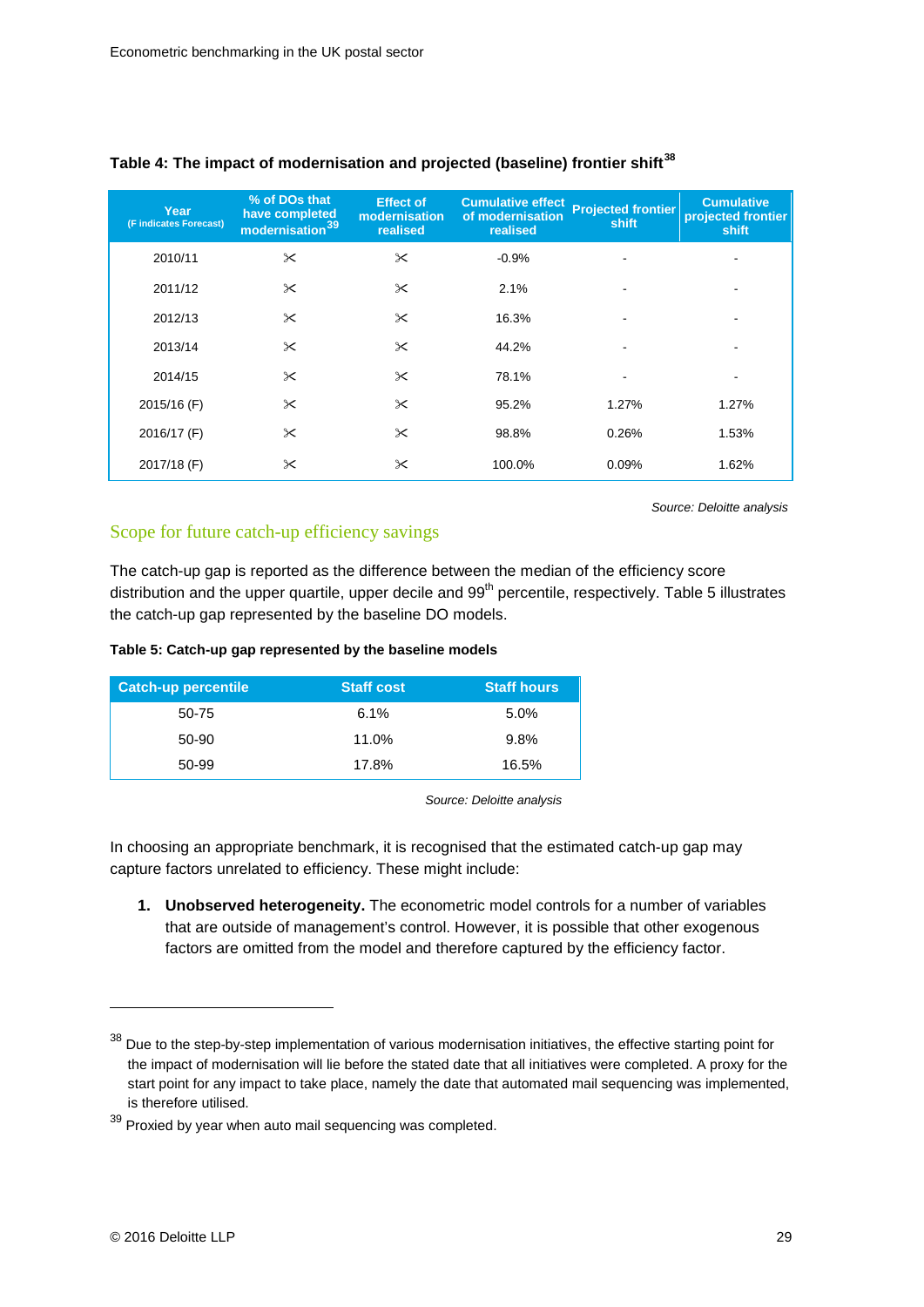- **2. Volume effects.** The effect of volume on cost or hours is controlled for in the model, therefore, any cost-volume effects should not, in principle, affect the efficiency factor. However, the model assumes that the response of cost or hours to volume changes takes place instantaneously. If this is not the case, then differences in efficiency may partly reflect the gradual adjustment of cost to volume changes that is not accounted for in the model. $40$
- **3. State of modernisation.** Differences in efficiency between DOs may reflect differences in the state of modernisation. Once the impact of modernisation has been realised by all DOs, the catch-up gap might become smaller as those modernising later catch-up to the frontier, which in turn might reduce the variance of the catch-up distribution. However, projected efficiency gains associated with modernisation are captured through frontier shift. To avoid double-counting in the estimation of future efficiency opportunities, the catch-up gap associated with the state of modernisation would ideally be excluded from the scope for future catch-up savings. It is not possible to quantify the magnitude of any overlap regarding potential catch-up and frontier shift savings remaining. Projected estimates may therefore represent an 'upper bound' figure as they will include some potential catch-up gap savings.

#### **Summary**

[Table 6](#page-30-0) sets out the total, frontier shift and catch-up, efficiency savings that Royal Mail could realise over the next five years in its DO operations reflecting the discussion and analysis presented above. A linear glide path is assumed for the catch-up efficiency. Catch-up is assumed to be realised at a constant rate over a five year period, whilst a two year lag is assumed for the full impact of modernisation to be realised. Further detail on the assumptions used is provided in Appendix A3.

The ranges presented reflect, for the upper quartile, upper decile and 99<sup>th</sup> percentile catch-up benchmarks:

- a) The total year-on-year efficiency savings from the baseline hours model, namely the sum of the baseline hours catch-up and frontier shift each year.
- b) An upper estimate, based upon the highest values within the range found for the catch-up gap and frontier shift with staff hours as the dependent variable.
- c) A lower estimate, based upon the lowest estimates found for catch-up and frontier shift within the staff hours models.

The total efficiency savings projected from 2015/16 to 2019/20 are between 4.3% and 6.6% measured by the upper quartile, 6.3% to 11.5% if measured by the upper decile and 8.3% to 18.1% if measured by the 99<sup>th</sup> percentile. The largest single year improvement is projected in 2015/16.<sup>[41](#page-29-1)</sup> If

<span id="page-29-0"></span> $40$  The inclusion of a lagged dependent variable was tested within the baseline models, however it was found to be statistically insignificant.

<span id="page-29-1"></span> $41$  Using the upper quartile baseline estimates as an example, the 2.3% impact in 2015/16 is calculated based on a 1.0% catch-up improvement within the year (the overall baseline catch-up opportunity at the upper quartile, spread evenly across an assumed five year period). This is added to the forecasted frontier shift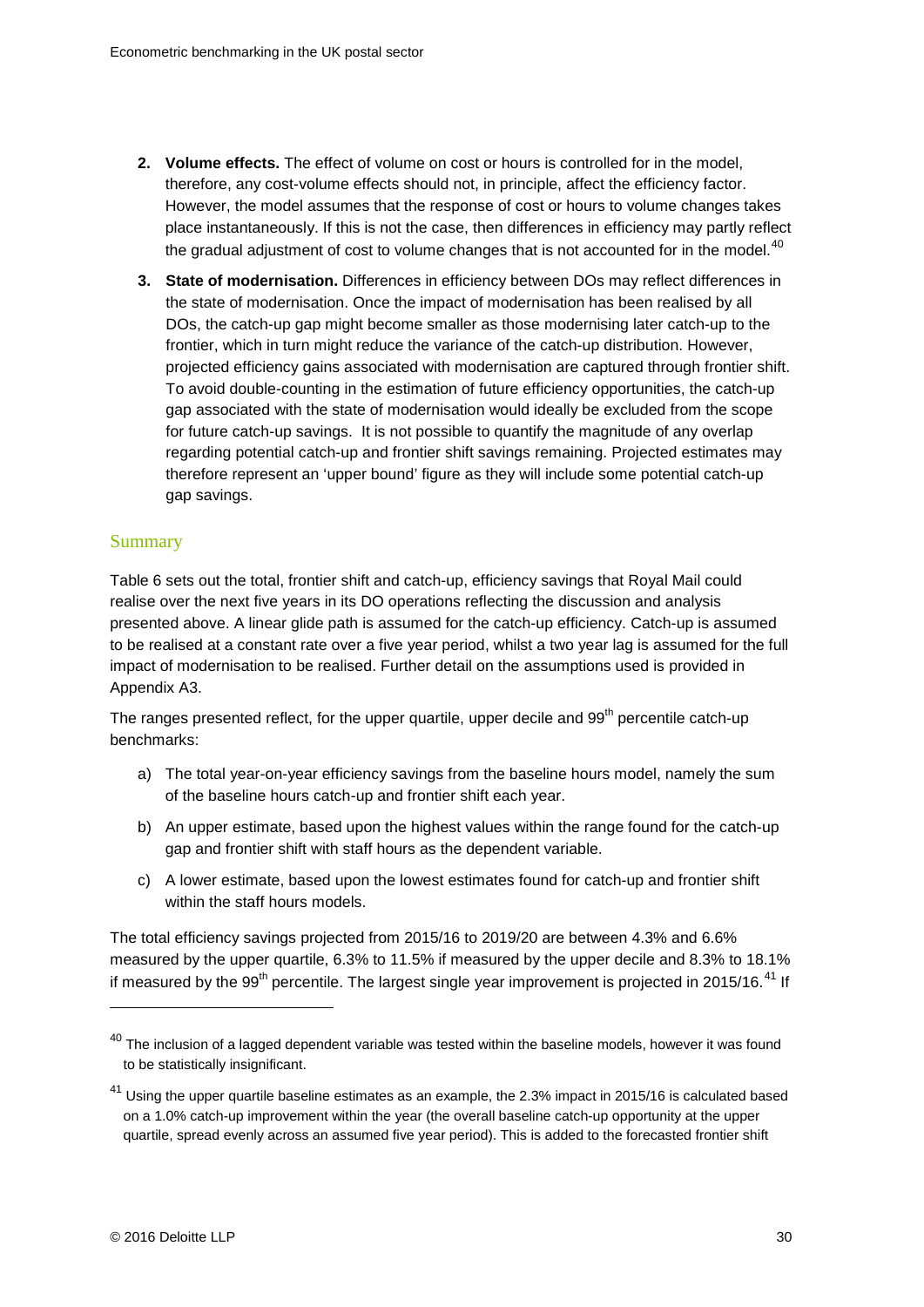measured as a proportion of 2014/15 total gross hours, the lowest estimate (4.3%) would translate into an hours saving of  $\times$ , with the highest saving (18.1%) representing up to  $\times$  hours. These figures imply cost savings of  $\times$  and  $\times$  respectively.<sup>[42](#page-30-1)</sup>

|         |                 | <b>Upper Quartile</b> |              |
|---------|-----------------|-----------------------|--------------|
| Year    | <b>Baseline</b> | <b>Lower</b>          | <b>Upper</b> |
| 2015/16 | 2.3%            | 1.5%                  | 2.3%         |
| 2016/17 | 1.3%            | 0.8%                  | 1.3%         |
| 2017/18 | 1.1%            | 0.7%                  | 1.1%         |
| 2018/19 | 1.0%            | 0.6%                  | 1.0%         |
| 2019/20 | 1.0%            | 0.6%                  | 1.0%         |
| Total   | 6.6%            | 4.3%                  | 6.6%         |

#### <span id="page-30-0"></span>**Table 6: Scope for efficiency savings by catch-up benchmark[43](#page-30-2)**

|         |                 | <b>Upper Decile</b> |              |
|---------|-----------------|---------------------|--------------|
| Year    | <b>Baseline</b> | <b>Lower</b>        | <b>Upper</b> |
| 2015/16 | 3.2%            | 1.9%                | 3.2%         |
| 2016/17 | 2.2%            | 1.2%                | 2.2%         |
| 2017/18 | 2.1%            | 1.1%                | 2.1%         |
| 2018/19 | 2.0%            | 1.0%                | 2.0%         |
| 2019/20 | 2.0%            | 1.0%                | 2.0%         |
| Total   | 11.4%           | 6.3%                | 11.5%        |

impact calculated for that year (1.3%), providing an overall improvement within the year of 2.3%. Further details regarding the extrapolation of the frontier shift is provided in Appendix section 3.1.

- <span id="page-30-1"></span> $42$  This calculation multiplies the total projected hours saving (frontline staff), namely the sum of the remaining projected frontier shift and catch-up gap, by the implied wage (frontline staff costs / frontline staff hours) in 2014/15. Results are similar if average OPG pay provided by Royal Mail is employed.
- <span id="page-30-2"></span><sup>43</sup> The lower/upper bound results are based upon the lower/upper bound catch-up and frontier shift results presented in [Table 3.](#page-26-1) For example, the lower bound saving projected at the upper quartile in 2015/16 is 1.5% and is calculated as follows.
- 1. The upper quartile, lower bound catch-up gap is 3.2% and it is assumed that it will close by the same rate every year over the next five years, i.e. 0.64% per year.
- 2. The upper quartile, lower bound historical frontier shift is 4.0%. By applying the assumptions around the scope for future frontier shifts discussed in this section, it is estimated that there will be a 0.86% frontier shift savings in 2015/16.
- 3. The total upper quartile, lower bound scope for efficiency savings in 2015/16 is 0.64%+0.86% = 1.5%.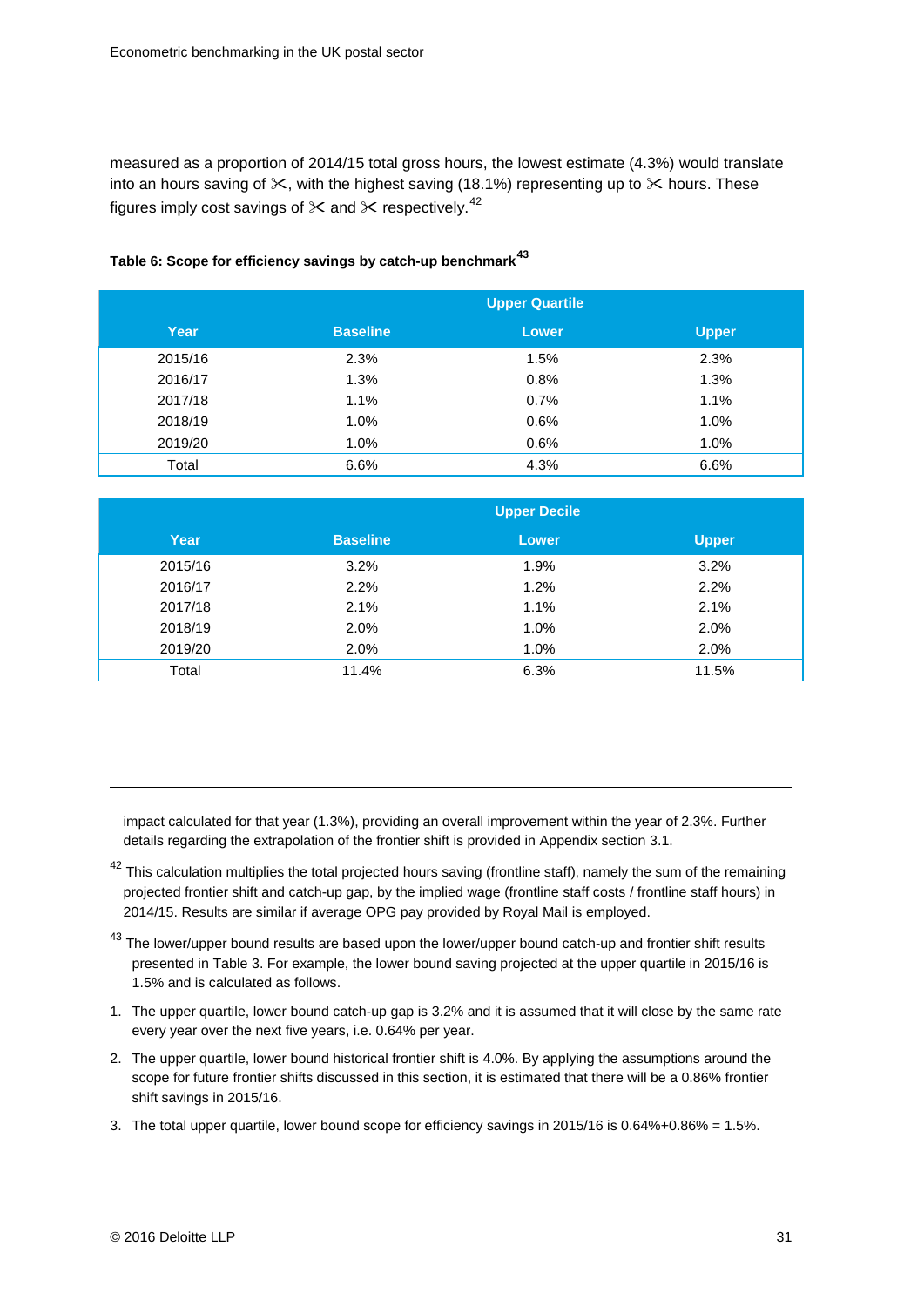|         | th<br>99<br><b>Percentile</b> |              |       |
|---------|-------------------------------|--------------|-------|
| Year    | <b>Baseline</b>               | <b>Lower</b> | Upper |
| 2015/16 | 4.6%                          | 2.3%         | 4.6%  |
| 2016/17 | 3.6%                          | 1.6%         | 3.6%  |
| 2017/18 | 3.4%                          | 1.5%         | 3.4%  |
| 2018/19 | 3.3%                          | 1.4%         | 3.3%  |
| 2019/20 | 3.3%                          | 1.4%         | 3.3%  |
| Total   | 18.1%                         | 8.3%         | 18.1% |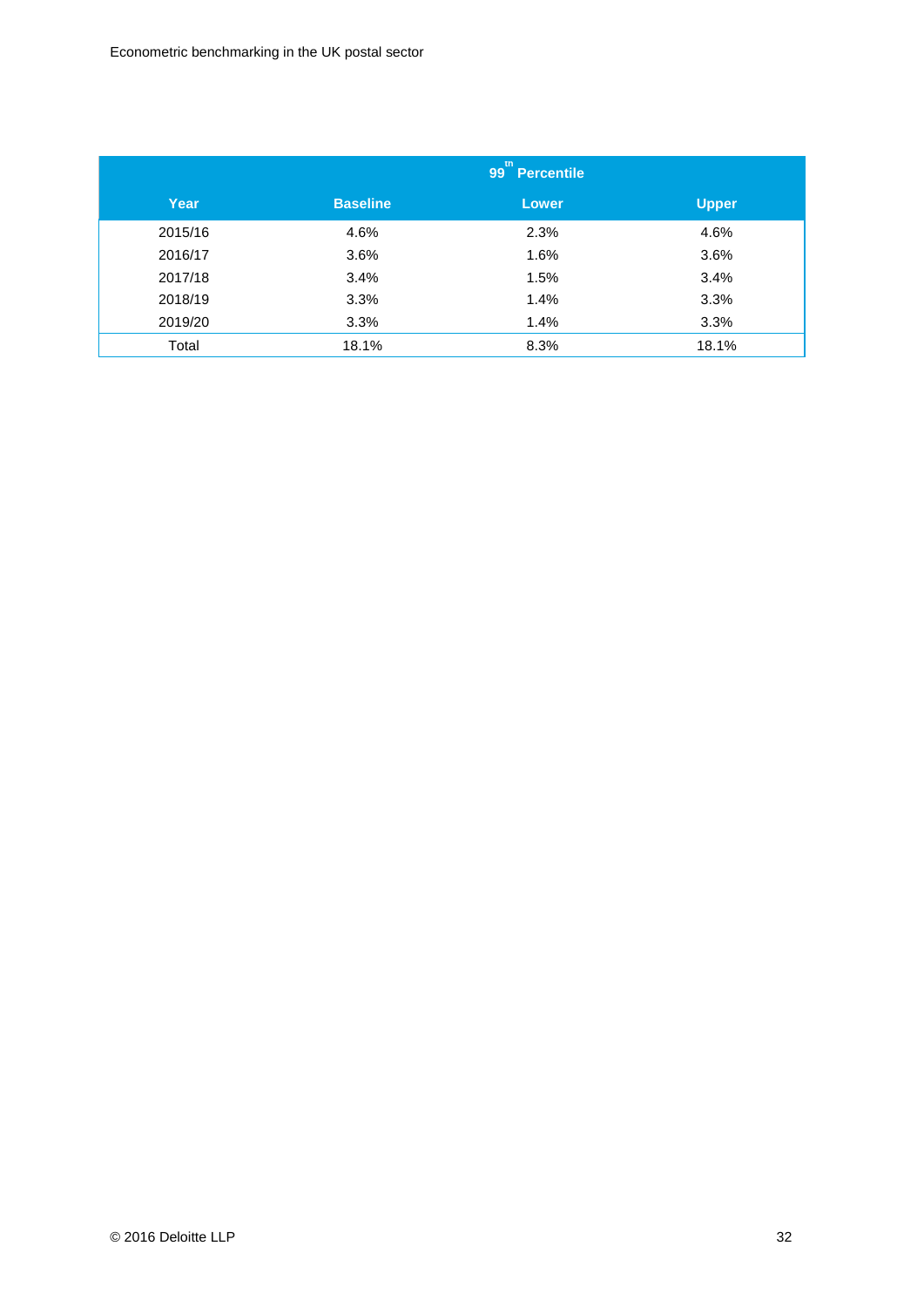## <span id="page-32-0"></span>5 Mail Centre efficiency analysis

This section discusses the results of the MC econometric benchmarking, which are summarised below:

- The efficient frontier for staff costs and hours is estimated to have shifted downwards, indicating savings of 4.5% and 8.8% respectively from 2012/13 to 2014/15. This is likely to be largely explained by benefits yielded from the modernisation programme implemented by Royal Mail.
- Given most MCs had completed the range of initiatives by 2013/14, it is anticipated that only one year of additional frontier shift, of magnitude 0.4%, is still to take place under the assumption that no further modernisation initiatives will take place. This analysis assumes that frontier shift movements are driven purely by the modernisation programme, with movements measured in terms of hours.
- The median efficiency score is just over 70% for both cost and hours models. There is a some variation in scores, with the distribution typically ranging from c.60% to just under 95%. This implies some MCs are up to 35% less efficient than the most efficient units.
- If the catch-up opportunity benchmark is represented by the upper quartile or upper decile of the efficiency score distribution, the average catch-up gaps are 4.9% and 9.9% for staff costs. The remaining catch-up opportunity for staff hours at these benchmarks are 6.3% and 11.5% respectively.
- The magnitude of the catch-up to upper quartile varies between 4.8% and 9.5% depending on the model specification and estimation technique across the cost and hours models. The variance of the estimated catch-up to the upper decile and 99<sup>th</sup> percentile is relatively small across the sensitivity checks.
- The upper quartile catch-up estimates are, in general, greater in magnitude than those found in the DO analysis although the estimated upper decile and  $99<sup>th</sup>$  decile catch-up are relatively similar between MCs and DOs. Differences in the level of efficiency were expected to be lower between MCs given that modernisation started and completed earlier than DOs and that a larger part of their operations are automated. The relatively large catch-up estimates might reflect estimation error stemming from the small estimation sample and the structural changes that took place in the MC network.
- Overall, the most conservative estimates presented in this section suggest that Royal Mail could achieve total efficiency savings between 5.2% and 9.9% within its MC network over the following 5 years. These savings primarily stem from catch-up efficiencies as the majority of the modernisation impact has already been realised. The most stretching estimates suggest up to 14.6% potential savings.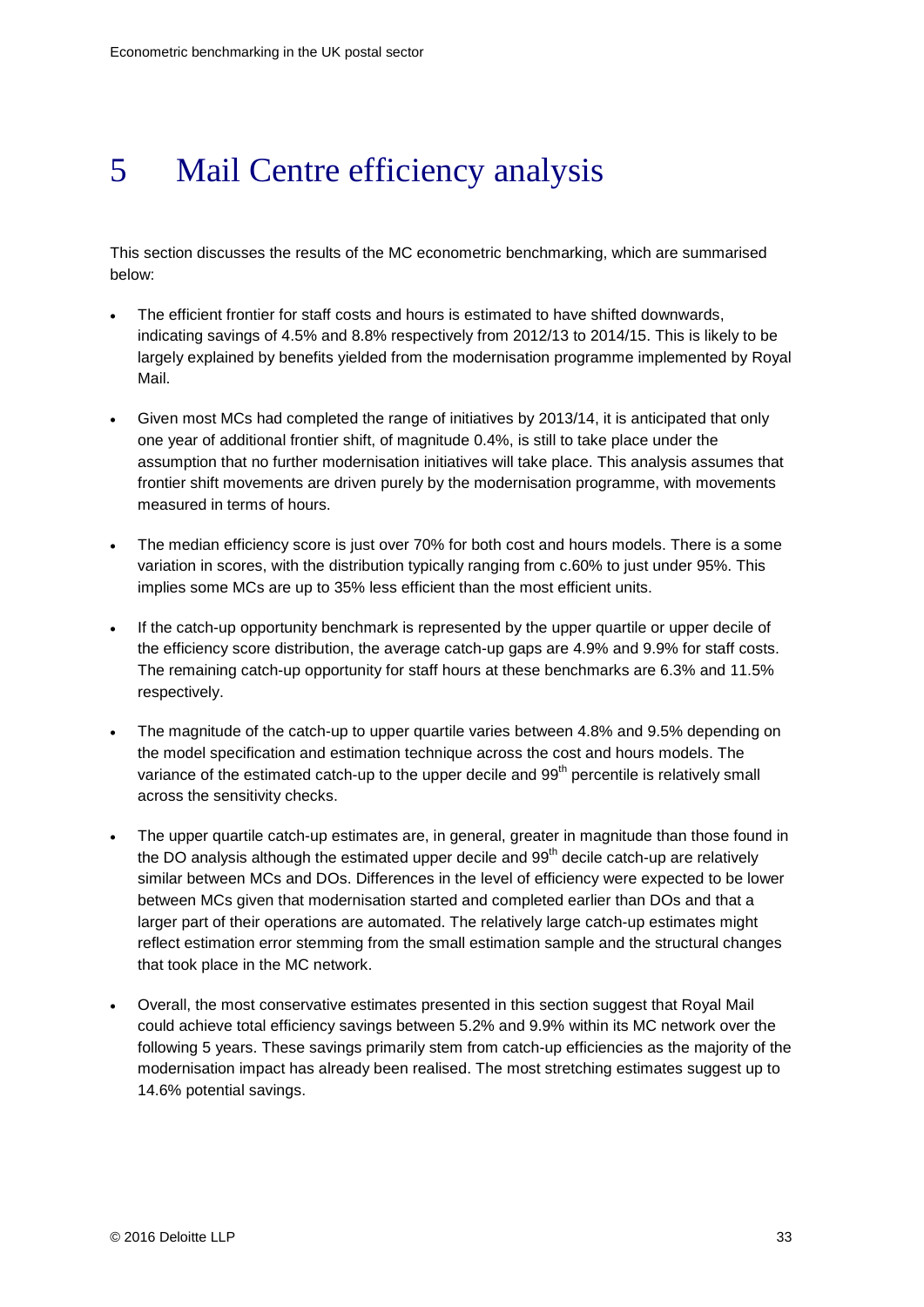## 5.1 Model coefficients

[Table 7](#page-33-0) presents the results of the baseline MC econometric models. The estimation sample excludes those MCs that were affected by the MC closure programme (MCs that closed within the year and those that received diverted volumes within a particular year) for which it is difficult to separate efficiency from the impact of the MC closure programme. To further control for any unobserved heterogeneity, another 8 MCs that were found to be at the top and bottom of the efficiency score rankings were excluded from the sample.

The dependent variables are defined as:

- a) Real staff costs, <sup>[44](#page-33-1)</sup> defined as the sum of Wages and Salary, Overtime, Productivity Bonus, Pension and Temporary Resource costs for both frontline and manager staff, deflated by a wage index applicable to the Transport and Storage sector.
- b) Gross hours, defined as the sum of standard, agency, overtime and other hours worked for frontline staff.<sup>[45](#page-33-2)</sup>

<span id="page-33-0"></span>

| Table 7: Baseline MC econometric results |
|------------------------------------------|
|------------------------------------------|

|                                   | <b>Year Dummies Specification</b> |              |
|-----------------------------------|-----------------------------------|--------------|
| <b>Dependent variable</b>         | <b>Cost</b>                       | <b>Hours</b> |
| Ln(DO per MC)                     | $0.989***$                        | 1.095***     |
| Ln(Total Workload per DO)         | $0.713***$                        | $0.861***$   |
| Ln(DO per area)                   | $0.0809**$                        | $0.0647**$   |
| London dummy                      | $-0.112$                          | $-0.200**$   |
| Ln(Time of final dispatch)        | 0.0274                            | 0.0111       |
| Ln(Time of final network vehicle) | $-0.263*$                         | $-0.190$     |
| 2013 dummy                        | $-0.0200**$                       | $-0.0242**$  |
| 2014 dummy                        | $-0.0448***$                      | $-0.0881***$ |
| Intercept                         | $2.954*$                          | $-2.541*$    |
| Sample size                       | 88                                | 88           |

*Key:* \*\*\*1% significance \*\*5% significance \*10% significance; *Source: Deloitte analysis.*

The rationale for the inclusion of explanatory variables within the specification is similar to that of the DO analysis. The model includes scale and geography variables in order to account for unobserved heterogeneity across MCs, with individual year variables included to capture the frontier shift. The following interpretations arise:

<span id="page-33-1"></span><sup>44</sup> Specifically, to obtain real staff costs, nominal staff costs are deflated by average weekly pay within the Transport and Storage sector (Source: Office for National Statistics).

<span id="page-33-2"></span> $45$  Gross hours for managers were not provided as this grade is paid on a salary basis.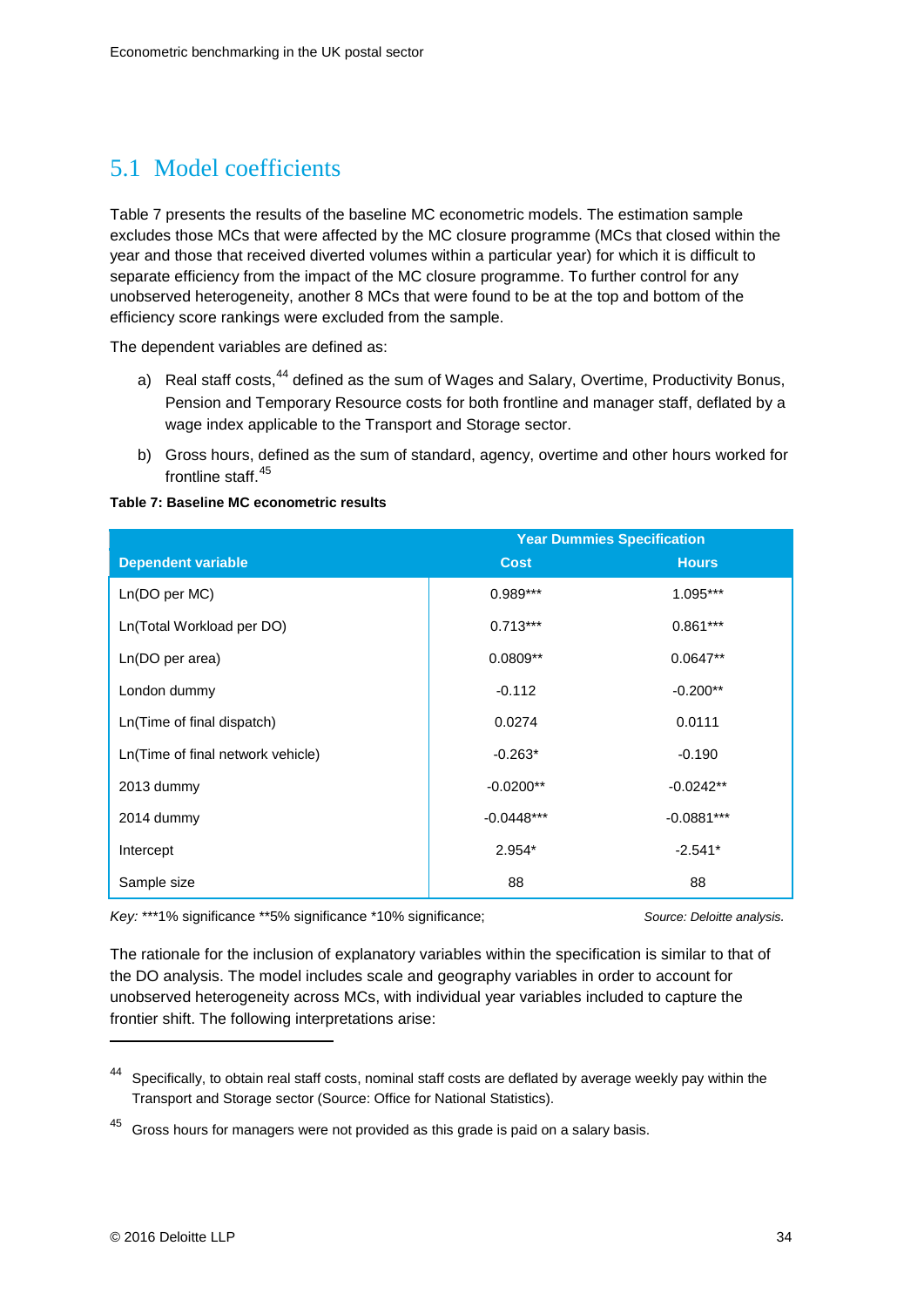- **Scale:** The coefficient of DO per MC is close to unity. The hypothesis that it is statistically equal to 1 cannot be rejected, suggesting constant return to scale. The hours model however indicates that there are some diseconomies of scale as the coefficient is greater than 1. In particular, a 10% increase in the number of DOs served increases staff hours by 10.9%.[46](#page-34-0)
- **Volume:** A 10% decrease in total workload per Delivery Office served sees a proportionately lower reduction in costs (7.1%) than hours (8.6%).
- **Geography:** Variables included to account for MC geography are strongly correlated; these coefficients cannot therefore be directly interpreted. For example, the negative coefficient on the London variable is driven by high correlation with the number of DOs per area served. [47](#page-34-1)
- **Frontier shift:** Individual year variables are included to capture frontier shifts. The coefficient of the time dummies reflect the change in the cost relative to the baseline year (i.e. 2012/13) after controlling for other factors. The results indicate a notable improvement in the efficient frontier, representing an increase in Royal Mail's MC efficiency. The lower frontier shift in the cost model compared to the hours model in 2014/15 is driven by an above sector average pay rise for Royal Mail staff in that year. These results are discussed further in Section 5.2.

## 5.2 Catch-up and frontier shift efficiency estimates

#### Catch-up estimates

The catch-up efficiency score distributions, as predicted by the baseline model for cost and hours, are shown in [Figure 19.](#page-35-0) There exists some difference in shape across the two, with the staff hours histogram exhibiting a marginally lower variance. However, both models exhibit a similar median efficiency score of just over 70%.

The remaining catch-up opportunity is higher for staff hours (6.3%) than staff costs (4.9%) at the upper quartile level. A similar result emerges at the upper decile level, however the staff hours distribution is narrower than that of staff costs, with the catch-up opportunity remaining measured at 13.4% to the 99**th** percentile, compared to 16.2% for staff costs.

<span id="page-34-0"></span><sup>&</sup>lt;sup>46</sup> Diseconomies of scale could be explained by the proportionally longer time required to drive to and from the most distant DO.

<span id="page-34-1"></span><sup>47</sup> Correlation matrices are available in Appendix section A1.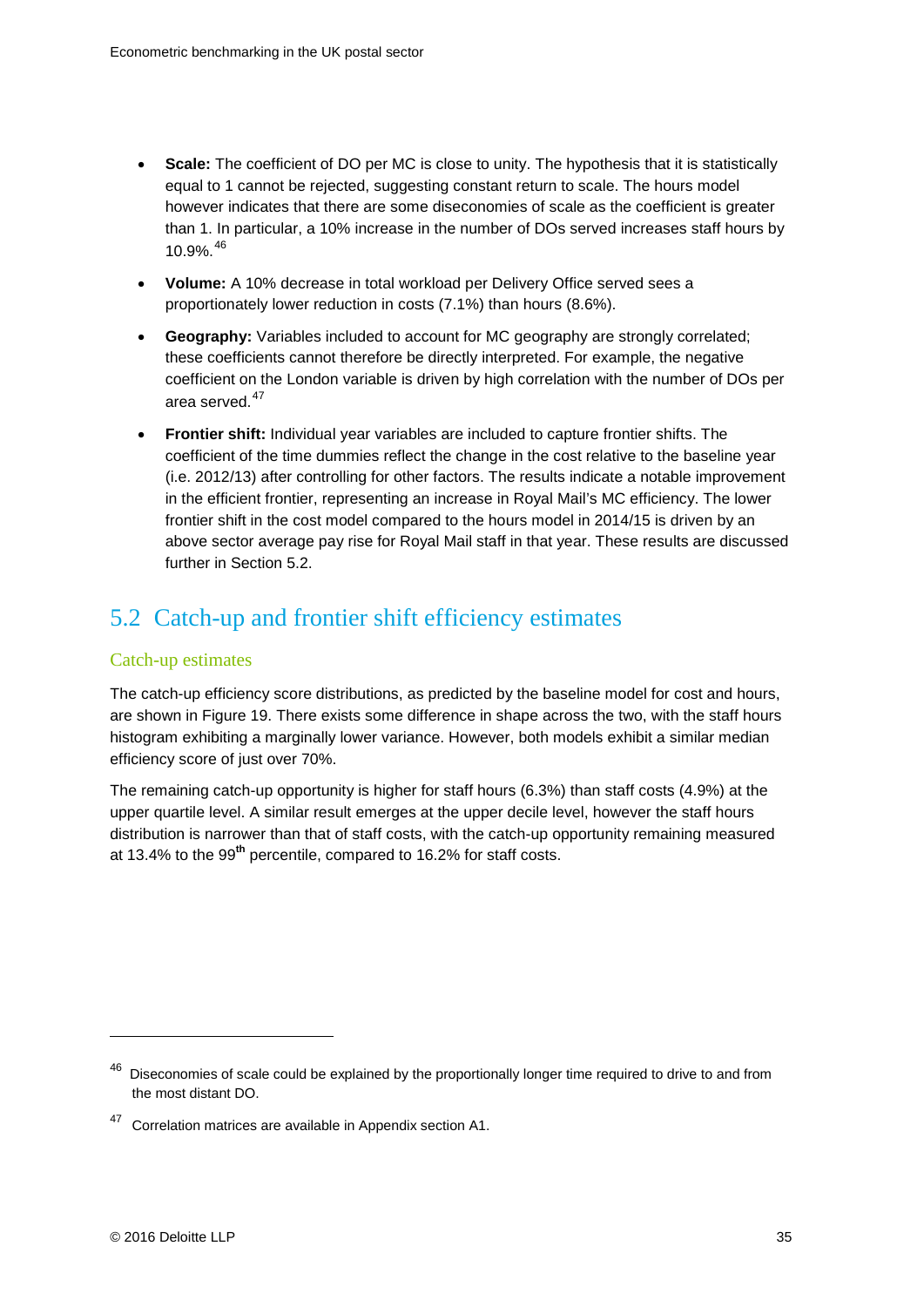

#### <span id="page-35-0"></span>**Figure 17: Catch-up distributions for the baseline staff costs and hours models**

#### Frontier shift estimates

The frontier shift results implied by the inclusion of year dummies and a linear trend are displayed in [Figure 20.](#page-35-1) Both methods of capturing industry-wide efficiency gains demonstrate a similar overall frontier shift within the costs and hours models. The frontier shift estimates for 2013/14 are similar for costs and hours as measured by the year dummy variables, at 2.4% for hours and 2.0% for cost. However, the overall historical shift across the two-year sample period has been notably higher for staff hours, at 8.8%, compared to staff costs (4.5%). This final year difference can be explained by an above average pay rise relative to Transport and Storage industry pay that was awarded to Royal Mail staff in 2014/15.<sup>[48](#page-35-2)</sup>

<span id="page-35-1"></span>



<span id="page-35-2"></span><sup>48</sup> Further statistics are available in Appendix section A6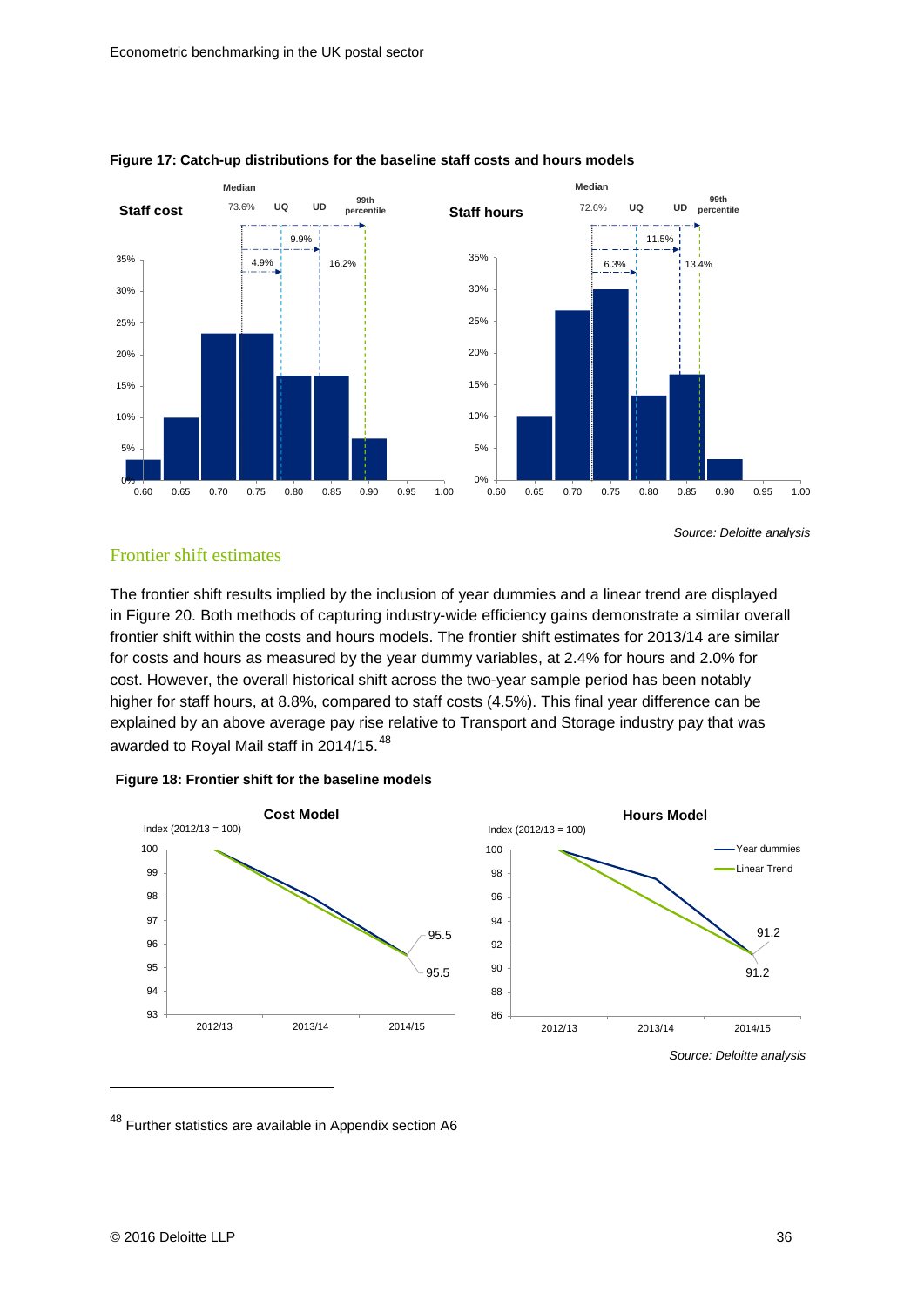## 5.3 Sensitivity analysis

Sensitivity analysis has been conducted to review the robustness of the baseline catch-up, frontier shift and coefficient estimates to different model specifications and estimation techniques (see Appendix A4 for details):<sup>[49](#page-36-0)</sup>

- Inclusion of additional variables: The sensitivity of the baseline estimates to the inclusion of possible efficiency sources, which could be considered as under the control of management, has been investigated. A model including the ratio of inward workload to outward workload was also specified to further capture scale effects.<sup>[50](#page-36-1)</sup>
- Frontier shift specification: Catch-up and frontier shift estimates have been generated using a linear trend instead of year dummies.
- Underlying distributional assumptions: The baseline specification has been re-estimated with a half-normal, as opposed to truncated normal, distribution of efficiency scores

[Table 8](#page-37-1) illustrates the range of catch-up and frontier shift estimates found across the different sensitivities. Due to the low sample size, the full suite of model sensitivities, for example the Battese-Coelli 1995 model, could not be estimated. The results found differ, to some extent, from prior hypotheses: it may be expected, given the more advanced state of modernisation, that MCs would display a narrower catch-up gap to the frontier relative to the DO analysis. However, the distribution of efficiency scores displays a similar width as in the DO analysis.

The catch-up estimates remain relatively robust to the additional specifications that were run. Across these models, a range of 3.8 and 4.7 percentage points is found for the catch-up gap if defined at the upper quartile level for staff costs and hours respectively. Higher estimates at the upper quartile and upper decile level occur when a half-normal distribution of efficiency scores is employed.

The frontier shift estimates are robust to the inclusion of additional variables and alternative specifications. The range of frontier shift estimates resulting from the different sensitivities is only 0.6 percentage points for both cost and hours across appropriate specifications. For staff hours, the highest estimates again occur when a half-normal distribution is assumed for the efficiency scores. Estimates at the lower end of the range occur when potential sources of efficiency are included within the baseline model for both costs and hours. However, sources of efficiency are likely to be strongly correlated with the time dummies; both variables capture the impact of modernisation on

<span id="page-36-0"></span><sup>&</sup>lt;sup>49</sup> A number of outlier criteria were tested, for example excluding the top and bottom 1% or 5% of efficiency scores. However, given the small sample size, this corresponds to the removal of very few MC units, which may not fully account for unobserved heterogeneity. Instead, the eight MCs that lie at the top and bottom of the efficiency distribution were removed.

<span id="page-36-1"></span> $50$  Specifically, this variable was included to control for any differential impact between inward and outward weighted volume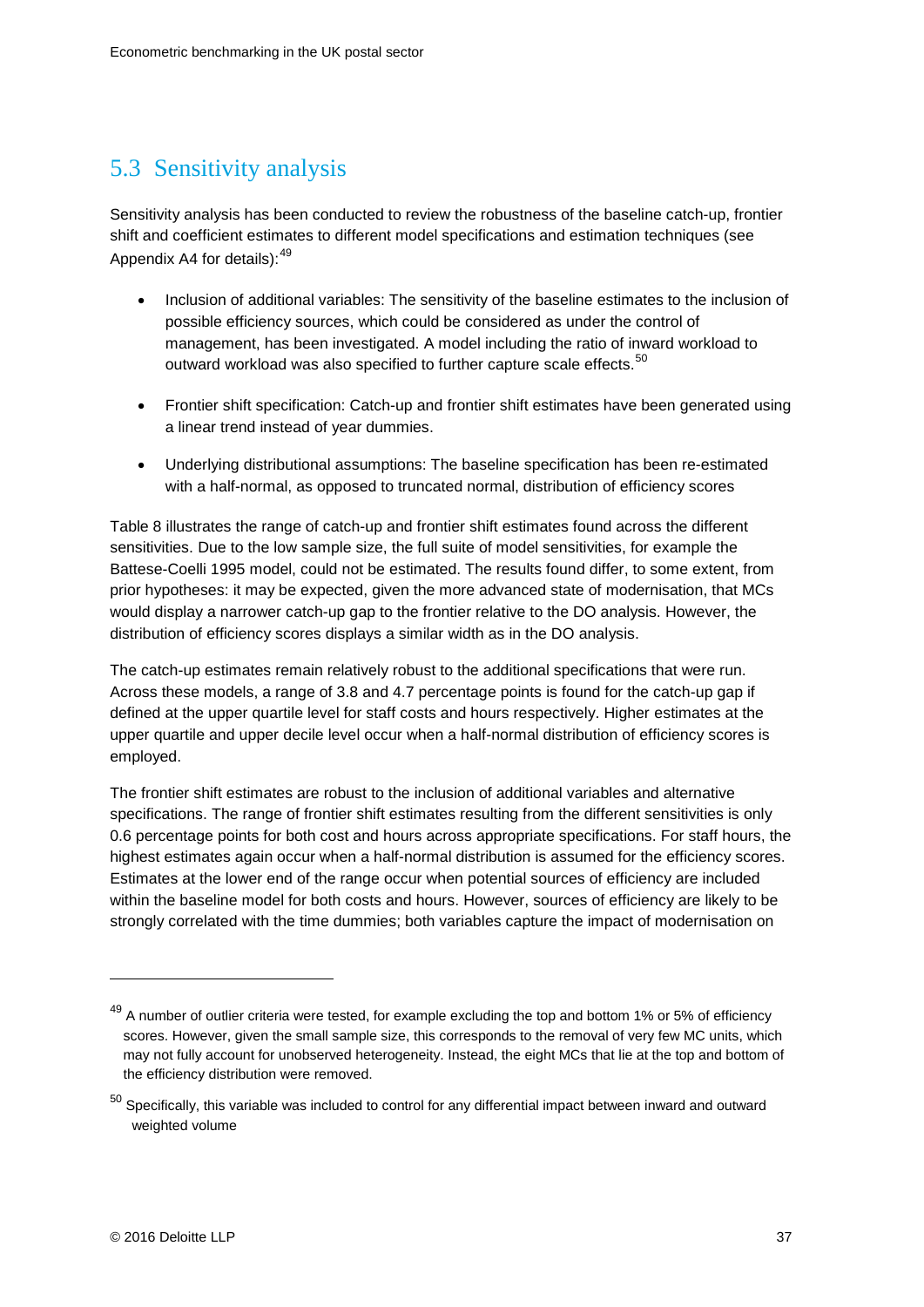efficiency. As a result, it is considered that this is not an appropriate specification with which to measure historic efficiency improvements.

|                             |                   | <b>Catch-up</b>   | <b>Frontier Shift</b> |                 |  |  |  |
|-----------------------------|-------------------|-------------------|-----------------------|-----------------|--|--|--|
| <b>Catch-up percentiles</b> | <b>Cost</b>       | <b>Hours</b>      | <b>Cost</b>           | <b>Hours</b>    |  |  |  |
| 50-75                       | $4.8\% - 8.6\%$   | $4.8\% - 9.5\%$   |                       |                 |  |  |  |
| 50-90                       | $9.9\% - 10.9\%$  | $10.7\% - 13.1\%$ | $3.9\% - 4.5\%$       | $8.6\% - 9.2\%$ |  |  |  |
| 50-99                       | $11.7\% - 17.5\%$ | $13.0\% - 14.2\%$ |                       |                 |  |  |  |

#### <span id="page-37-1"></span>**Table 8: Catch-up and Frontier shift ranges found within the sensitivity analysis**

*Source: Deloitte analysis*

### <span id="page-37-0"></span>5.4 Scope for efficiency savings

#### Future frontier shift

The frontier shift achieved by MCs over the sample period is likely to have been driven by Royal Mail's modernisation programme, in particular through increased automation and the consolidation of MCs. Most MCs had completed the modernisation programme by 2013/14, implying that the majority of the impact of modernisation on efficiency had been realised within the sample period.

The expected frontier shift is estimated by extrapolating the impact of modernisation into the following years by considering the lag profile of the impact, given that most MCs had completed the modernisation process by the end of the sample period (see Appendix A3 for full assumptions regarding forecasted values).<sup>[51](#page-37-2)</sup>

On this basis, it is estimated that c.96% of the impact of modernisation had been realised at the end of the 2014/15 financial year. The remaining c.4% is expected to be fully realised within the next year, which equates to a 0.4% frontier shift. This result reflects efficiency savings in terms of staff hours; future frontier shift in terms of staff costs will depend on the magnitude of real wage increases. Further, these estimates are dependent on the assumption that:

- The historical frontier shift is fully attributed to the modernisation programme. The impact of modernisation is assumed to be phased, with a small cost incurred within the first year.
- All MCs will complete modernisation by the end of 2015/16;
- The impact of modernisation is the same for the MCs modernised towards the end of sample period compared to the MCs for which the modernisation took place at the beginning of the sample period; and

<span id="page-37-2"></span> $51$  The same assumptions have been used to extrapolate the frontier shift as in the DO analysis.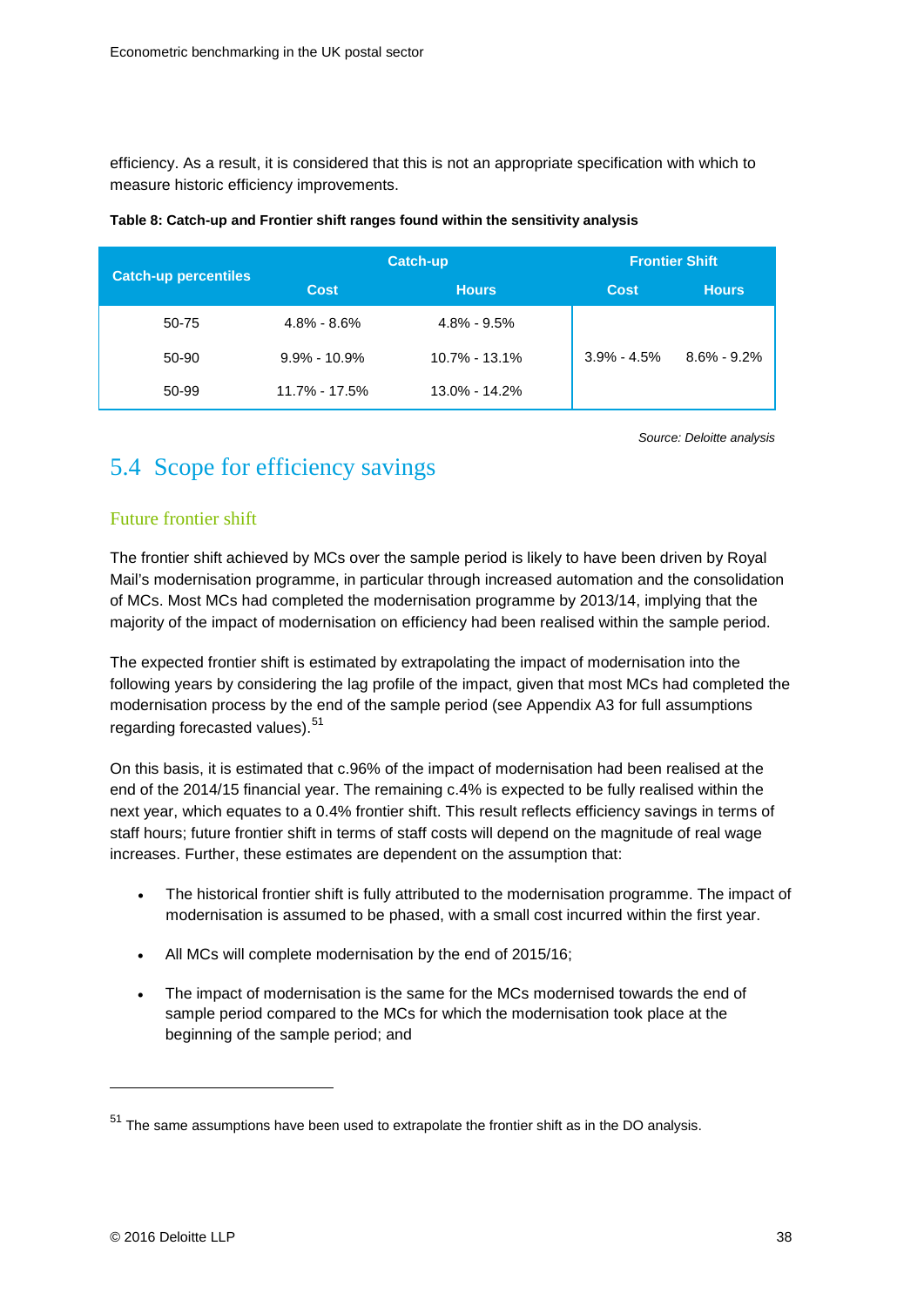• No additional efficiency initiatives that drive frontier shifts will be implemented in the following years.

| Year<br>(F indicates Forecast) | % of MCs that<br>have completed<br>modernisation | <b>Effect of</b><br>modernisation<br>realised | <b>Cumulative effect</b><br>of modernisation<br>realised | <b>Projected frontier</b><br>shift | <b>Cumulative</b><br>projected frontier<br>shift |
|--------------------------------|--------------------------------------------------|-----------------------------------------------|----------------------------------------------------------|------------------------------------|--------------------------------------------------|
| 2010/11                        | $\times$                                         | $\times$                                      | $-4.1%$                                                  |                                    | ٠                                                |
| 2011/12                        | $\times$                                         | $\times$                                      | 16.5%                                                    |                                    | ۰                                                |
| 2012/13                        | $\times$                                         | $\times$                                      | 58.5%                                                    |                                    | $\overline{\phantom{a}}$                         |
| 2013/14                        | $\times$                                         | $\times$                                      | 84.5%                                                    |                                    | ٠                                                |
| 2014/15                        | $\times$                                         | $\times$                                      | 95.8%                                                    |                                    | ۰                                                |
| 2015/16 (F)                    | $\times$                                         | $\times$                                      | 100.0%                                                   | 0.4%                               | 0.4%                                             |
| 2016/17 (F)                    | $\times$                                         | $\times$                                      | 100.0%                                                   | $0.0\%$                            | 0.4%                                             |
| 2017/18 (F)                    | $\times$                                         | $\times$                                      | 100.0%                                                   | 0.0%                               | 0.4%                                             |

#### **Table 9: The impact of modernisation and projected frontier shift (under the baseline hours estimates)**

*Source: Deloitte analysis*

#### Scope for future catch-up efficiency savings

[Table 10](#page-38-0) illustrates the catch-up opportunities found within the baseline modelling for staff costs and hours. As discussed in Section 2, in choosing an appropriate benchmark it is important to consider that the estimated gap may also capture factors unrelated to efficiency such as unobserved heterogeneity and volume effects.

#### <span id="page-38-0"></span>**Table 10: Catch-up opportunities estimated by the baseline specifications**

| Catch-up    | <b>Catch-up</b> |              |
|-------------|-----------------|--------------|
| percentiles | <b>Cost</b>     | <b>Hours</b> |
| 50-75       | 4.9%            | 6.3%         |
| 50-90       | 9.9%            | 11.5%        |
| 50-99       | 16.2%           | 13.4%        |

*Source: Deloitte analysis*

The extent to which catch-up savings are possible depends on the extent to which the econometric model is believed to have accounted for heterogeneity across MCs, together with a practical assessment of possible savings. Within this exercise, consideration should be given to the significant structural change in MCs, together with the lower overall sample size (resulting both from a lower number of Mail Centre units and years considered), which may potentially increase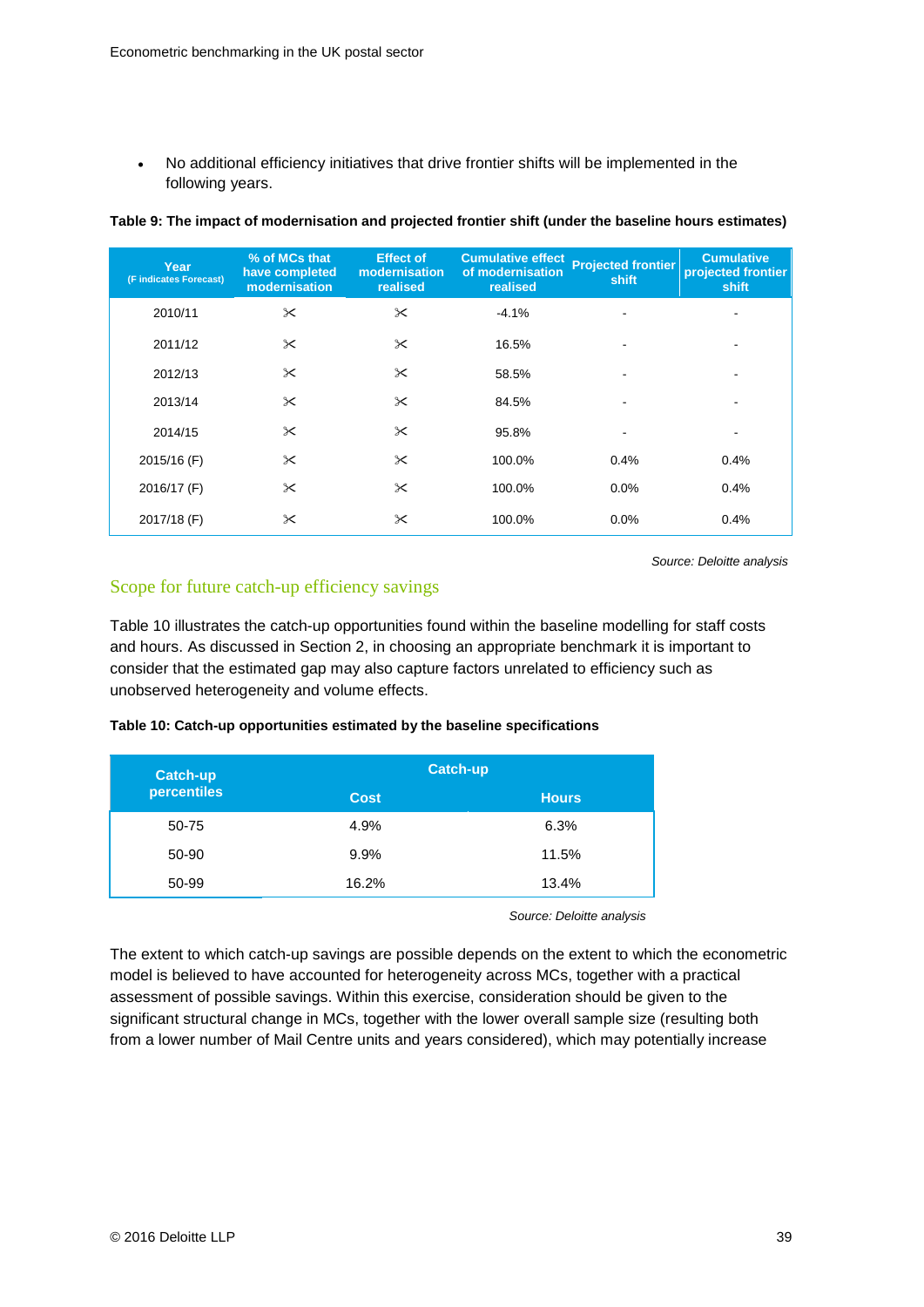the magnitude of estimation error.<sup>[52](#page-39-0)</sup> Due to data availability, the MC analysis also uses proxies for MC geography in place of more direct variables such as the proportion of area covered that can be classed as rural. Together, these factors induce a greater degree of uncertainty within the results compared to the DO analysis.

#### Summary

[Table 11](#page-40-0) sets out the total frontier shift and catch-up efficiency savings that Royal Mail could realise over the next five years in its MC operations reflecting the discussion and analysis presented above. A linear glide path is assumed for the catch-up efficiency.<sup>[53](#page-39-1)</sup>

The ranges presented reflect, for the upper quartile, upper decile and 99<sup>th</sup> percentile catch-up benchmarks:

- a) The total year-on-year efficiency savings from the baseline hours model, namely the sum of the baseline hours catch-up and frontier shift each year.
- b) An upper estimate, based upon the highest values within the range found for the catch-up gap and frontier shift with staff hours as the dependent variable.
- c) A lower estimate, based upon the lowest estimates found for catch-up and frontier shift within the staff hours models.

Total efficiency savings from 2015/16 to 2019/20 are projected at between 5.2%-9.9% if measured at the upper quartile, 11.1%-13.5% at the upper decile, and 13.4%-14.6% at the 99th percentile. The largest single year improvement is projected in 2015/16. This is due to the remaining modernisation impact, and hence the largest frontier shift, taking place within that year. If measured as a proportion of 2014/15 reported gross hours, the lowest estimate (5.2%) would equate to  $\times$ staff hours, with the upper estimate (14.6%) equating to  $\times$  hours. These correspond to figures of  $\times$  and  $\times$  based upon implied 2014/15 frontline wages.<sup>[54](#page-39-2)</sup>

<span id="page-39-0"></span> $52$  The smaller sample size also affected the robustness checks that could be run. This is discussed in Appendix A4.2

<span id="page-39-1"></span><sup>&</sup>lt;sup>53</sup> The catch-up opportunity is assumed to be realised at a constant rate over a period of 5 years, with total savings characterised by the sum of the two.

<span id="page-39-2"></span><sup>54</sup> The calculation is based upon multiplying the total projected staff hours saving (at the OPG level) by the implied 2014 OPG wage (OPG people cost / OPG gross hours). Results are similar if average staff pay is employed.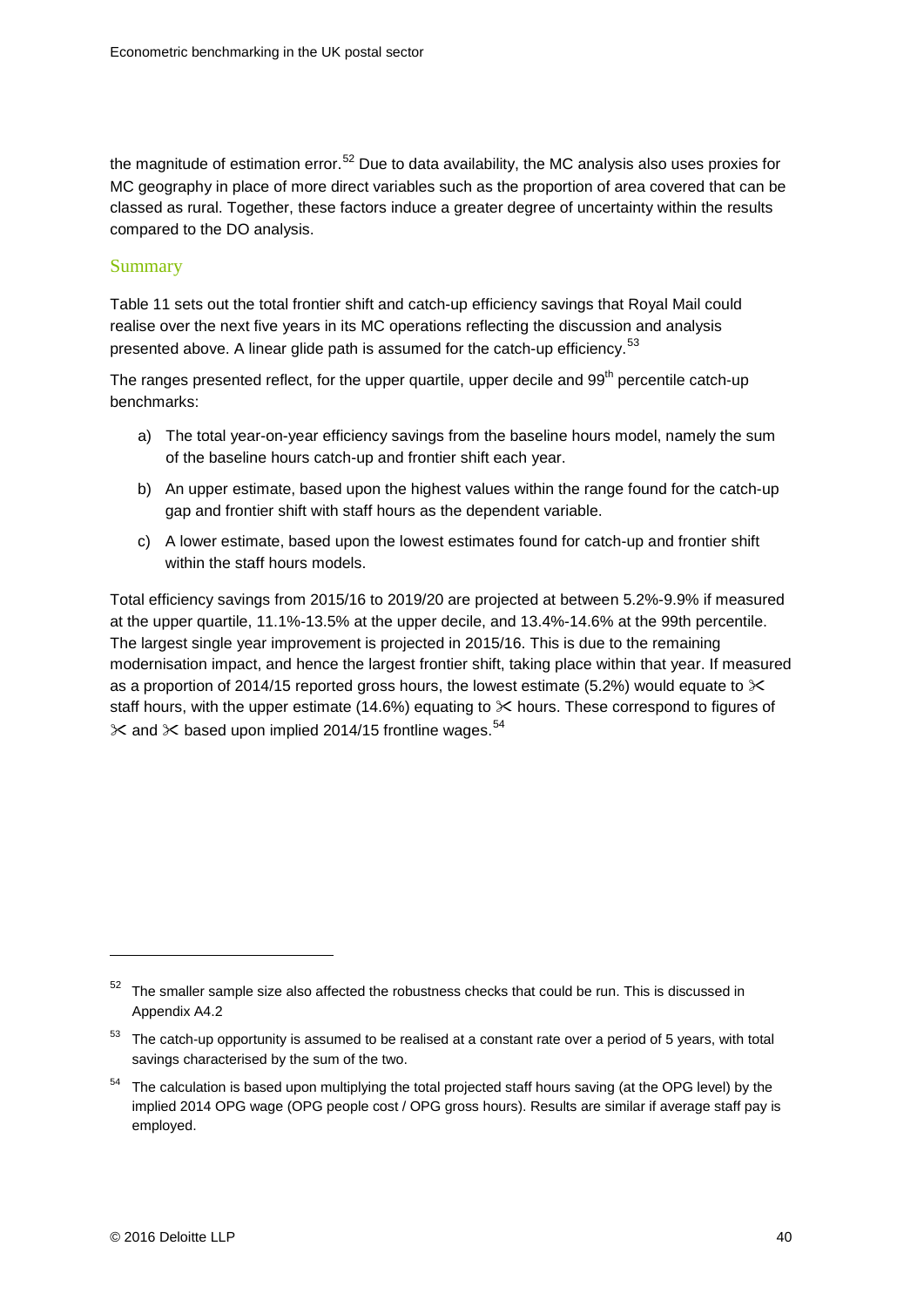#### <span id="page-40-0"></span>**Table 11: Projected total efficiency savings[55](#page-40-1)**

|         |                 | <b>Upper Quartile</b> |       |
|---------|-----------------|-----------------------|-------|
| Year    | <b>Baseline</b> | <b>Lower</b>          | Upper |
| 2015/16 | 1.6%            | 1.3%                  | 2.3%  |
| 2016/17 | 1.3%            | 1.0%                  | 1.9%  |
| 2017/18 | 1.3%            | 1.0%                  | 1.9%  |
| 2018/19 | 1.3%            | 1.0%                  | 1.9%  |
| 2019/20 | 1.3%            | 1.0%                  | 1.9%  |
| Total   | 6.7%            | 5.2%                  | 9.9%  |

|         |                 | <b>Upper Decile</b> |              |
|---------|-----------------|---------------------|--------------|
| Year    | <b>Baseline</b> | <b>Lower</b>        | <b>Upper</b> |
| 2015/16 | 2.7%            | 2.5%                | 3.0%         |
| 2016/17 | 2.3%            | 2.1%                | 2.6%         |
| 2017/18 | 2.3%            | 2.1%                | 2.6%         |
| 2018/19 | 2.3%            | 2.1%                | 2.6%         |
| 2019/20 | 2.3%            | 2.1%                | 2.6%         |
| Total   | 11.9%           | 11.1%               | 13.5%        |

|         |                 | th<br>99 Percentile |              |
|---------|-----------------|---------------------|--------------|
| Year    | <b>Baseline</b> | <b>Lower</b>        | <b>Upper</b> |
| 2015/16 | 3.1%            | 3.0%                | 3.2%         |
| 2016/17 | 2.7%            | 2.6%                | 2.8%         |
| 2017/18 | 2.7%            | 2.6%                | 2.8%         |
| 2018/19 | 2.7%            | 2.6%                | 2.8%         |
| 2019/20 | 2.7%            | 2.6%                | 2.8%         |
| Total   | 13.8%           | 13.4%               | 14.6%        |

*Source: Deloitte analysis*

3. The total upper quartile, upper bound scope for efficiency savings in 2015/16 is 1.9%+0.4% = 2.3%.

<span id="page-40-1"></span><sup>&</sup>lt;sup>55</sup> The lower/upper bound results are based upon the lower/upper bound catch-up and frontier shift results presented in [Table 8.](#page-37-1) For example, the upper bound saving projected at the upper quartile in 2015/16 is 2.3% and is calculated as follows.

<sup>1.</sup> The upper quartile, upper bound catch-up gap is 9.5% and it is assumed that it will close by the same rate every year over the next five years, i.e. 1.9% per year.

<sup>2.</sup> The upper quartile, upper bound historical frontier shift is 9.2%. By applying the assumptions around the scope for future frontier shifts discussed in this section, it is estimated that there will be a 0.4% frontier shift savings in 2015/16.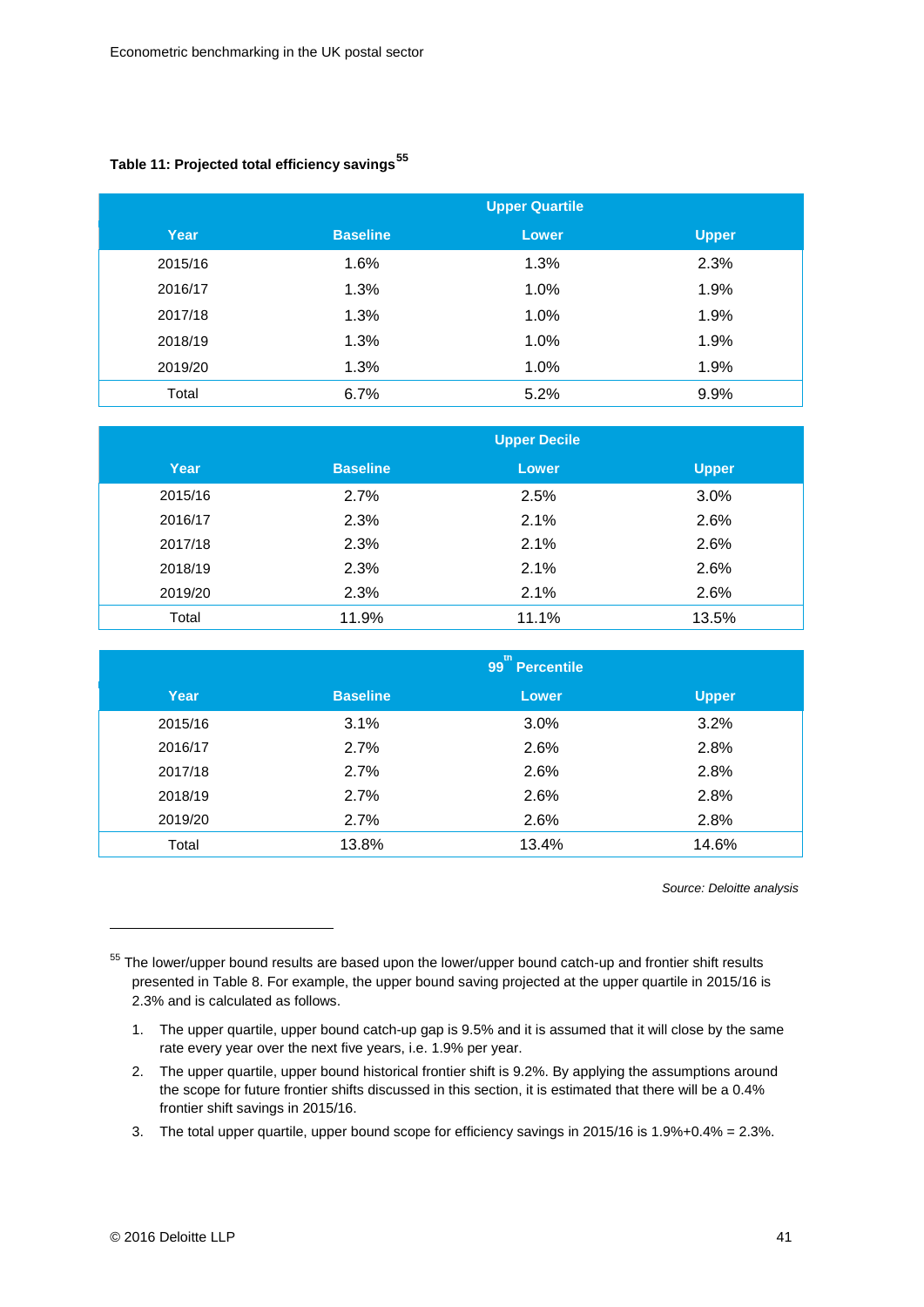## <span id="page-41-0"></span>References

Battese, G. and Coelli, T. (1995): A model for technical inefficiency effects in a stochastic frontier production function for panel data. Empirical Economics (1995) 20:325-332

Cazals, C., J.-P. Florens and S. Soteri (2005): 'Delivery Costs for Postal Services in the UK: Some results on Scale economies with Panel Data' in M.A. Crew and P.R. Kleindorfer, 'Future directions in Postal Reform', Boston, MA: Kluwer Academic Publishers

Cubbin, J. (2004): Assessing Ofwat's efficiency econometrics. A report for Water UK.

Hsiao, C. (2007): Panel Data Analysis – Advantages and Challenges. Test 16, pp1-22

Jacobs, R. (2001): Alternative Methods to Examine Hospital Efficiency: Data Envelopment Analysis and Stochastic Frontier Analysis. Health Care Management Sciences (4), pp103-15. *www.york.ac.uk/che/pdf/DP177.pdf*

Ofcom (2008): The comparative efficiency of BT Openreach. *Stakeholders.ofcom.org.uk/binaries/consultations/llcc/annexes/efficiency.pdf*

Ofcom (2014): Review of end-to-end competition in the postal sector: Statement. December 2<sup>nd</sup> 2014. *[stakeholders.ofcom.org.uk/binaries/post/end-to-end-statement/end-to-end.pdf](http://stakeholders.ofcom.org.uk/binaries/post/end-to-end-statement/end-to-end.pdf)*

Ofcom (2015). Review of the regulation of Royal Mail.

Ofgem (2013): RIIO-ED1 business plan expenditure assessment – methodology and results. *[www.ofgem.gov.uk/ofgem](http://www.ofgem.gov.uk/ofgem-publications/85039/costassessmentmethdologyandresultsmasterv2.pdf)[publications/85039/costassessmentmethdologyandresultsmasterv2.pdf](http://www.ofgem.gov.uk/ofgem-publications/85039/costassessmentmethdologyandresultsmasterv2.pdf)*

Ofwat (2014). Draft determinations for PR14.

Postcomm. (2005). Future Efficient Costs of Royal Mail's Regulated Mail Activities. LECG. August 2005. Excised version available at *www.psc.gov.uk*

Royal Mail (2014). Direct Delivery: A Threat to the Universal Postal Service. Regulatory Submission to Ofcom.

Stern, J. (2013): Econometric Benchmarking and its uses by ORR: A review. CCRP Working Paper No 21, February 2013. *www.city.ac.uk/\_media/city-site/documents/social-sciences/economics/ccrp-16/CCRP-Discusssion-Paper-21-Stern-Feb\_13.pdf*

 $\mathsf{\times}$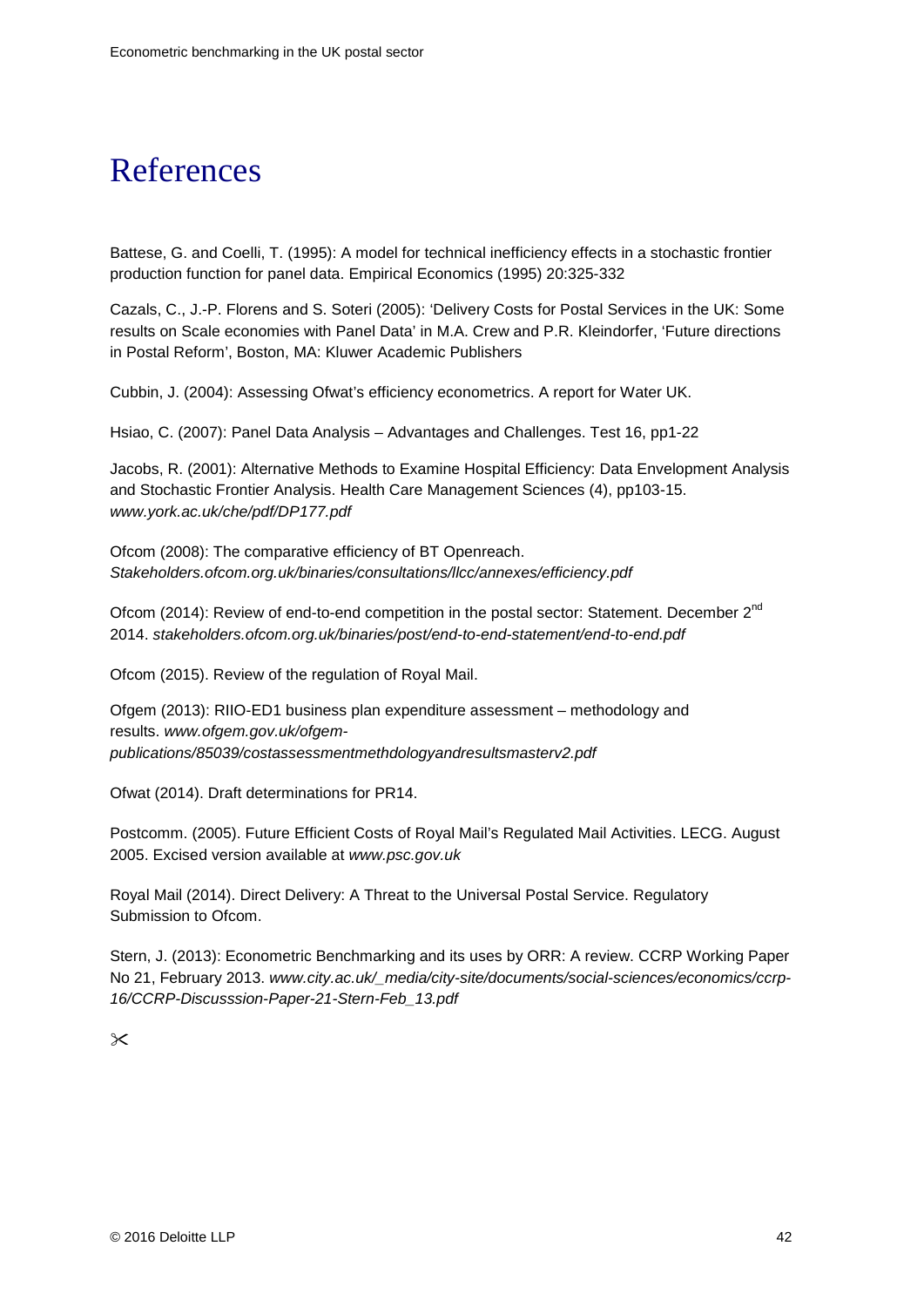## <span id="page-42-0"></span>Technical Appendix

### A1.1 MC and DO-level data

| <b>Data category</b> | <b>Delivery Offices</b>                                                                                                                                                                                                                                                                                                                         | <b>Mail Centres</b>                                                                                                                                                                                                                                                                                    |
|----------------------|-------------------------------------------------------------------------------------------------------------------------------------------------------------------------------------------------------------------------------------------------------------------------------------------------------------------------------------------------|--------------------------------------------------------------------------------------------------------------------------------------------------------------------------------------------------------------------------------------------------------------------------------------------------------|
| Sample period        | Financial year 2010/11 - 2014/15 (5 years)                                                                                                                                                                                                                                                                                                      | Financial year 2012/13 - 2014/15 (3 years)                                                                                                                                                                                                                                                             |
| Sample size          | 6,332 observations (5 years $\times$ c.1,266 DOs)                                                                                                                                                                                                                                                                                               | 145 observations (3 years x c.50 MCs)                                                                                                                                                                                                                                                                  |
| Cost                 | Staff costs (split by indoor and outdoor operations<br>from Royal Mail's Zonal Costing Model)<br>Frontline staff costs split by wages, overtime,<br>pension, national insurance, productivity bonus and<br>temporary resources<br>Infrastructure costs, namely rent rates, utilities and<br>other costs <sup>56</sup>                           | Staff costs by manager and frontline staff grade,<br>split by wages, overtime, pension, national<br>insurance, productivity bonus and temporary<br>resources                                                                                                                                           |
| Hours                | Staff hours (split by indoor and outdoor operations)<br>from Royal Mail's Zonal Costing Model<br>Frontline staff hours split by overtime, agency and<br>absence<br>Frontline staff hours split by process (e.g. delivery,<br>collection, other)<br>Absence hours split into Sickness, Industrial Action,<br>Holiday, Training and Other absence | Staff hours by MC process (Inward/Outward<br>processing, collection, delivery and distribution)<br>Frontline staff hours split by Ordinary, Scheduled<br>Attendance, Overtime, Agency and Causal hours<br>Absence hours split into Sickness, Industrial<br>Action, Holiday, Training and Other absence |
| Volumes              | Weighted and unweighted volume by mail type (e.g.<br>walk sorted letters, manual letters, tracked parcels<br>etc.)                                                                                                                                                                                                                              | Inward/Outward weighted/unweighted volume by<br>mail type (e.g. manual flats, manual packets,<br>mechanized letters)                                                                                                                                                                                   |
| Scale                | Number of delivery points served<br>Number of routes covered<br>Whether the Delivery Office is a Mail Processing<br>Unit, together with MPU volumes<br>• Area used to undertake DO functions                                                                                                                                                    | Number of collection points served (2014/15<br>only) $57$<br>MC size and number of floors                                                                                                                                                                                                              |
| <b>Staff metrics</b> | FTEs, by Manager and Frontline staff grades<br>Headcount of FT and PT Frontline staff<br>Average pay at each grade for frontline and manager<br>grade, Part time and Full time<br>Staff turnover (number of leavers and joiners) by<br>manager and frontline grades<br>Date on which the 39 hour week came into effect                          | Full-time and Part-time Manager and Frontline<br>$\bullet$<br>staff count<br>Average pay per hour for frontline staff, average<br>annual pay for manger staff.<br>Staff turnover (number of leavers and joiners) by<br>manager and frontline grades<br>Date on which the 39 hour week came into effect |
| Geography            | Size of area covered<br>% of area served located in rural, suburban and<br>urban areas<br>Variable denoting DO located in London<br>Type of delivery point served (Residential, Large<br>Users, Business Users)                                                                                                                                 | Total area covered<br>% Single piece mail items arriving by 6pm on day<br>A<br>Time of final network vehicle and dispatch<br>% Mail items that arrive by midnight on Day A                                                                                                                             |

<span id="page-42-1"></span><sup>&</sup>lt;sup>56</sup> It was initially considered to model total operating cost and this information was requested. Eventually, it was decided to focus on staff costs and hours only on the basis of data quality considerations.

<span id="page-42-2"></span><sup>&</sup>lt;sup>57</sup> Royal Mail were only able to provide the number of collection points for 2014/15. Data was not previously collected due to the structural change occurring at Mail Centres.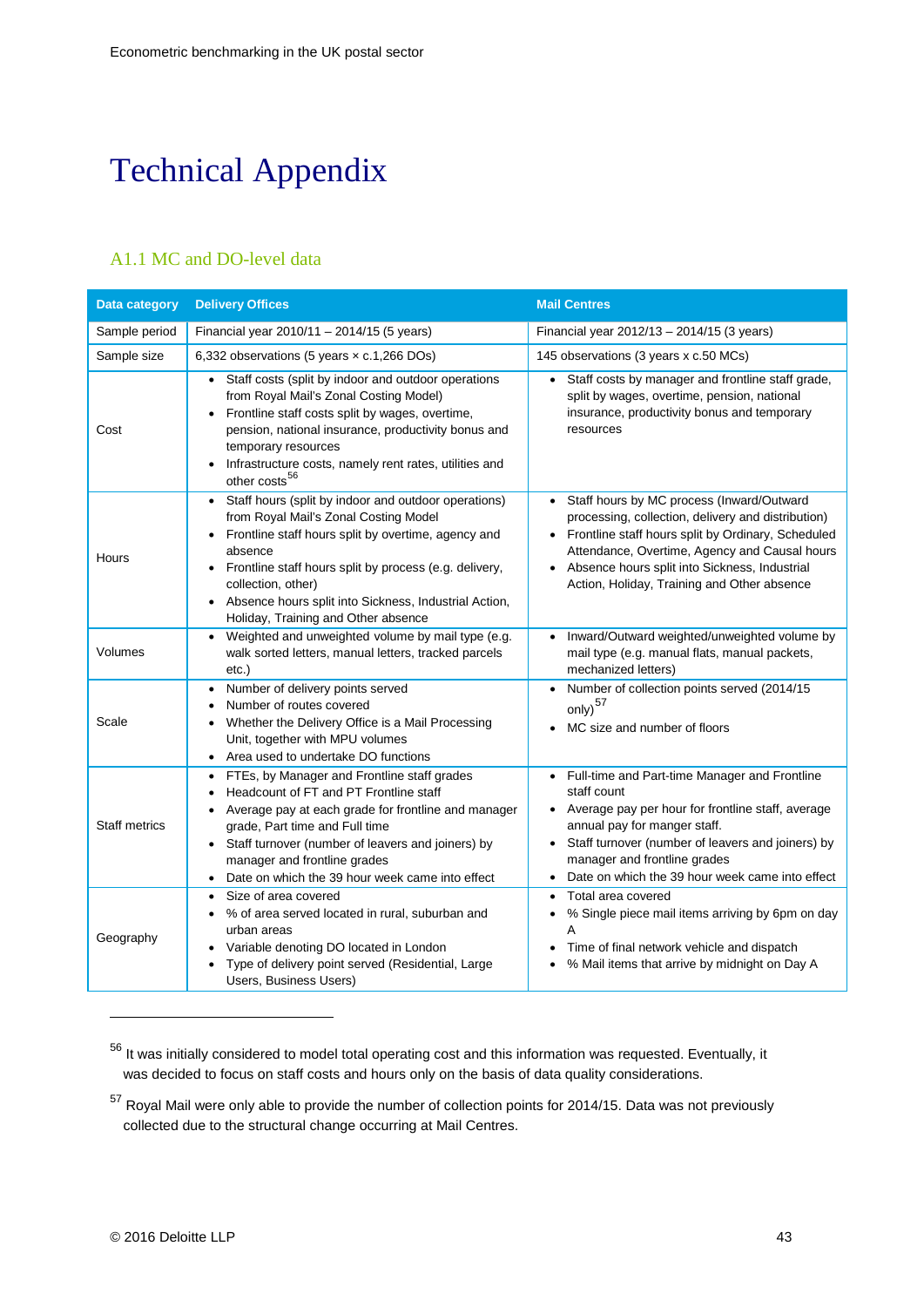| Data category          | <b>Delivery Offices</b>                                                                                                                                                                                                                                                                                                 | <b>Mail Centres</b>                                                                                                                                                                                                  |  |  |  |  |  |  |
|------------------------|-------------------------------------------------------------------------------------------------------------------------------------------------------------------------------------------------------------------------------------------------------------------------------------------------------------------------|----------------------------------------------------------------------------------------------------------------------------------------------------------------------------------------------------------------------|--|--|--|--|--|--|
|                        | Total number of delivery routes served<br>$\bullet$                                                                                                                                                                                                                                                                     |                                                                                                                                                                                                                      |  |  |  |  |  |  |
| <b>Quality metrics</b> | Total Volume of special delivery mail per DO<br>Total volume of Special Delivery Mail for which Royal<br>Mail's QoS target was met<br>% Special delivery mail delivered on time                                                                                                                                         | % Quality of service achieved for 1st class<br>delivered / posted quality stamped, PPI and<br>meter mail<br>% Quality of service achieved for 2nd class<br>delivered / posted quality stamped, PPI and<br>meter mail |  |  |  |  |  |  |
| Modernisation          | Start/completion dates of modernisation<br>Equipment and vehicle quantities<br>Date on which modernisation was initiated<br>Date which automated mail sequencing took effect<br>Date on which route optimisation took effect<br>Date on which modernisation was completed<br>Date World Class Mail initiative commenced | Equipment quantities<br>Date preparatory work for modernisation<br>commenced<br>Date preparatory work was completed<br>Date equipment became operational<br>Date World Class Mail Initiative took effect             |  |  |  |  |  |  |

The data provided represent a comprehensive panel dataset with which to analyse the relative efficiency of DOs and MCs. However, key issues with the data provided include:

- **MC workload (weighted volume):** Royal Mail were unable to provide workload data on a consistent basis across the MC sample. The final year of data provided were based on 2015 planning values, whilst the first two years of the sample are computed using 2012 planning values. Ofcom computed a workload variable using 2012 planning values across all three years using the Royal Mail methodology. These data were eventually used in the analysis.
- **Delivery Office staff costs and hours:** The gross hours and people costs provided by Royal Mail include collection hours, together with those spent in delivery. To rectify this, Royal Mail provided a measure excluding collection and other small cost centres. However, Royal Mail suggested that this variable was not appropriate for the econometric modelling of DOs as it includes non-DO costs; instead the internal reporting gross hours measure should be employed. Although the data modelled includes collection hours, these represent only a small proportion of total gross hours. It is also understood that staff bonus payments are not held at the DO level in all of the sample years.
- **Quality of service (DOs):** The quality of service metrics provided account for only a small proportion of mail considered at DOs, with little variation either within or across years. As a result, this variable may not capture variation in quality of service adequately. However, it was the only proxy Royal Mail could provide on a consistent basis over the sample.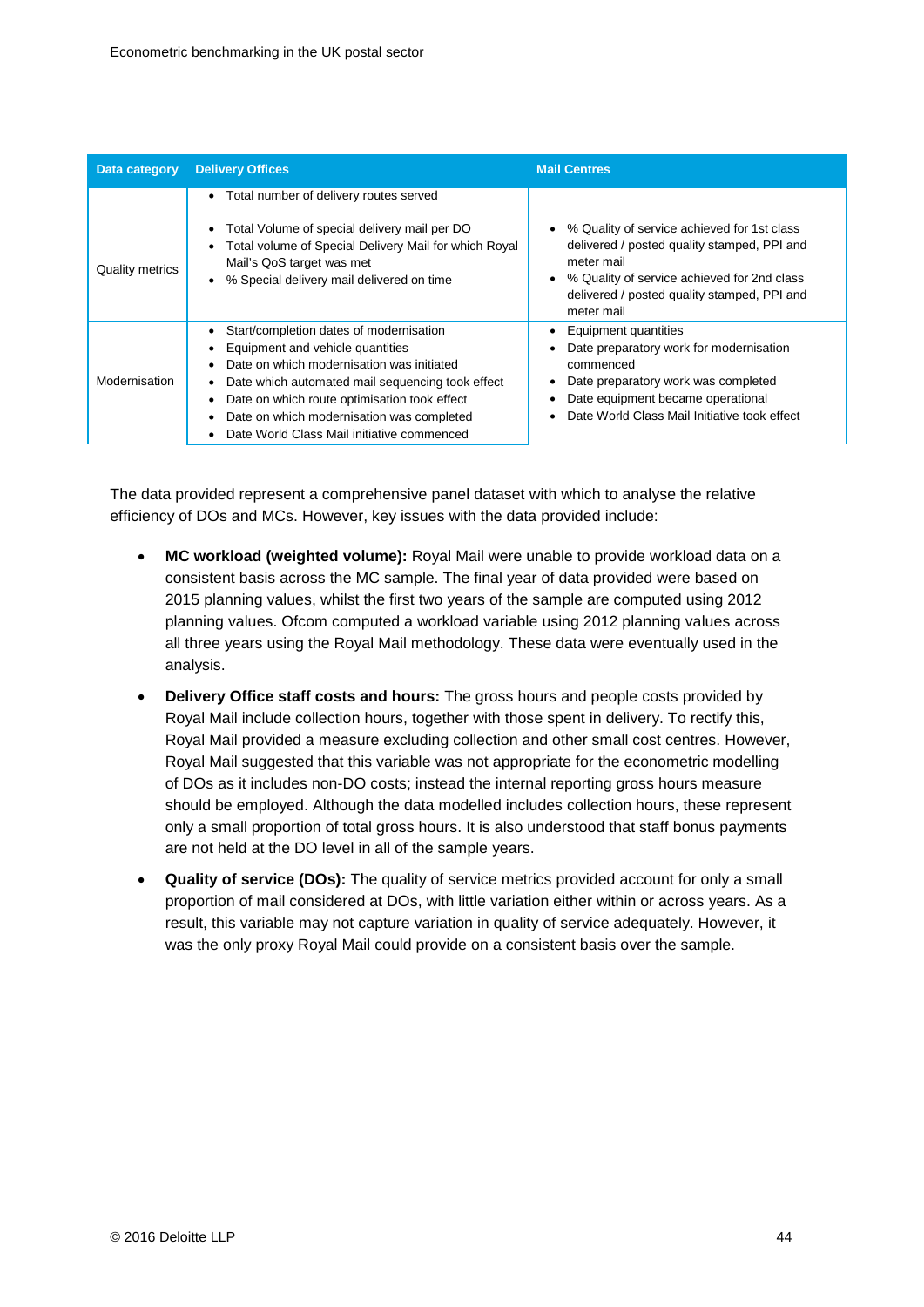## A1.2 Summary of aggregate MC data provided

| Data category             | <b>Description</b>                                                                                                                                                                                                                                                           |
|---------------------------|------------------------------------------------------------------------------------------------------------------------------------------------------------------------------------------------------------------------------------------------------------------------------|
| Sample period             | Financial year 2010/11 - 2014/15 (5 years)                                                                                                                                                                                                                                   |
| Sample size               | 268 observations (5 years $\times$ c.50 MCs)                                                                                                                                                                                                                                 |
| Volume                    | Inward and Outward Aggregate volume from Royal Mail's MC Business Processes<br>Inward and Outward Workload from Royal Mail's MC Business Processes (2014/15 also provided<br>using 2015/16 planning values)<br>Total Workload from the published Corporate Balance Scorecard |
| Staff costs               | Frontline staff costs by process (Inward, Outward, Collection, Delivery, Distribution)<br>٠<br>Total other operating costs, split into total other staff costs and total non-people costs<br>٠                                                                               |
| Staff hours               | Total gross hours for frontline staff<br>Total worked hours by process (Inward, Outward, Collections, Delivery, Distribution, Other and<br>International)                                                                                                                    |
| <b>Modernisation KPIs</b> | Percentage of letters walk sorted<br>Percentage of mechanized letters sequence sorted<br>Percentage of large letters machine sorted<br>Number of MCs that have completed the modernisation programme                                                                         |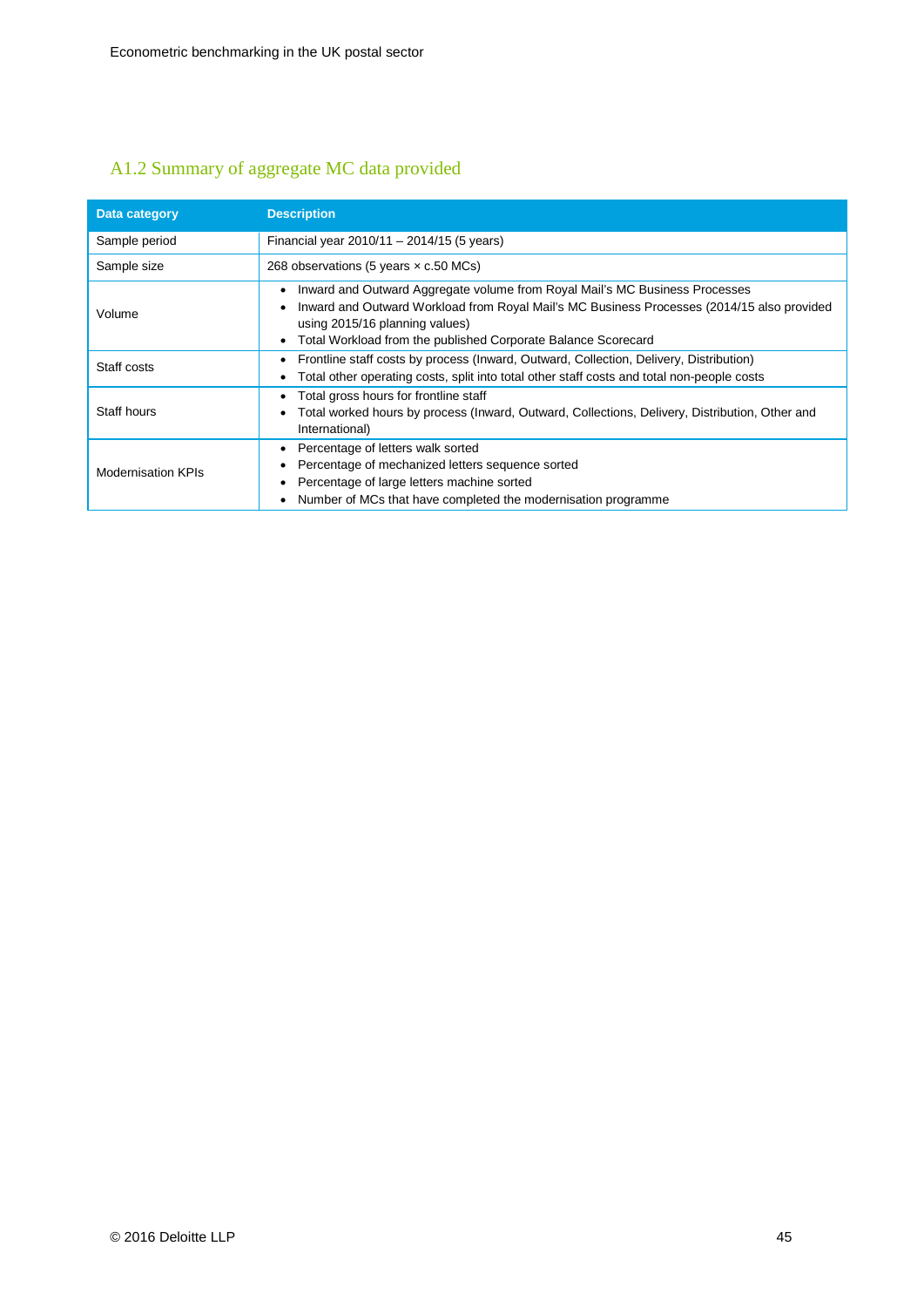#### A1.3 DO Correlation Matrices

The table below shows the bivariate correlation across the key variables used within the analysis. Coefficients below -0.5 and above 0.5 are highlighted.

| <b>Variable</b>                     | Ln(DP)  | Ln(Wvol<br>per DP) | Ln(DP<br>per<br>area) | % DP<br>business | London<br>dummy | <b>MPU</b><br>dummy | Rural<br>$\%$ | Suburban<br>% | Urban<br>$\%$ | Ln(Total<br>volume) | Ln(Wvol) | Ln(DP<br>per<br>route) | <b>Sickness</b><br>% of gross<br>hours | %<br>Vol<br>seq. | <b>Joiners</b><br>as % of<br><b>OPG</b><br>staff | MGR as<br>% of FT<br>staff | Overtim<br>e as %<br><sub>of</sub><br>people<br>cost | Ln(weighte<br>d vol. per<br>DO size) | <b>Hours</b><br>reduction<br>applied<br>dummy |
|-------------------------------------|---------|--------------------|-----------------------|------------------|-----------------|---------------------|---------------|---------------|---------------|---------------------|----------|------------------------|----------------------------------------|------------------|--------------------------------------------------|----------------------------|------------------------------------------------------|--------------------------------------|-----------------------------------------------|
| Ln(DP)                              | 1.00    |                    |                       |                  |                 |                     |               |               |               |                     |          |                        |                                        |                  |                                                  |                            |                                                      |                                      |                                               |
| Ln(Wvol per<br>DP)                  | $-0.44$ | 1.00               |                       |                  |                 |                     |               |               |               |                     |          |                        |                                        |                  |                                                  |                            |                                                      |                                      |                                               |
| Ln(DP per<br>area)                  | 0.41    | $-0.62$            | 1.00                  |                  |                 |                     |               |               |               |                     |          |                        |                                        |                  |                                                  |                            |                                                      |                                      |                                               |
| % DP business                       | $-0.13$ | 0.40               | $-0.20$               | 1.00             |                 |                     |               |               |               |                     |          |                        |                                        |                  |                                                  |                            |                                                      |                                      |                                               |
| London<br>dummy                     | 0.02    | $-0.13$            | 0.50                  | $-0.03$          | 1.00            |                     |               |               |               |                     |          |                        |                                        |                  |                                                  |                            |                                                      |                                      |                                               |
| MPU dummy                           | 0.38    | $-0.09$            | 0.14                  | 0.06             | 0.01            | 1.00                |               |               |               |                     |          |                        |                                        |                  |                                                  |                            |                                                      |                                      |                                               |
| Rural %                             | $-0.27$ | 0.53               | $-0.87$               | 0.22             | $-0.43$         | $-0.09$             | 1.00          |               |               |                     |          |                        |                                        |                  |                                                  |                            |                                                      |                                      |                                               |
| Suburban %                          | 0.13    | $-0.25$            | 0.20                  | $-0.22$          | $-0.35$         | 0.02                | $-0.49$       | 1.00          |               |                     |          |                        |                                        |                  |                                                  |                            |                                                      |                                      |                                               |
| Urban %                             | 0.27    | $-0.37$            | 0.49                  | $-0.05$          | $-0.21$         | 0.12                | $-0.44$       | 0.02          | 1.00          |                     |          |                        |                                        |                  |                                                  |                            |                                                      |                                      |                                               |
| Ln(Total vol)                       | 0.95    | $-0.23$            | 0.38                  | $-0.04$          | 0.05            | 0.38                | $-0.25$       | 0.11          | 0.21          | 1.00                |          |                        |                                        |                  |                                                  |                            |                                                      |                                      |                                               |
| Ln(Weighted<br>vol)                 | 0.94    | $-0.10$            | 0.21                  | 0.02             | $-0.04$         | 0.38                | $-0.10$       | 0.05          | 0.15          | 0.97                | 1.00     |                        |                                        |                  |                                                  |                            |                                                      |                                      |                                               |
| Ln(DP per<br>route)                 | 0.41    | $-0.72$            | 0.30                  | $-0.30$          | 0.01            | 0.08                | $-0.25$       | 0.13          | 0.24          | 0.21                | 0.18     | 1.00                   |                                        |                  |                                                  |                            |                                                      |                                      |                                               |
| Sickness as %<br>of gross hours     | 0.12    | $-0.16$            | 0.23                  | $-0.06$          | 0.12            | $-0.01$             | $-0.17$       | 0.04          | 0.07          | 0.11                | 0.07     | 0.07                   | 1.00                                   |                  |                                                  |                            |                                                      |                                      |                                               |
| % Vol<br>sequenced                  | 0.21    | $-0.29$            | 0.23                  | $-0.08$          | $-0.03$         | 0.15                | $-0.17$       | 0.12          | 0.17          | 0.12                | 0.12     | 0.20                   | 0.11                                   | 1.00             |                                                  |                            |                                                      |                                      |                                               |
| Joiners as % of<br>OPG staff        | $-0.02$ | 0.07               | 0.00                  | 0.02             | 0.11            | 0.02                | 0.00          | $-0.07$       | $-0.06$       | 0.01                | 0.00     | $-0.02$                | 0.01                                   | $-0.18$          | 1.00                                             |                            |                                                      |                                      |                                               |
| Manager as %<br>of FT staff         | $-0.06$ | $-0.08$            | 0.00                  | $-0.05$          | $-0.10$         | 0.02                | $-0.01$       | 0.08          | 0.05          | $-0.09$             | $-0.10$  | 0.05                   | $-0.02$                                | 0.01             | $-0.03$                                          | 1.00                       |                                                      |                                      |                                               |
| Overtime as %<br>of people cost     | 0.18    | $-0.02$            | 0.07                  | $-0.09$          | 0.00            | 0.02                | $-0.03$       | $-0.01$       | 0.04          | 0.20                | 0.19     | 0.00                   | 0.08                                   | 0.04             | 0.00                                             | 0.01                       | 1.00                                                 |                                      |                                               |
| In(weighted<br>vol. per DO<br>size) | 0.00    | 0.24               | $-0.39$               | $-0.11$          | $-0.41$         | $-0.15$             | 0.32          | 0.08          | $-0.07$       | 0.01                | 0.09     | $-0.01$                | $-0.06$                                | $-0.01$          | $-0.06$                                          | $-0.03$                    | 0.03                                                 | 1.00                                 |                                               |
| Hours<br>reduction<br>applied dummy | 0.05    | $-0.10$            | 0.03                  | $-0.01$          | $-0.03$         | 0.06                | $-0.02$       | 0.03          | 0.03          | $-0.02$             | 0.01     | 0.14                   | 0.07                                   | 0.65             | $-0.15$                                          | $-0.02$                    | 0.00                                                 | $-0.01$                              | 1.00                                          |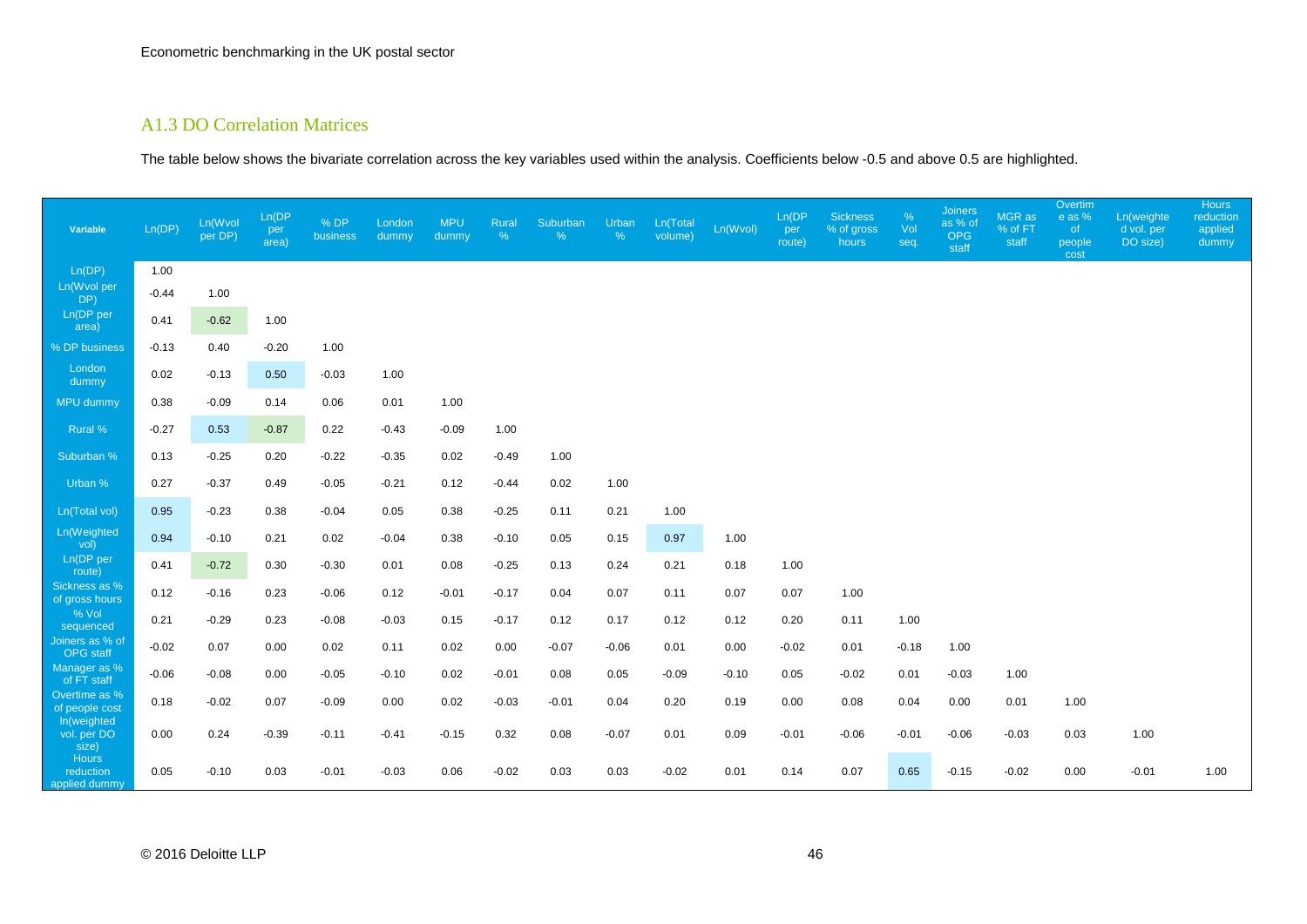### A1.4 MC explanatory variables correlation matrix

| Variable                               | Ln(DO)<br>per<br>MC) | Ln(<br>Workload<br>per DO) | Ln( total<br>Workload) | Ln(DO)<br>per<br>area) | London<br>dummy | Time<br>final<br>dispatch | <b>Time</b><br>latest<br>network<br>vehicle | % Single<br>piece mail<br>arriving<br>by 6pm | % Mail<br>items<br>arriving<br>by 00:00 | % vol<br>seq. | <b>Sickness</b><br>% of gross<br>hours | Joiner<br>%<br><b>OPG</b> | Mgr<br>$%$ of<br><b>FTs</b> | Overtime<br>as %<br>people<br>cost | Ln(Workload<br>per m2) | <b>Months</b><br>since<br>prep.<br>start | <b>Months</b><br>since<br>prep.<br>comp. | <b>Months</b><br>since<br>equip.<br>operational |
|----------------------------------------|----------------------|----------------------------|------------------------|------------------------|-----------------|---------------------------|---------------------------------------------|----------------------------------------------|-----------------------------------------|---------------|----------------------------------------|---------------------------|-----------------------------|------------------------------------|------------------------|------------------------------------------|------------------------------------------|-------------------------------------------------|
| Ln(Do per MC)                          | 1.00                 |                            |                        |                        |                 |                           |                                             |                                              |                                         |               |                                        |                           |                             |                                    |                        |                                          |                                          |                                                 |
| Ln(Workload per<br>DO)                 | $-0.25$              | 1.00                       |                        |                        |                 |                           |                                             |                                              |                                         |               |                                        |                           |                             |                                    |                        |                                          |                                          |                                                 |
| Ln(total Workload)                     | 0.84                 | 0.27                       | 1.00                   |                        |                 |                           |                                             |                                              |                                         |               |                                        |                           |                             |                                    |                        |                                          |                                          |                                                 |
| Ln(DO per area)                        | 0.33                 | 0.30                       | 0.49                   | 1.00                   |                 |                           |                                             |                                              |                                         |               |                                        |                           |                             |                                    |                        |                                          |                                          |                                                 |
| London dummy                           | 0.33                 | 0.03                       | 0.37                   | 0.78                   | 1.00            |                           |                                             |                                              |                                         |               |                                        |                           |                             |                                    |                        |                                          |                                          |                                                 |
| Time final dispatch                    | 0.11                 | 0.17                       | 0.16                   | 0.37                   | 0.37            | 1.00                      |                                             |                                              |                                         |               |                                        |                           |                             |                                    |                        |                                          |                                          |                                                 |
| Time latest network<br>vehicle         | $-0.51$              | $-0.34$                    | $-0.68$                | $-0.28$                | $-0.21$         | $-0.12$                   | 1.00                                        |                                              |                                         |               |                                        |                           |                             |                                    |                        |                                          |                                          |                                                 |
| % Single piece mail<br>arriving by 6pm | $-0.30$              | $-0.12$                    | $-0.31$                | $-0.28$                | $-0.17$         | $-0.23$                   | 0.37                                        | 1.00                                         |                                         |               |                                        |                           |                             |                                    |                        |                                          |                                          |                                                 |
| % Mail items arriving<br>by 00:00      | 0.20                 | 0.16                       | 0.31                   | 0.67                   | 0.63            | 0.60                      | $-0.14$                                     | $-0.19$                                      | 1.00                                    |               |                                        |                           |                             |                                    |                        |                                          |                                          |                                                 |
| % volume<br>sequenced                  | 0.02                 | $-0.26$                    | $-0.17$                | $-0.26$                | $-0.32$         | $-0.22$                   | 0.18                                        | 0.08                                         | $-0.11$                                 | 1.00          |                                        |                           |                             |                                    |                        |                                          |                                          |                                                 |
| Sickness % of gross<br>hours           | $-0.02$              | 0.35                       | 0.08                   | 0.09                   | 0.00            | $-0.02$                   | $-0.44$                                     | $-0.29$                                      | 0.01                                    | $-0.05$       | 1.00                                   |                           |                             |                                    |                        |                                          |                                          |                                                 |
| Joiner % OPG                           | 0.09                 | 0.19                       | 0.25                   | 0.06                   | $-0.06$         | $-0.11$                   | $-0.26$                                     | $-0.06$                                      | $-0.10$                                 | $-0.08$       | $-0.09$                                | 1.00                      |                             |                                    |                        |                                          |                                          |                                                 |
| Mgr % FTs                              | $-0.64$              | $-0.04$                    | $-0.66$                | $-0.33$                | $-0.16$         | $-0.17$                   | 0.44                                        | 0.19                                         | $-0.26$                                 | 0.17          | 0.06                                   | $-0.15$                   | 1.00                        |                                    |                        |                                          |                                          |                                                 |
| Overtime as %<br>people cost           | $-0.04$              | 0.29                       | 0.12                   | 0.06                   | $-0.16$         | $-0.02$                   | 0.08                                        | 0.11                                         | 0.17                                    | $-0.22$       | $-0.30$                                | 0.12                      | $-0.30$                     | 1.00                               |                        |                                          |                                          |                                                 |
| Ln(Workload per m2)                    | 0.40                 | 0.21                       | 0.51                   | 0.38                   | 0.40            | 0.15                      | $-0.32$                                     | $-0.32$                                      | 0.19                                    | $-0.33$       | 0.06                                   | 0.05                      | $-0.54$                     | 0.07                               | 1.00                   |                                          |                                          |                                                 |
| Months since prep.<br><b>Start</b>     | 0.65                 | 0.05                       | 0.58                   | 0.30                   | 0.31            | 0.21                      | $-0.46$                                     | $-0.33$                                      | 0.09                                    | 0.17          | 0.08                                   | $-0.16$                   | $-0.40$                     | $-0.01$                            | 0.31                   | 1.00                                     |                                          |                                                 |
| Months since prep.<br>Comp.            | 0.65                 | 0.05                       | 0.59                   | 0.30                   | 0.31            | 0.23                      | $-0.45$                                     | $-0.34$                                      | 0.13                                    | 0.19          | 0.08                                   | $-0.17$                   | $-0.41$                     | $-0.01$                            | 0.30                   | 1.00                                     | 1.00                                     |                                                 |
| Months since equip.<br>operational     | 0.65                 | 0.04                       | 0.59                   | 0.29                   | 0.31            | 0.24                      | $-0.45$                                     | $-0.32$                                      | 0.14                                    | 0.21          | 0.05                                   | $-0.16$                   | $-0.41$                     | 0.01                               | 0.30                   | 0.99                                     | 1.00                                     | 1.00                                            |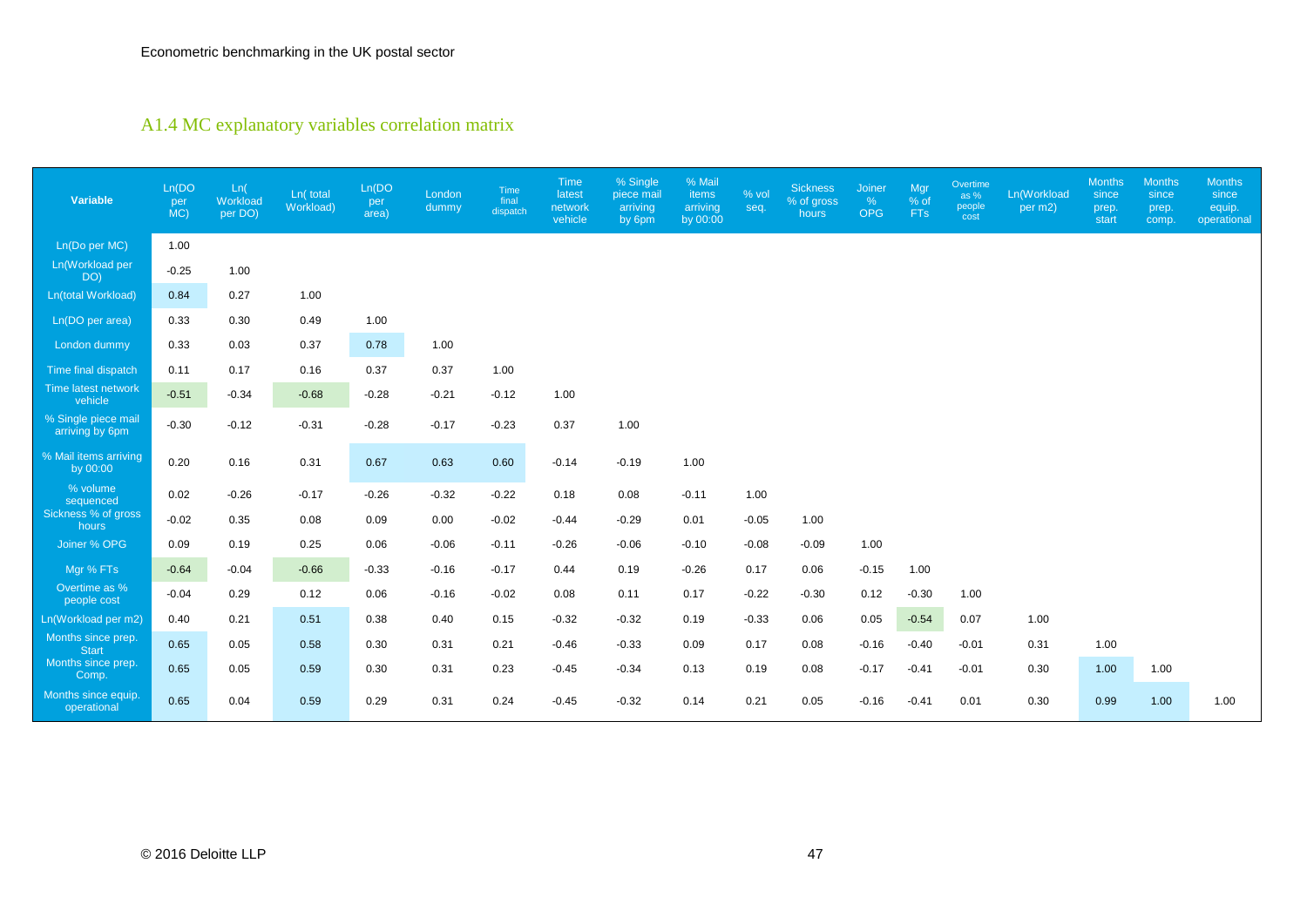#### A2.1 DO Model coefficient constraints

Within the baseline DO model, the coefficient of Log (Delivery points) has been constrained to 1 for both cost and hours, whilst the coefficient of Log (Weighted volume per DP) has been constrained to 0.86 within the staff costs model and 0.80 within the staff hours model. The rationale for these constraints is explained below.

Tables A1 and A2 show the results of 5 models for staff costs and hours. All are run with the top and bottom 1% of efficiency scores removed:

- 1) Baseline specification with no coefficient constraints employed
- 2) Baseline specification with the addition of Log(DP per route)
- 3) Baseline model with potential sources of inefficiency included
- 4) Model results with a constraint applied to the weighted volume per delivery point variable
- 5) Baseline model with the chosen constraints employed

Upon estimating model 1, a coefficient of approximately 0.98 is attained for the weighted volume per delivery point variable for both costs and hours. However, when the number of delivery points per route and other variables that capture potential sources of inefficiency are included (columns 2 and 3), the coefficient falls to 0.86 for staff costs (column 3) and approaches 0.80 for staff hours. This suggests that the high coefficient within the unconstrained model is likely to be the result of omitted variable bias (i.e. weighted volume per delivery point captures the effect of omitted factors).<sup>[58](#page-47-0)</sup> The rational for excluding the potential sources of inefficiency from the baseline model is that they are, to some degree, within management's control and only exogenous factors should be controlled for within the econometric model.

In column 4, where Log (Weighted volume per DP) is constrained to 0.86 and 0.80 for staff costs and hours respectively, the coefficient of Log (Delivery points) drops to 0.98 and 0.97. A unit restriction is justified on the basis of previous work in this area, which suggests that delivery costs rise in line with the number of delivery points (for example, Cazals et al., 2005;  $\gg$ ), together with the observation that the coefficient varies around a value of 1 across different models. As a result, both constraints are applied within the suite of baseline models, as illustrated in column 5. The constrained models provide higher frontier shift estimates relative to the unconstrained models by c. 0.7% (cost models) and 1.1% (hours models). The catch-up estimates effectively remain unaffected.

<span id="page-47-0"></span><sup>58</sup> Most of the difference in volume per DP coefficients seems to be driven by the exclusion of DP per route. This is not surprising as the two variables are highly correlated (see correlation analysis in previous section), which supports the idea that omitting DP per route in particular would lead to its effects being picked up by volume per DP.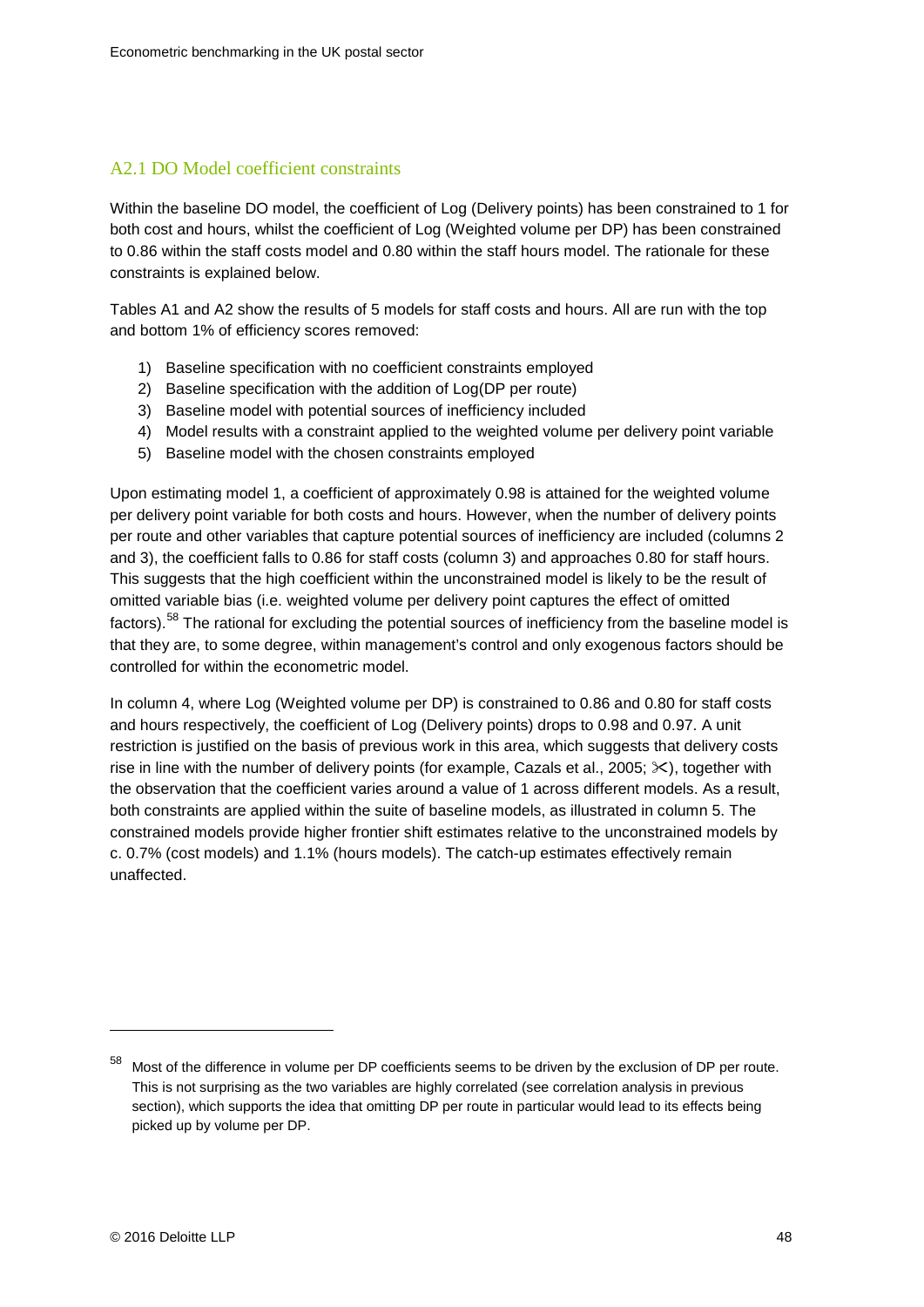#### **A1: Rationale for coefficient constraints: models for cost**

| <b>Model</b>                          | 1                        | $\overline{2}$        | 3                 | $\overline{\mathbf{4}}$ | $\overline{\mathbf{5}}$ |
|---------------------------------------|--------------------------|-----------------------|-------------------|-------------------------|-------------------------|
| <b>Description</b>                    | <b>No</b><br>constraints | $1 + DP$ per<br>route | Eff.<br>variables | Wvol.<br>constrained    | <b>Constraints</b>      |
| Dependent variable                    | <b>Cost</b>              | <b>Cost</b>           | <b>Cost</b>       | <b>Cost</b>             | <b>Cost</b>             |
| <b>Delivery Points</b>                | $1.021***$               | 1.028***              | $1.037***$        | $0.975***$              | 1                       |
| Weighted volume per DP                | $0.978***$               | $0.844***$            | $0.863***$        | 0.86                    | 0.86                    |
| DP per area                           | 0.0586***                | $0.0506***$           | $0.0403***$       | $0.0551***$             | $0.0508***$             |
| Proportion of DP that are<br>business | $0.431***$               | $0.548***$            | $0.440***$        | 0.959***                | $0.998***$              |
| London dummy                          | $0.160***$               | $0.161***$            | $0.147***$        | $0.153***$              | $0.155***$              |
| MPU dummy                             | $0.0442***$              | 0.0428***             | 0.0386***         | $0.0504***$             | 0.0466***               |
| % rural                               | $0.0950***$              | 0.0938***             | 0.0794***         | $0.0913***$             | 0.0866 ***              |
| % suburban                            | 0.0883***                | $0.0883***$           | $0.0785***$       | $0.0827***$             | $0.0810***$             |
| Delivery points per route             |                          | $-0.152***$           | $-0.149***$       |                         |                         |
| % volume sequenced                    |                          |                       | $-0.00285$        |                         |                         |
| Sickness as a % of gross hours        |                          |                       | $0.870***$        |                         |                         |
| Joiner % of OPG staff                 |                          |                       | $-0.0383$         |                         |                         |
| Manager % of FTEs                     |                          |                       | $-0.217***$       |                         |                         |
| Overtime as % of people cost          |                          |                       | 0.0417            |                         |                         |
| Weighted volume per DO space          |                          |                       | $-0.0481***$      |                         |                         |
| Hours reduction dummy                 |                          |                       | $0.0164***$       |                         |                         |
| 2011 dummy                            | $-0.0291***$             | $-0.0308***$          | $-0.0345***$      | $-0.0320***$            | $-0.0319***$            |
| 2012 dummy                            | $-0.0312***$             | $-0.0279***$          | $-0.0424***$      | $-0.0335***$            | $-0.0335***$            |
| 2013 dummy                            | $-0.0410***$             | $-0.0381***$          | $-0.0529***$      | $-0.0472***$            | $-0.0473***$            |
| 2014 dummy                            | $-0.0218***$             | $-0.0194***$          | $-0.0379***$      | $-0.0299***$            | $-0.0291***$            |
| Intercept                             | $-3.052***$              | $-1.223***$           | $-0.954***$       | $-1.819***$             | $-2.028***$             |
| <b>Median efficiency</b>              | 79.6%                    | 81.8%                 | 80.9%             | 78.9%                   | 79.4%                   |
| Catch-up percentiles                  |                          |                       |                   |                         |                         |
| 50-75                                 | 5.5%                     | 5.3%                  | 5.1%              | 5.9%                    | 6.1%                    |
| 50-90                                 | 10.5%                    | 9.9%                  | 9.3%              | 11.0%                   | 11.0%                   |
| 50-99                                 | 17.6%                    | 16.0%                 | 16.5%             | 18.2%                   | 17.8%                   |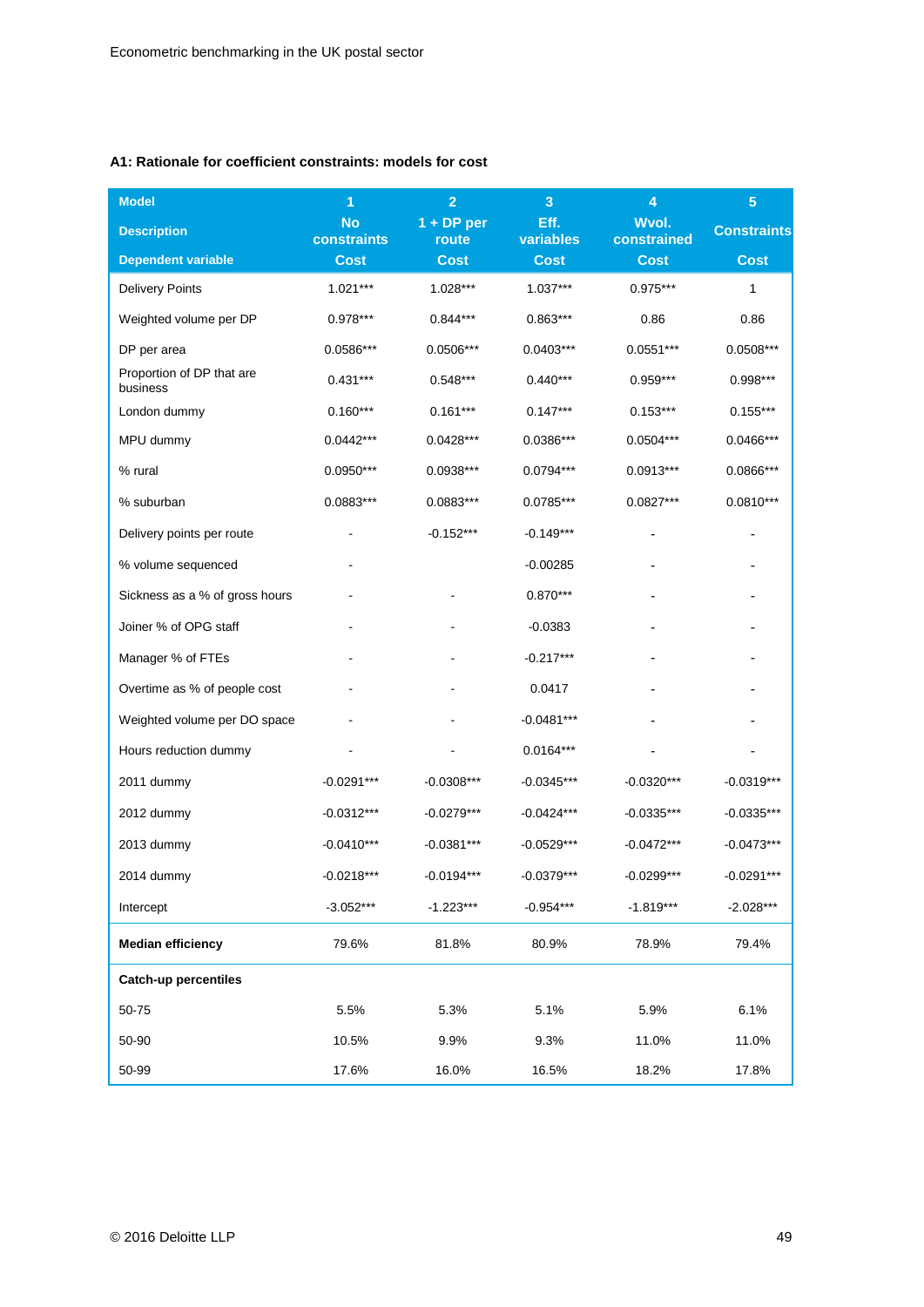#### **A2: Rationale for coefficient constraints: models for staff hours**

| <b>Model</b>                          | 1                        | $\overline{2}$        | 3                 | $\overline{\mathbf{4}}$ | $\overline{5}$     |
|---------------------------------------|--------------------------|-----------------------|-------------------|-------------------------|--------------------|
| <b>Description</b>                    | <b>No</b><br>constraints | $1 + DP$ per<br>route | Eff.<br>variables | Wvol.<br>constrained    | <b>Constraints</b> |
| <b>Dependent variable</b>             | <b>Hours</b>             | <b>Hours</b>          | <b>Hours</b>      | <b>Hours</b>            | <b>Hours</b>       |
| <b>Delivery Points</b>                | 1.032***                 | 1.038***              | $1.044***$        | $0.971***$              | 1                  |
| Weighted volume per DP                | 0.984***                 | $0.811***$            | $0.815***$        | 0.80                    | 0.80               |
| DP per area                           | 0.0332***                | $0.0253***$           | $0.0194***$       | $0.0275***$             | $0.0221***$        |
| Proportion of DP that are<br>business | $-0.184$                 | 0.197                 | 0.189             | $0.487***$              | $0.802***$         |
| London dummy                          | $0.0751***$              | $0.0697***$           | $0.0584***$       | $0.0640***$             | $0.0672***$        |
| MPU dummy                             | $0.0342***$              | 0.0324***             | $0.0294***$       | $0.0436***$             | $0.0387***$        |
| % rural                               | $0.0319**$               | $0.0285**$            | 0.0173            | 0.0251                  | 0.0186             |
| % suburban                            | 0.0469***                | $0.0438***$           | $0.0315***$       | $0.0418***$             | $0.0370***$        |
| Delivery points per route             |                          | $-0.185***$           | $-0.189***$       |                         | -                  |
| % volume sequenced                    |                          |                       | $-0.00529$        |                         |                    |
| Sickness as a % of gross hours        |                          |                       | $0.892***$        |                         |                    |
| Joiner % of OPG staff                 |                          |                       | $-0.00095$        |                         |                    |
| Manager % of FTEs                     |                          |                       | $-0.200***$       |                         |                    |
| Overtime as % of people cost          |                          |                       | $0.224***$        |                         |                    |
| Weighted volume per DO space          |                          |                       | $-0.0325***$      |                         |                    |
| Hours reduction dummy                 |                          |                       | $0.0135***$       |                         |                    |
| 2011 dummy                            | $-0.00828***$            | $-0.0108***$          | $-0.0131***$      | $-0.0126***$            | $-0.0128***$       |
| 2012 dummy                            | $-0.0156***$             | $-0.0125***$          | $-0.0235***$      | $-0.0195***$            | $-0.0199***$       |
| 2013 dummy                            | $-0.0330***$             | $-0.0299***$          | $-0.0405***$      | $-0.0422***$            | $-0.0429***$       |
| 2014 dummy                            | $-0.0467***$             | $-0.0443***$          | $-0.0592***$      | $-0.0582***$            | $-0.0581***$       |
| Intercept                             | $-5.417***$              | $-3.145***$           | $-2.903***$       | $-3.580***$             | $-3.842***$        |
| <b>Median efficiency</b>              | 81.3%                    | 82.3%                 | 79.9%             | 80.3%                   | 81.0%              |
| Catch-up percentiles                  |                          |                       |                   |                         |                    |
| 50-75                                 | 4.9%                     | 4.5%                  | 4.2%              | 5.3%                    | 5.0%               |
| 50-90                                 | 9.3%                     | 8.6%                  | 8.3%              | 10.4%                   | 9.8%               |
| 50-99                                 | 16.0%                    | 14.7%                 | 14.6%             | 17.0%                   | 16.5%              |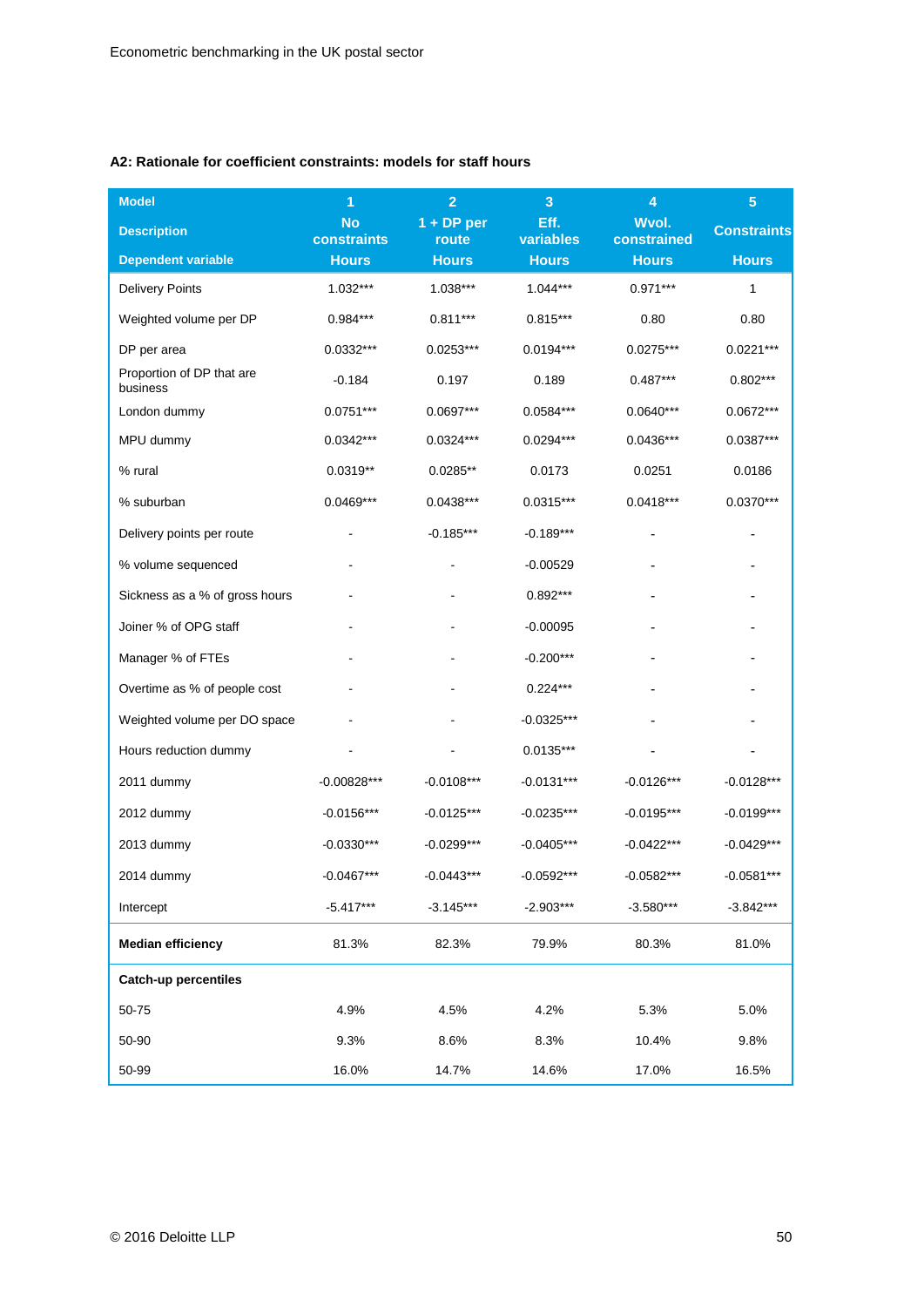#### A3.1 Calculation of future frontier shift

Frontier shift projections are based on extrapolating the impact of modernisation into following years. Two considerations are taken into account:

- 1. The proportion of DOs and MCs that have completed modernisation; and
- 2. Lag profile of the modernisation impact.

A number of assumptions are made in performing this extrapolation:<sup>[59](#page-50-0)</sup>

- A time lag of 2 years for the full impact of modernisation to be realised by a DO or MC is assumed.
- The implementation of modernisation initiatives has an instantaneous 'cost' of 10%.
- 60% percent of the impact of modernisation is assumed to take place in the first year following completion of modernisation.
- The remaining 50% impact takes place in the second year.

The starting point for any impact from these initiatives is likely to lie between the stated start and completion dates of modernisation. This is due to the step by step implementation of modernisation technologies, which may differ across DOs. As a result, the introduction of the same technology, namely automated mail sequencing, is taken as a proxy for the uptake of modernisation to keep a consistent comparison across DOs.

Based on these assumptions, the impact of modernisation felt by Royal Mail DOs in year *t* is calculated:

$$
Y_t = -0.1(X_t - X_{t-1}) + 0.6(X_{t-1} - X_{t-2}) + 0.5(X_{t-2} - X_{t-3})
$$

*Instantaneous impact Lagged impact* 

*from DOs that modernised in t-1*

*Lagged impact from DOs that modernised in t-2*

Where:

 $Y_t$  = the impact of modernisation realised in year t

<span id="page-50-0"></span> $X_t$  = the proportion of DOs that have implemented automated mail sequencing in year t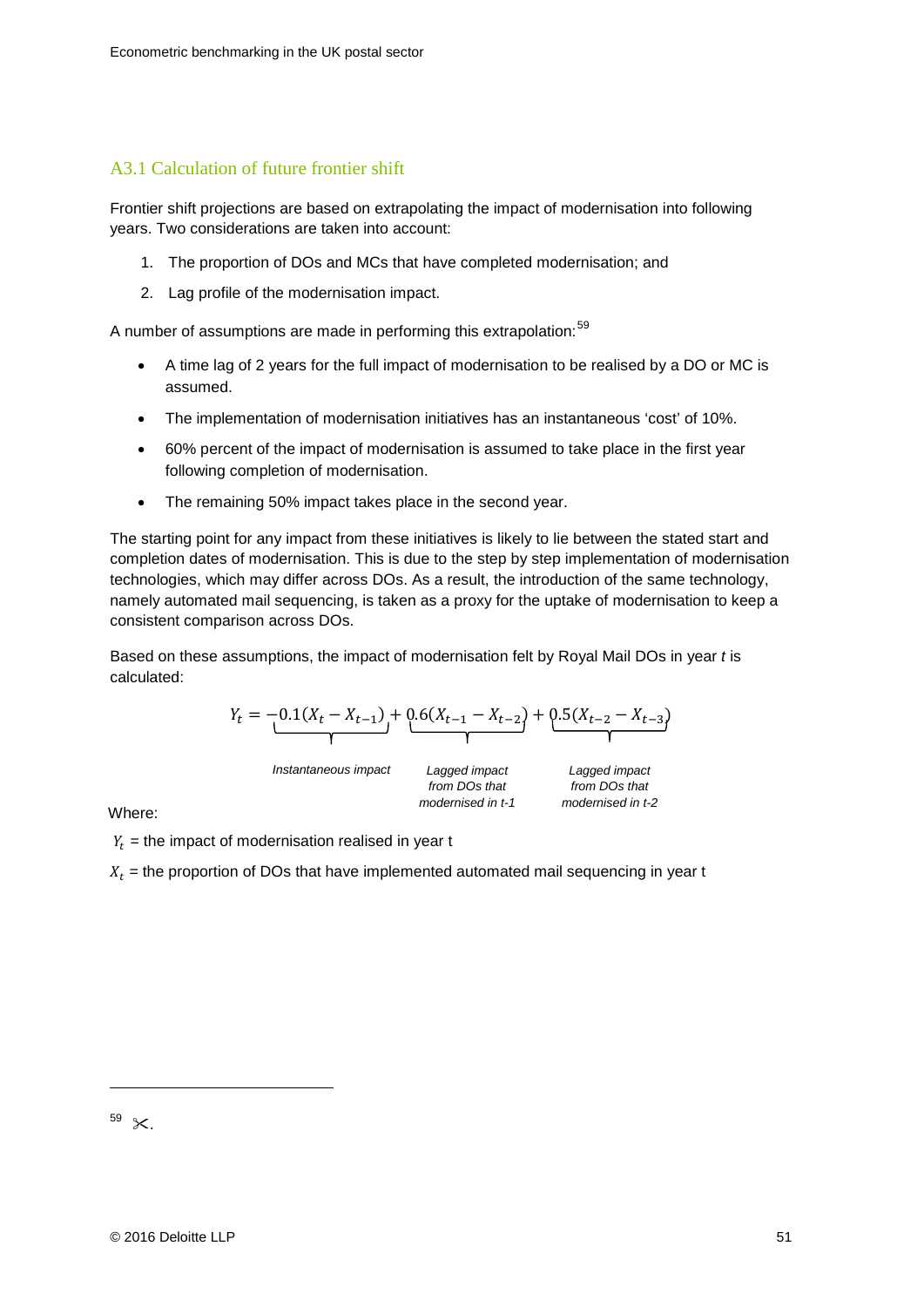#### A4.1 DO Sensitivity results

#### Sensitivity of catch-up and frontier shift estimates

A number of sensitivities were performed to review the robustness of the baseline staff costs and hours models to the inclusion of additional variables and alternative model specifications; these enable the development of a range of possible efficiency savings. These are summarised in table A3, with full model results in A4-5. The following models are presented:

**Model 1**: This is the baseline model discussed in the main sections of this report. This was estimated with the top and bottom 1% of efficiency scores removed following initial estimation. The specification is the Battese-Coelli 1992 time-invariant model, with year dummy variables included to capture the frontier shift. The underlying distribution of efficiency scores is assumed to be of a truncated normal form.

**Model 2:** The baseline models were estimated employing a single linear trend variable as opposed to year dummies. The frontier shift estimated from this model is similar to the baseline model.

**Model 3:** The top and bottom 5% of efficiency scores were removed (as opposed to the top and bottom 1% in the baseline model), having first estimated a model with no outlier criteria. A small decrease in the catch-up gap estimated is observed at the upper quartile and decile benchmarks. By construction, the width of the distribution of catch-up efficiency scores also narrows, leading to a smaller catch-up estimate to the frontier.

**Model 4:** The baseline model was estimated without imposing any coefficient constraints leading to smaller estimates for both the catch-up gap and frontier shift.

**Model 5:** Efficiency scores were allowed to vary over time using the Battese–Coelli (1992) time varying decay model. The baseline model captures time variation in efficiency through the time dummies whereas this model through variation in the efficiency scores. The implied frontier shift implied by the time-decay model is similar to the baseline model for staff costs, although 1.5 percentage points lower for staff hours.

**Model 6:** Variables that are potentially within management control, such as the proportion of volume that is sequenced, were included in the model. A decrease in catch-up of approximately 1 percentage point at the upper quartile and 1.5 percentage points at the upper decile is observed, suggesting that part of the catch-up estimates in the baseline model can be explained by these variables.

**Model 7:** The Battese-Coelli (1995) model allows for the inefficiency component to be modelled directly as a function of factors that are potentially within management control (Ui or inefficiency equation), whilst simultaneously modelling staff cost and hours as a function of exogenous determinants (mean equation). The mean equation for staff costs and hours is presented as part of the full results in tables A4 and A5 for staff costs and hours, with the Ui equation presented in table A6. The advantage of this model is that it identifies the catch-up efficiency by using information on the factors that potentially drive differences in efficiency across DOs. However, if there are other factors that affect efficiency but excluded from the model then the efficiency estimates may be biased. Battese-Coelli (1995) model provides the lowest catch-up and frontier shift estimates.

**Model 8:** The baseline model assumes a truncated normal distribution of efficiency scores, which determines the maximisation of the likelihood function. The sensitivity of the catch-up and frontier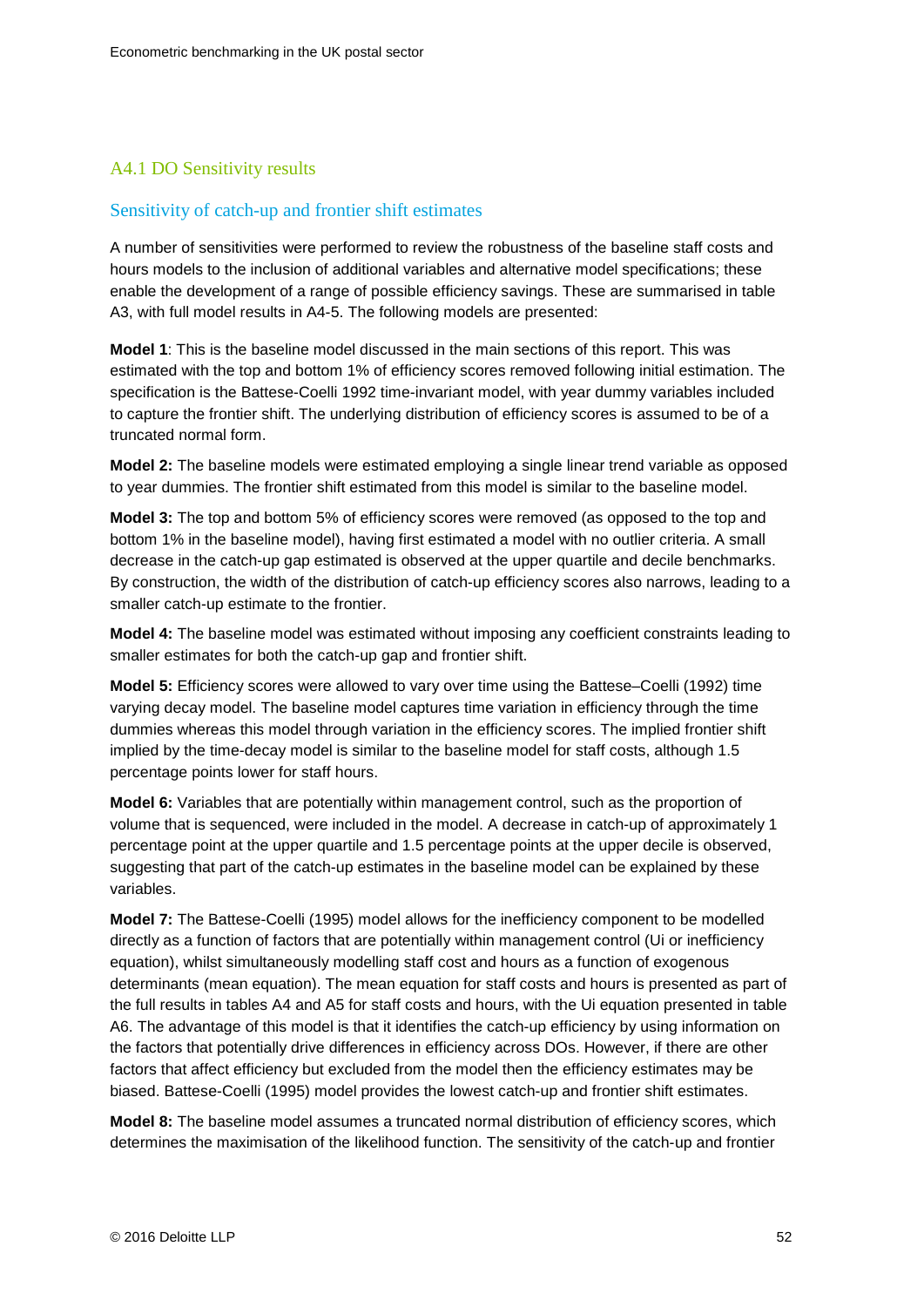shift was therefore examined when assuming a half-normal distribution of efficiency scores. The catch-up estimates remain robust to the change in distributional assumption, albeit with a slight fall in estimated frontier shift. By construction, the median efficiency score increases relative to the baseline models.

Overall, the sensitivity results from the DO analysis suggests that the baseline models may represent an upper bound of the total efficiency savings possible to Royal Mail, based upon the historical frontier shift and catch-up opportunity found.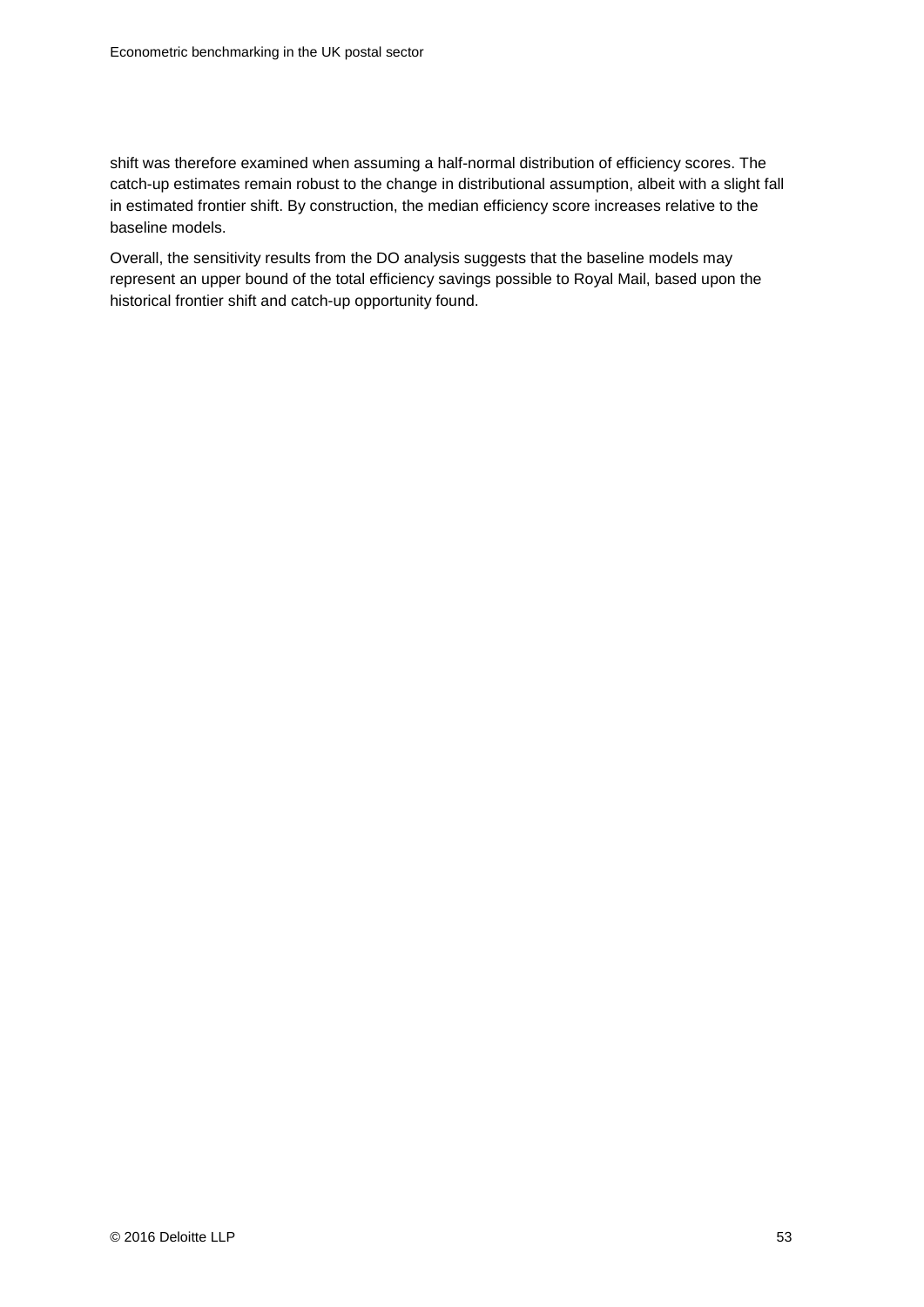#### **A3: DO Sensitivity results summary**

| <b>Model</b>   | <b>Dependent</b><br>variable | <b>Frontier</b><br>shift | Coeffs.<br><b>Constrained?</b> | <b>Estimator</b>                                                                       | <b>Potential sources</b><br>of inefficiency<br><i>included</i> | Catch-up<br>to $75th$<br>percentile | Catch-up<br>to $90th$<br>percentile | Catch-up<br>to $99th$<br>percentile | <b>Frontier</b><br>shift |
|----------------|------------------------------|--------------------------|--------------------------------|----------------------------------------------------------------------------------------|----------------------------------------------------------------|-------------------------------------|-------------------------------------|-------------------------------------|--------------------------|
| 1 (Base)       | Cost                         | Year<br>dummies          | Yes                            | Time - Invariant (Battese-Coelli, 1992)                                                |                                                                | 6.1%                                | 11.0%                               | 17.8%                               | 2.9%                     |
| 1 (Base)       | Hours                        | Year<br>dummies          | Yes                            | Time - Invariant (Battese-Coelli, 1992)                                                |                                                                | 5.0%                                | 9.8%                                | 16.5%                               | 5.8%                     |
| 2              | Cost                         | <b>Linear Trend</b>      | Yes                            | Time - Invariant (Battese-Coelli, 1992)                                                |                                                                | 6.1%                                | 11.0%                               | 17.6%                               | 2.9%                     |
| $\overline{2}$ | Hours                        | <b>Linear Trend</b>      | Yes                            | Time - Invariant (Battese-Coelli, 1992)                                                |                                                                | 5.0%                                | 9.8%                                | 16.5%                               | 5.7%                     |
| 3              | Cost                         | Year<br>dummies          | Yes                            | Time - Invariant (Battese-Coelli, 1992),<br>Top/bottom 5% of efficiency scores omitted |                                                                | 5.8%                                | 9.9%                                | 13.2%                               | 2.9%                     |
| 3              | Hours                        | Year<br>dummies          | Yes                            | Time - Invariant (Battese-Coelli, 1992)<br>Top/bottom 5% of efficiency scores omitted  |                                                                | 4.7%                                | 9.2%                                | 11.8%                               | 5.7%                     |
| 4              | Cost                         | Year<br>dummies          | No                             | Time - Invariant (Battese-Coelli, 1992)                                                |                                                                | 5.5%                                | 10.5%                               | 17.6%                               | 2.2%                     |
| 4              | Hours                        | Year<br>dummies          | No                             | Time - Invariant (Battese-Coelli, 1992)                                                |                                                                | 4.9%                                | 9.3%                                | 16.0%                               | 4.7%                     |
| 5              | Cost                         |                          | Yes                            | Time Varying Decay (Battese-Coelli, 1992)                                              |                                                                | 5.7%                                | 10.5%                               | 16.2%                               | 2.4%                     |
| 5              | Hours                        | $\overline{\phantom{a}}$ | Yes                            | Time Varying Decay (Battese-Coelli, 1992)                                              |                                                                | 4.6%                                | 8.6%                                | 14.6%                               | 4.3%                     |
| 6              | Cost                         | Year<br>dummies          | No                             | Time - Invariant (Battese-Coelli, 1992)                                                | Cost equation                                                  | 5.1%                                | 9.3%                                | 16.5%                               | 3.8%                     |
| 6              | Hours                        | Year<br>dummies          | No                             | Time - Invariant (Battese-Coelli, 1992)                                                | Hours equation                                                 | 4.2%                                | 8.3%                                | 14.6%                               | 5.9%                     |
| $\overline{7}$ | Cost                         | Year<br>dummies          | No                             | Allowing for Z factors in the Ui equation<br>(Battese-Coelli, 1995)                    | Efficiency<br>equation                                         | 3.6%                                | 5.7%                                | 7.9%                                | 1.0%                     |
| $\overline{7}$ | Hours                        | Year<br>dummies          | No                             | Allowing for Z factors in the Ui equation<br>(Battese-Coelli, 1995)                    | Efficiency<br>equation                                         | 3.2%                                | 5.2%                                | 7.2%                                | 4.0%                     |
| 8              | Cost                         | Year<br>dummies          | No                             | Time - Invariant (BC 1992) with half-normal<br>distribution                            |                                                                | 6.0%                                | 11.2%                               | 14.9%                               | 2.1%                     |
| 8              | Hours                        | Year<br>dummies          | No                             | Time - Invariant (BC 1992) with half-normal<br>distribution                            |                                                                | 5.0%                                | 9.9%                                | 12.8%                               | 4.7%                     |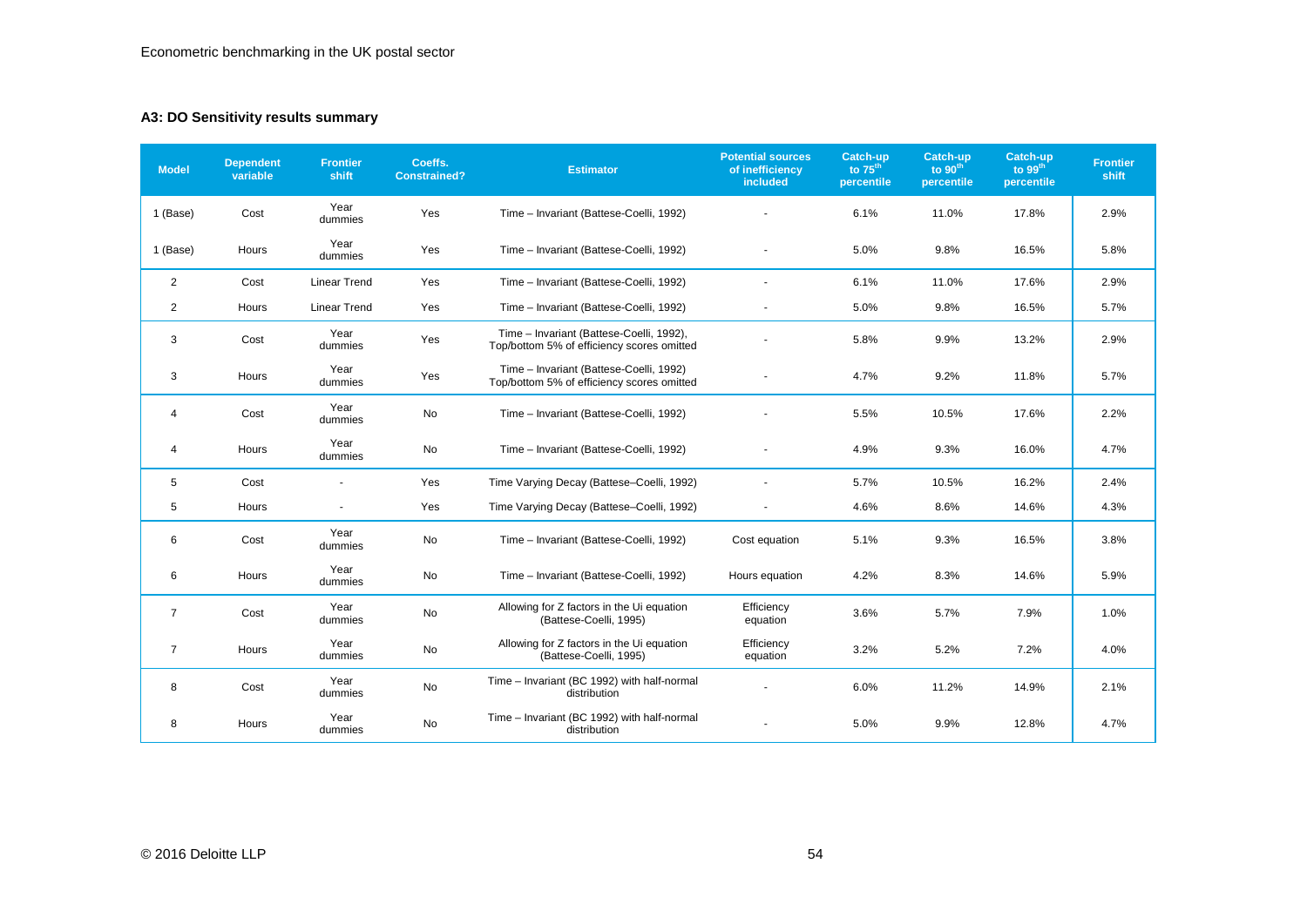#### DO coefficient estimates

Full model results from the sensitivities described are presented in tables A4 and A5 for costs and hours. Variables are all strongly significant in the majority of cases. What is noticeable from these results is the instability of the coefficients on variables included to account for differences in geography across DOs. In particular, the proportion of delivery points classed as business was included to account for differences in urban density across the area covered by DOs. The coefficient on this variable is sensitive to the specification chosen; this might be due to the collinearity between the geography variables included. Also, fluctuation within the rural percentage variable is visible in the alternative hours model specifications. Otherwise, coefficients remain relatively stable across the specifications chosen. There is some variation in the frontier shift, as discussed previously.

#### *Inclusion of potential sources of efficiency (Model 6)*

When efficiency variables are included within the mean equation (model 6 in tables A4 and A5), variables that are significant have the correct sign. For example, a 1% increase in the number of delivery points per route, included as a proxy for enhanced route optimisation, is shown to decrease staff costs by 0.15% and staff hours by 0.19%. One exception to this is the hours reduction dummy, representing when the DO applied the hours reduction. This is shown to marginally increase staff costs and hours. However, collinearity across these variables is a possible cause for this result, for example between the hour reduction dummy and the proportion of volume that is sequenced (0.65).

#### *Battese-Coelli (1995) model inefficiency equation (Model 7)*

The inefficiency equation estimated within the Battese-Coelli (1995) model is shown in table A6. It is noted that these coefficients are not directly interpretable as they do not reflect marginal effects. However, all coefficients are significant at the 1% level and all but the hours reduction dummy have the expected sign. This exception may again result from correlation between the hours reduction dummy and the proportion of volume that is sequenced. For example, the number of delivery points per route and the proportion of volume that is sequenced are estimated to reduce inefficiencies, whilst an increase in sickness as a proportion of gross hours is, as expected, shown to increases inefficiencies across DOs. The coefficients on these variables do not represent elasticities, so cannot be interpreted directly. However, their sign and magnitude does provide insight as to which of these factors may have a strong effect on inefficiency.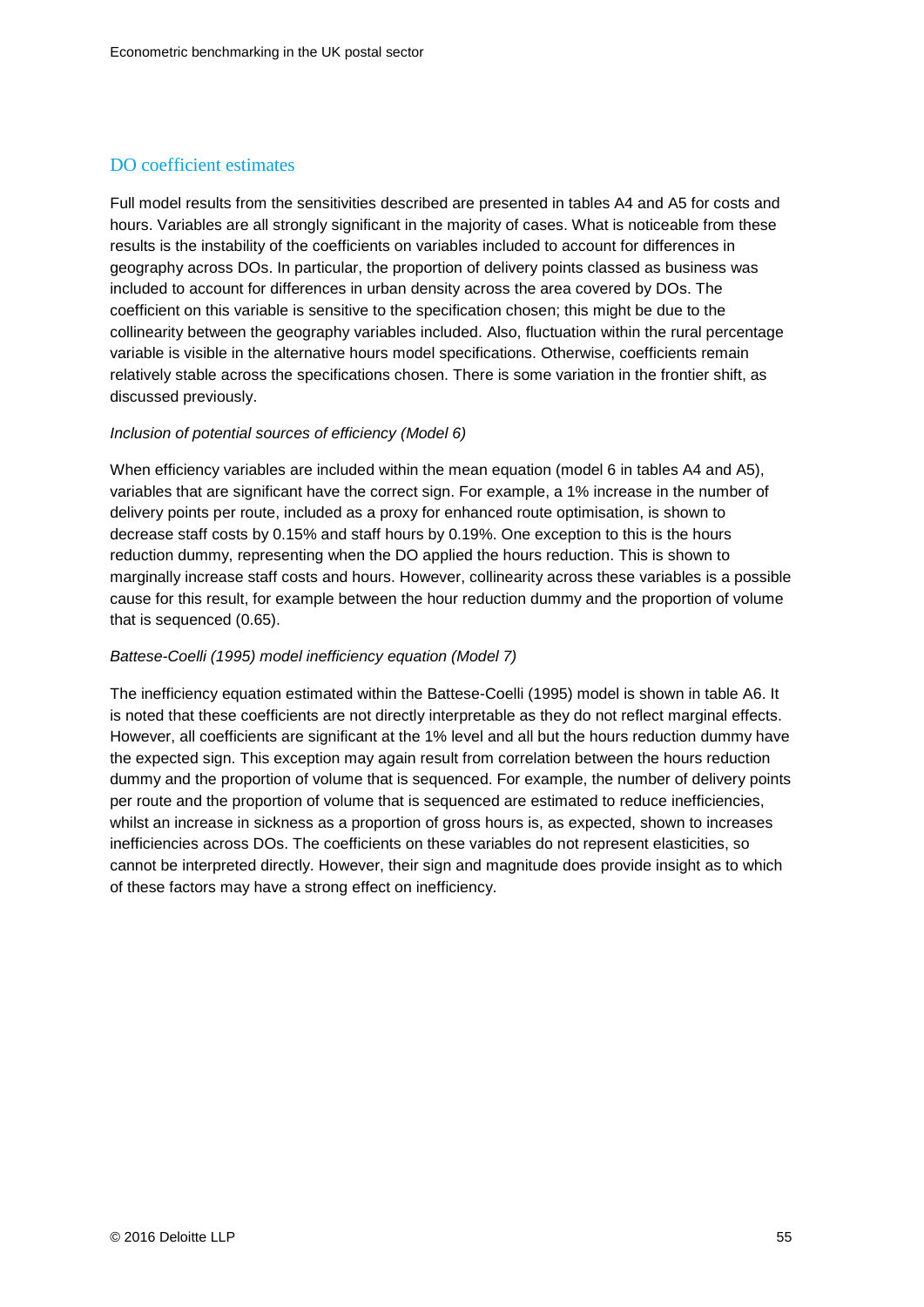#### **A4: Full DO sensitivity results - Staff cost**

| <b>Model</b>                                    | <b>Baseline</b> | LT             | 5% Outlier     | Unc.<br><b>Coeffs</b> | <b>TVD</b>     | <b>Baseline +</b><br><b>Other</b><br>variables | <b>Battese-</b><br><b>Coelli</b><br>(1995) | <b>Sfpan</b><br>command<br>(half<br>normal) |
|-------------------------------------------------|-----------------|----------------|----------------|-----------------------|----------------|------------------------------------------------|--------------------------------------------|---------------------------------------------|
| <b>Dependent variable:</b><br><b>Staff cost</b> | <b>Model 1</b>  | <b>Model 2</b> | <b>Model 3</b> | <b>Model 4</b>        | <b>Model 5</b> | <b>Model 6</b>                                 | <b>Model 7</b>                             | <b>Model 8</b>                              |
| <b>Delivery Points</b>                          | 1               | $\mathbf{1}$   | 1              | $1.021***$            | 1              | $1.037***$                                     | $1.045***$                                 | $1.022***$                                  |
| Weighted volume per<br>DP                       | 0.86            | 0.86           | 0.86           | $0.978***$            | 0.86           | $0.863***$                                     | $0.895***$                                 | $0.976***$                                  |
| DP per area                                     | 0.0508***       | $0.0512***$    | $0.0481***$    | 0.0586***             | $0.0493***$    | $0.0403***$                                    | $0.0357***$                                | $0.056***$                                  |
| Proportion of DP that<br>are business           | $0.998***$      | $0.792***$     | $0.899***$     | $0.431***$            | $0.622***$     | $0.440***$                                     | $-0.166*$                                  | $-0.163$                                    |
| London dummy                                    | $0.155***$      | $0.154***$     | $0.166***$     | $0.160***$            | $0.139***$     | $0.147***$                                     | $0.242***$                                 | $0.162***$                                  |
| MPU dummy                                       | 0.0466***       | $0.0378***$    | $0.0469***$    | $0.0442***$           | $0.0441***$    | 0.0386***                                      | $0.057***$                                 | $0.0435***$                                 |
| % rural                                         | 0.0866***       | 0.0878***      | $0.0865***$    | $0.0950***$           | 0.0933***      | $0.0794***$                                    | 0.0981***                                  | $0.0993***$                                 |
| % suburban                                      | $0.0810***$     | $0.0785***$    | $0.0843***$    | $0.0883***$           | $0.0817***$    | $0.0785***$                                    | $0.0874***$                                | $0.0767***$                                 |
| Delivery points per<br>route                    |                 |                |                |                       |                | $-0.149***$                                    |                                            |                                             |
| % volume sequenced                              |                 |                |                |                       |                | $-0.00285$                                     |                                            |                                             |
| Sickness % gross<br>hours                       |                 |                |                |                       |                | $0.870***$                                     |                                            |                                             |
| % of OPG that are new<br>joiners                |                 |                |                |                       |                | $-0.0383$                                      |                                            |                                             |
| manager % of FTEs                               |                 |                |                |                       |                | $-0.217***$                                    |                                            |                                             |
| overtime as % people<br>cost                    |                 |                |                |                       |                | 0.0417                                         |                                            |                                             |
| weighted volume per<br>area                     |                 |                |                |                       |                | $-0.0481***$                                   |                                            |                                             |
| Hours reduction<br>dummy                        |                 |                |                |                       |                | $0.0164***$                                    |                                            |                                             |
| Linear Trend                                    |                 | $-0.00724***$  |                |                       | $\blacksquare$ |                                                |                                            |                                             |
| 2011 dummy                                      | $-0.0319***$    |                | $-0.0318***$   | $-0.0291***$          |                | $-0.0345***$                                   | $-0.0228***$                               | $-0.0285***$                                |
| 2012 dummy                                      | $-0.0335***$    |                | $-0.0337***$   | $-0.0312***$          |                | $-0.0424***$                                   | $-0.0196***$                               | $-0.0303***$                                |
| 2013 dummy                                      | $-0.0473***$    |                | $-0.0472***$   | $-0.0410***$          |                | $-0.0529***$                                   | $-0.026***$                                | $-0.0401***$                                |
| 2014 dummy                                      | $-0.0291***$    |                | $-0.0287***$   | $-0.0218***$          |                | $-0.0379***$                                   | $-0.010*$                                  | $-0.0210***$                                |
| Intercept                                       | $-2.028***$     | $-2.022***$    | $-1.941***$    | $-3.052***$           | $-2.017***$    | $-0.954***$                                    | $-2.504***$                                | $-2.954***$                                 |
| <b>Median Efficiency</b>                        | 79.4%           | 79.8%          | 85.3%          | 79.6%                 | 82.1%          | 80.9%                                          | 89.3%                                      | 84.4%                                       |
| <b>Catch-up percentiles</b>                     |                 |                |                |                       |                |                                                |                                            |                                             |
| 50-75                                           | 6.1%            | 6.1%           | 5.8%           | 5.5%                  | 5.7%           | 5.1%                                           | 3.6%                                       | 6.0%                                        |
| 50-90                                           | 11.0%           | 11.0%          | 9.9%           | 10.5%                 | 10.5%          | 9.3%                                           | 5.7%                                       | 11.2%                                       |
| 50-99                                           | 17.8%           | 17.6%          | 13.2%          | 17.6%                 | 16.2%          | 16.5%                                          | 7.9%                                       | 14.9%                                       |

*Note: \*\*\* 1% significance, \*\*5% significance, \* 10% significance*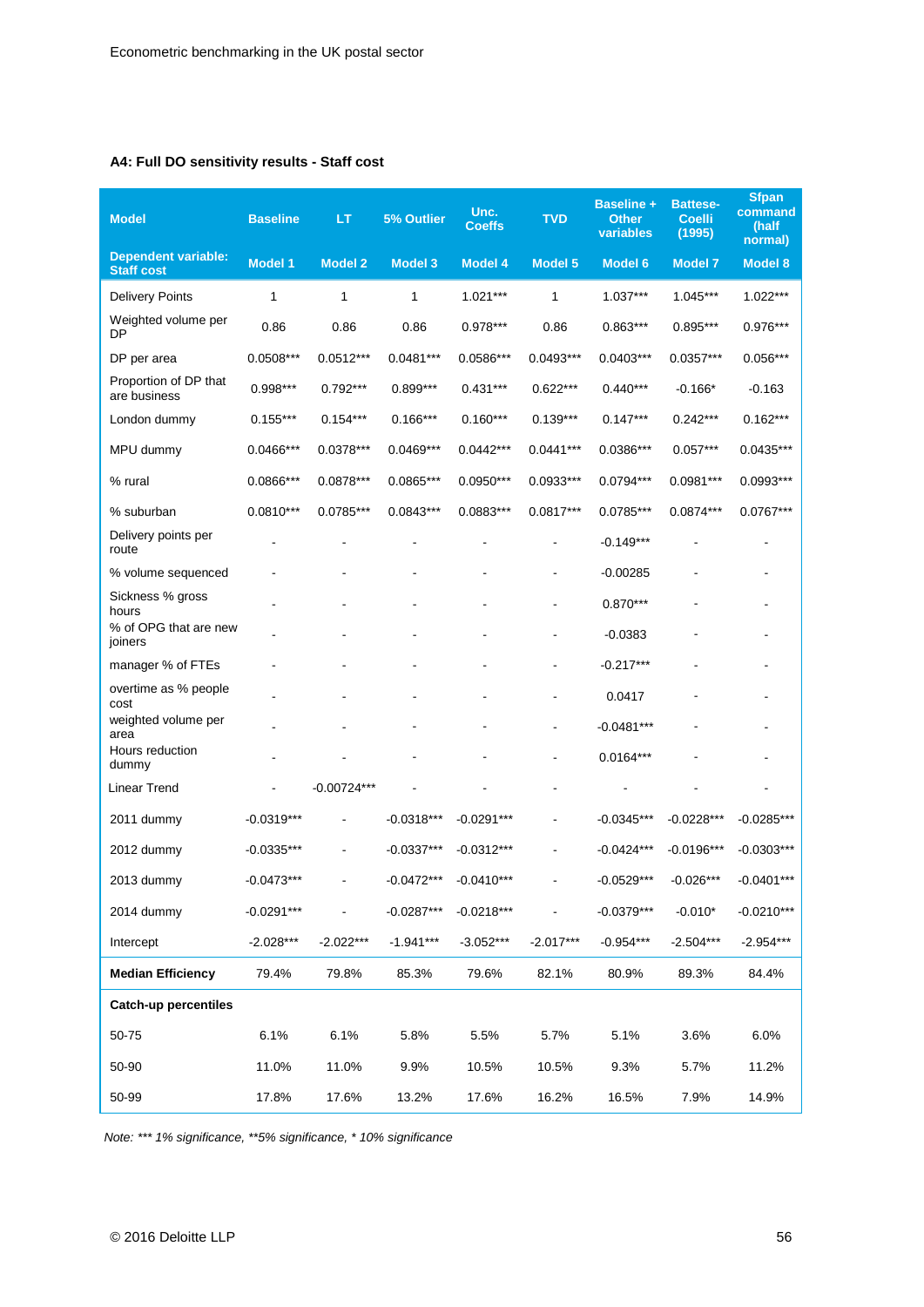#### **A5: Full DO sensitivity results - Staff hours**

| <b>Model</b>                                     | <b>Baseline</b> | LT             | 5% Outlier     | Unc.<br><b>Coeffs</b> | <b>TVD</b>     | Base +<br><b>Other</b><br>variables | <b>Battese-</b><br><b>Coelli</b><br>(1995) | <b>Sfpan</b><br>command<br>(half<br>normal) |
|--------------------------------------------------|-----------------|----------------|----------------|-----------------------|----------------|-------------------------------------|--------------------------------------------|---------------------------------------------|
| <b>Dependent variable:</b><br><b>Staff hours</b> | <b>Model 1</b>  | <b>Model 2</b> | <b>Model 3</b> | <b>Model 4</b>        | <b>Model 5</b> | <b>Model 6</b>                      | <b>Model 7</b>                             | <b>Model 8</b>                              |
| <b>Delivery Points</b>                           | 1               | 1              | 1              | $1.032***$            | 1              | $1.044***$                          | $1.044***$                                 | 1.0256***                                   |
| Weighted volume per<br>DP                        | 0.8             | 0.8            | 0.8            | 0.984***              | 0.8            | $0.815***$                          | $0.865***$                                 | $0.9729***$                                 |
| DP per area                                      | $0.0221***$     | $0.0221***$    | $0.0238***$    | 0.0332***             | $0.0211***$    | $0.0194***$                         | $0.023***$                                 | $0.03648***$                                |
| Proportion of DP that<br>are business            | $0.802***$      | $0.806***$     | $0.862***$     | $-0.184$              | $0.754***$     | 0.189                               | $-0.317***$                                | $-0.4416***$                                |
| London dummy                                     | $0.0672***$     | $0.0690***$    | 0.0631***      | $0.0751***$           | 0.0495***      | 0.0584***                           | 0.0873***                                  | 0.0867***                                   |
| MPU dummy                                        | 0.0387***       | $0.0408***$    | $0.0404***$    | $0.0342***$           | $0.0461***$    | $0.0294***$                         | $0.0437***$                                | $0.0339***$                                 |
| % rural                                          | 0.0186          | 0.0199         | $0.0308**$     | $0.0319**$            | $0.0344**$     | 0.0173                              | $0.0563***$                                | 0.04006***                                  |
| % suburban                                       | $0.0370***$     | $0.0379***$    | $0.0518***$    | $0.0469***$           | $0.0417***$    | $0.0315***$                         | $0.0661**$                                 | $0.05082***$                                |
| Delivery points per<br>route                     |                 |                |                |                       |                | $-0.189***$                         |                                            |                                             |
| % volume sequenced                               |                 |                |                |                       |                | $-0.00529$                          |                                            |                                             |
| Sickness % gross<br>hours                        |                 |                |                |                       |                | $0.892***$                          |                                            |                                             |
| % of OPG that are<br>joiners                     |                 |                |                |                       |                | $-0.00095$                          |                                            |                                             |
| manager % of FTEs                                |                 |                |                |                       |                | $-0.200***$                         |                                            |                                             |
| overtime as % people<br>cost                     |                 |                |                |                       |                | $0.224***$                          |                                            |                                             |
| weighted volume per<br>area                      |                 |                |                |                       |                | $-0.0325***$                        |                                            |                                             |
| Hours reduction<br>dummy                         |                 |                |                |                       | $\blacksquare$ | $0.0135***$                         |                                            |                                             |
| Linear Trend                                     |                 | $-0.0146***$   |                |                       |                |                                     |                                            |                                             |
| 2011 dummy                                       | $-0.0128***$    |                | $-0.0127***$   | $-0.00828***$         |                | $-0.0131***$                        | $-0.0056$                                  | $-0.0083***$                                |
| 2012 dummy                                       | $-0.0199***$    |                | $-0.0191***$   | $-0.0156***$          |                | $-0.0235***$                        | $-0.0067$                                  | $-0.0155***$                                |
| 2013 dummy                                       | $-0.0429***$    |                | $-0.0426***$   | $-0.0330***$          |                | $-0.0405***$                        | $-0.0224***$                               | $-0.0330***$                                |
| 2014 dummy                                       | $-0.0581***$    |                | $-0.0572***$   | $-0.0467***$          |                | $-0.0592***$                        | $-0.0399***$                               | $-0.0468***$                                |
| Intercept                                        | $-3.842***$     | $-3.827***$    | $-3.795***$    | $-5.417***$           | $-3.886***$    | $-2.903***$                         | $-4.612***$                                | $-5.233***$                                 |
| <b>Median Efficiency</b>                         | 81.0%           | 80.9%          | 86.6%          | 81.3%                 | 81.3%          | 79.9%                               | 89.7%                                      | 86.5%                                       |
| <b>Catch-up percentiles</b>                      |                 |                |                |                       |                |                                     |                                            |                                             |
| 50-75                                            | 5.0%            | 5.0%           | 4.7%           | 4.9%                  | 4.6%           | 4.2%                                | 3.2%                                       | 5.0%                                        |
| 50-90                                            | 9.8%            | 9.8%           | 9.2%           | 9.3%                  | 8.6%           | 8.3%                                | 5.2%                                       | 9.9%                                        |
| 50-99                                            | 16.5%           | 16.5%          | 11.8%          | 16.0%                 | 14.6%          | 14.6%                               | 7.2%                                       | 12.8%                                       |

*\*\*\* 1% significance, \*\*5% significance, \* 10% significance*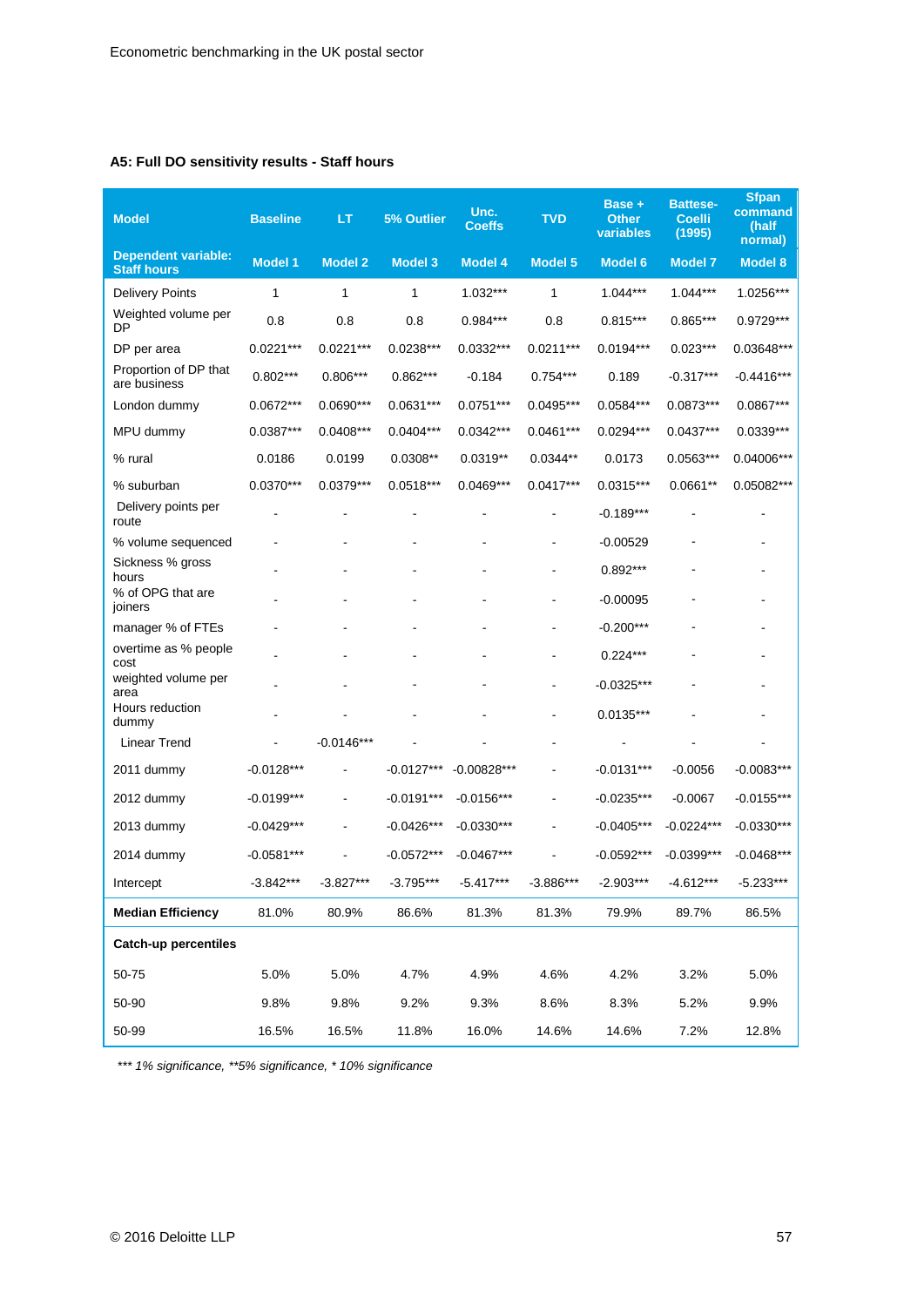#### **A6: Battese-Coelli 1995 efficiency equation output for cost and hours**

| Battese - Coelli 1995 estimated efficiency<br>equation | <b>Cost</b>  | <b>Hours</b> |
|--------------------------------------------------------|--------------|--------------|
| <b>Mean (Inefficiency) Equation</b>                    |              |              |
| Delivery points per route                              | $-0.189***$  | $-0.159***$  |
| % volume sequenced                                     | $-0.083***$  | $-0.0561***$ |
| Sickness % gross hours                                 | $1.202***$   | $1.202***$   |
| % of OPG that are joiners                              | $0.516***$   | $0.416***$   |
| manager % of FTEs                                      | $-0.848***$  | $-0.656***$  |
| overtime as % people cost                              | $0.772***$   | $0.722***$   |
| weighted volume per area                               | $-0.0498***$ | $-0.034***$  |
| Hours reduction dummy                                  | $0.0225***$  | $0.0159***$  |
| Constant                                               | 1.691***     | 1.335***     |
| Ui variance equation<br>Constant                       | $-4.674***$  | $-5.109***$  |
| Vi variance equation<br>Constant                       | $-5.548***$  | $-5.569***$  |

*Note: \*\*\* 1% significance, \*\*5% significance, \* 10% significance*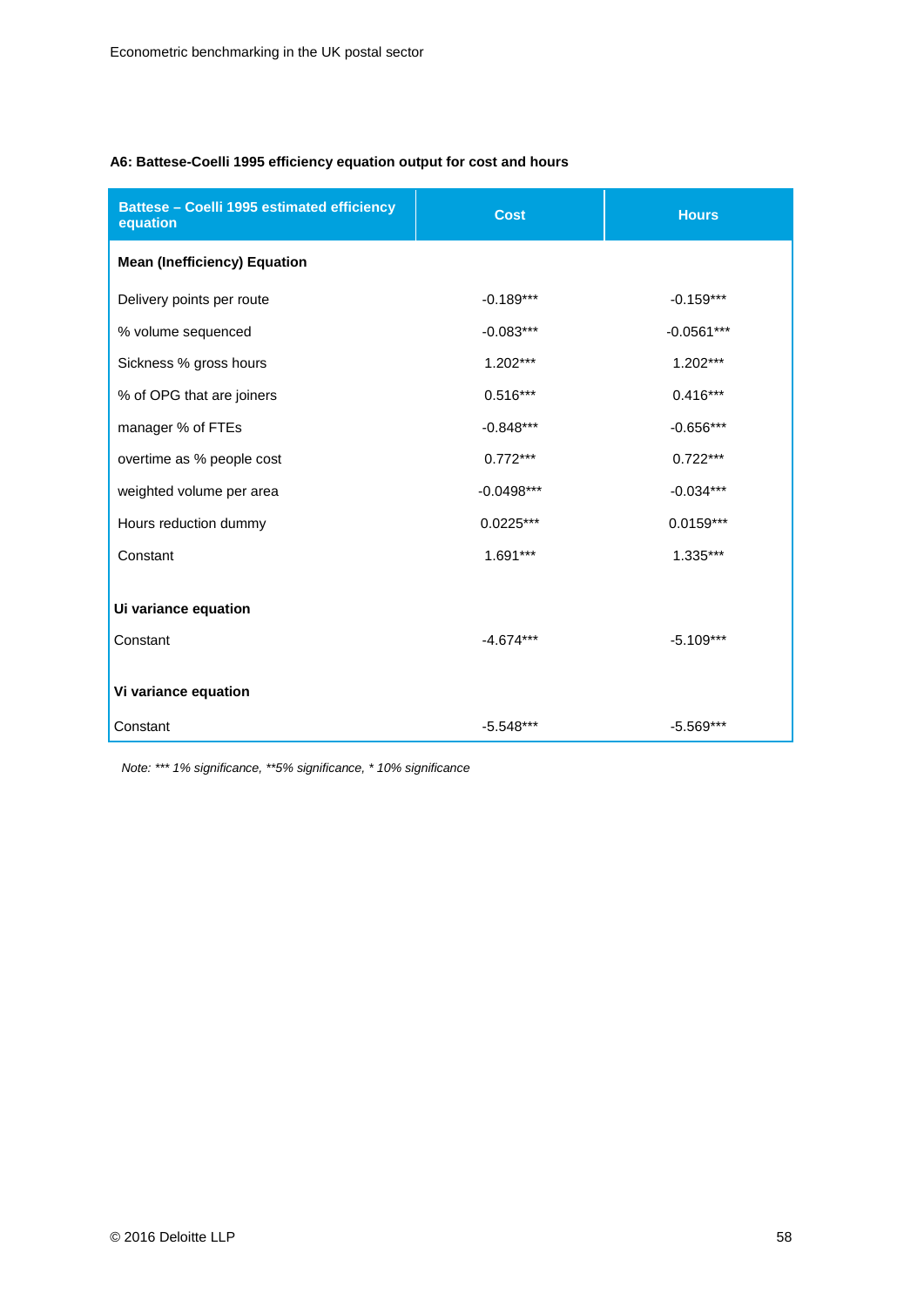#### A4.2 MC Sensitivity results

#### Sensitivity of coefficient and frontier shift estimates

A number of robustness checks were performed upon the baseline MC models. Due to the lower number of unique observations, the full suite of SFA models could not be tested due to issues in obtaining convergence of the likelihood function. However, a number of models including additional variables and alternative assumptions were run. The results of the catch-up and frontier shift components are presented in table A7, with full results in tables A8 and A9. The models included are:

**Model 1:** Results from the baseline model are first presented for comparison. This was estimated using the specific removal of the re-occurring top and bottom four MCs in terms of efficiency scores. The specification used is time-invariant, with year dummies included to capture the frontier shift. A truncated normal distribution of efficiency scores is also assumed.

**Model 2:** A linear trend is included to review the sensitivity of the baseline results to the specification of the frontier shift. The frontier shift estimates remain robust, although some volatility is observed within the catch-up estimates, particularly for staff hours.

**Model 3:** The ratio of inward to outward workload was included to account for scale, given that larger MCs are observed to have larger proportions of outward volumes (destined for a MC). This variable was insignificant in both cost and hours models. Small variation in the catch-up estimates was observed.

**Model 4:** Potential sources of efficiency were included within the model to review the impact on the catch-up opportunity. The frontier shift cannot be interpreted in this model due to correlation between the efficiency sources and the year dummies. Although the width of the distribution narrows, the catch-up opportunities measured by the upper quartile increase. This may result from the possible existence of collinearity across the variables included; the majority of coefficients are also insignificant within the model.

**Model 5:** The baseline model was re-estimated assuming a half-normal distribution of efficiency scores. By construction, the median efficiency score increases to c.85% for both staff costs and hours, with a narrower overall distribution. The estimated catch-up opportunity also increases at the upper quartile and decile benchmarks relative to the baseline specification, whilst the frontier shift represents an upper bound for staff hours.

Overall, some variation is observed within the catch-up estimates. The baseline model tends to provide estimates close to the lower bound catch-up opportunity amongst the models estimated. The median efficiency score remains at approximately 70% across the range of models, although increases when a half-normal distribution is assumed, as could be expected. The frontier shift estimates remain robust across the different models, although the half-normal distribution for staff hours suggests that marginally higher historical savings may have been achieved.

Despite these robustness checks providing some confidence to the MC results, not all SFA extensions could be estimated due to the lower sample size, for instance the Battese-Coelli (1995)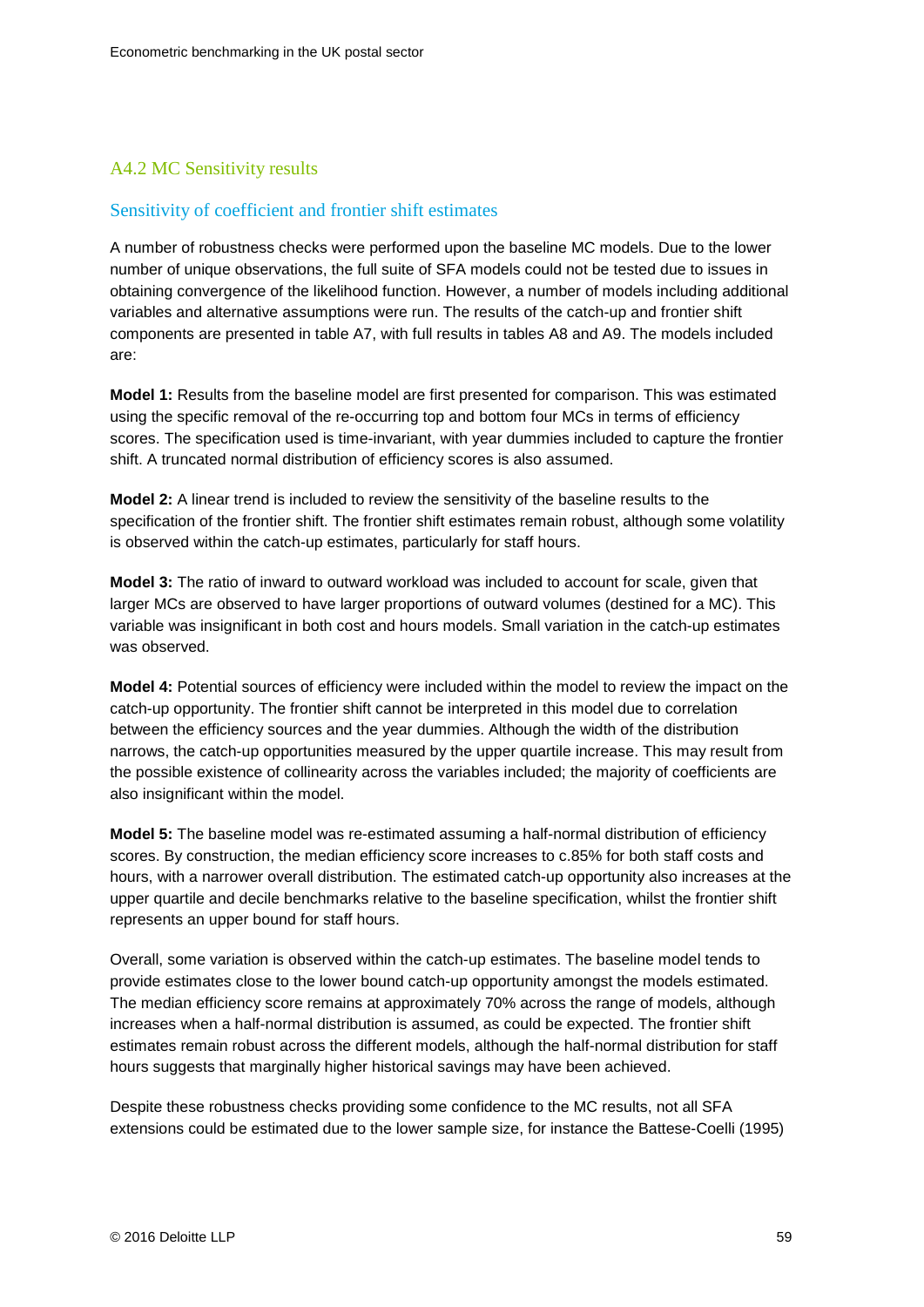specification, a model which had provided a lower bound at the DO-level. This represents a notable caveat to the MC results.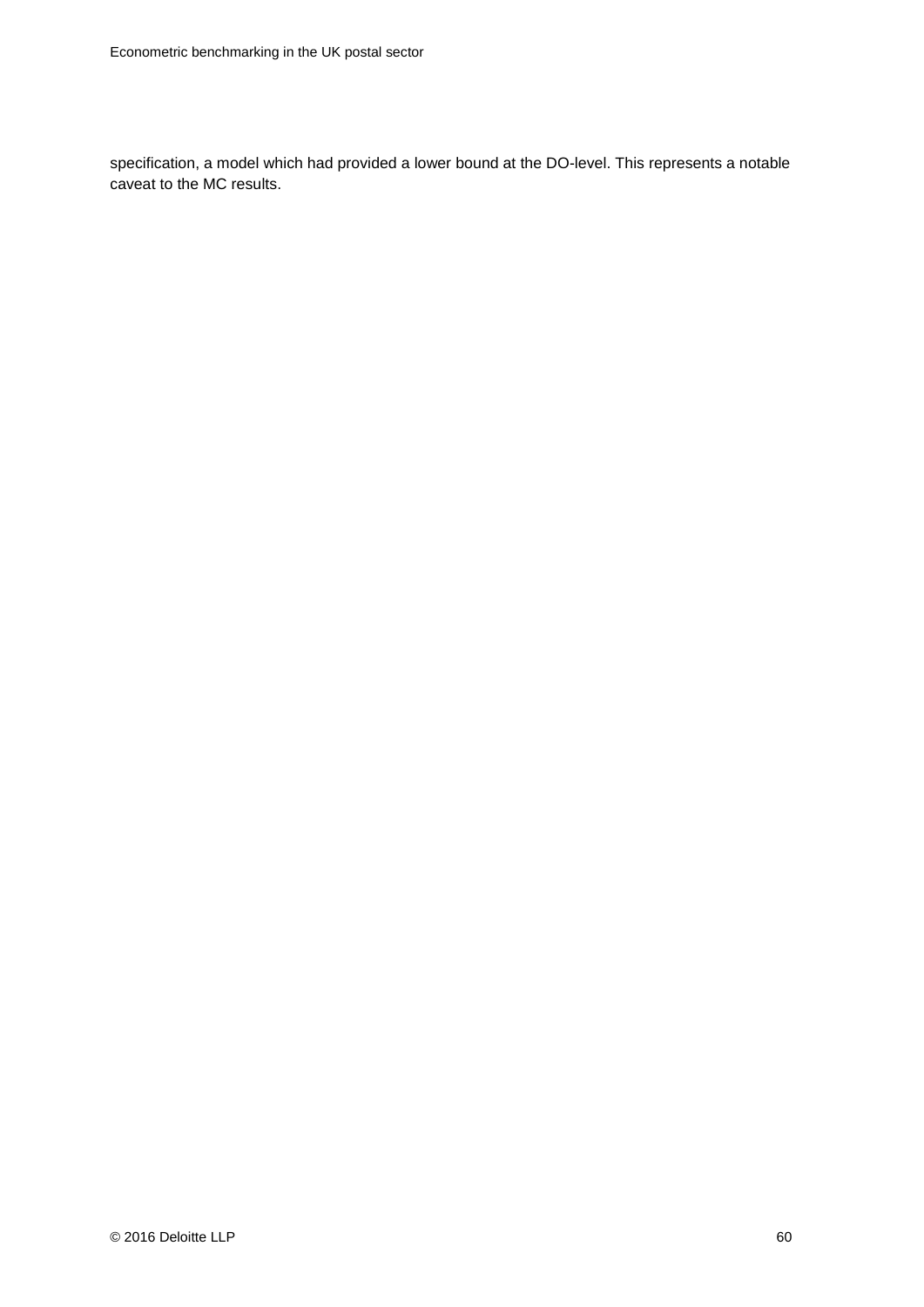#### **Table A7: MC Sensitivity results summary**

| Model                  | <b>Dependent</b><br>variable | <b>Frontier</b><br>shift | Coeffs.<br><b>Constrained?</b> | <b>Estimator</b>                                                       | <b>Potential</b><br>sources of<br>inefficiency<br><i>included</i> | <b>Catch-up</b><br>gap $50^\circ$ to<br>$75^\degree$<br>percentile | <b>Catch-up</b><br>gap 50 to<br>$90^{\circ}$<br>percentile | Catch-up<br>gap 50 to<br>99<br>percentile | <b>Frontier</b><br>shift<br>2010-2015 |
|------------------------|------------------------------|--------------------------|--------------------------------|------------------------------------------------------------------------|-------------------------------------------------------------------|--------------------------------------------------------------------|------------------------------------------------------------|-------------------------------------------|---------------------------------------|
| $\mathbf{1}$<br>(Base) | Cost                         | Year<br>dummies          | <b>No</b>                      | Time - Invariant (Battese-Coelli, 1992)                                |                                                                   | 4.9%                                                               | 9.9%                                                       | 16.2%                                     | 4.5%                                  |
| (Base)                 | Hours                        | Year<br>dummies          | <b>No</b>                      | Time - Invariant (Battese-Coelli, 1992)                                | $\blacksquare$                                                    | 6.3%                                                               | 11.5%                                                      | 13.4%                                     | 8.8%                                  |
| $\overline{2}$         | Cost                         | Linear<br>Trend          | No                             | Time - Invariant (Battese-Coelli, 1992)                                |                                                                   | 4.8%                                                               | 9.9%                                                       | 16.4%                                     | 4.5%                                  |
| 2                      | Hours                        | Linear<br>Trend          | No                             | Time - Invariant (Battese-Coelli, 1992)                                | $\overline{a}$                                                    | 4.8%                                                               | 10.7%                                                      | 13.4%                                     | 8.8%                                  |
| 3                      | Cost                         | Year<br>dummies          | No                             | Time - Invariant (Battese-Coelli, 1992) +<br>Inward / Outward Workload |                                                                   | 5.8%                                                               | 10.7%                                                      | 17.5%                                     | 4.1%                                  |
| 3                      | Hours                        | Year<br>dummies          | No                             | Time - Invariant (Battese-Coelli, 1992) +<br>Inward/Outward Workload   |                                                                   | 6.6%                                                               | 12.2%                                                      | 14.2%                                     | 8.6%                                  |
| 4                      | Cost                         | Year<br>dummies          | <b>No</b>                      | Time - Invariant (Battese-Coelli, 1992)                                | Cost equation                                                     | 7.7%                                                               | 10.9%                                                      | 11.7%                                     | 4.1%                                  |
| 4                      | Hours                        | Year<br>dummies          | No                             | Time - Invariant (Battese-Coelli, 1992)                                | Hours<br>equation                                                 | 8.5%                                                               | 11.0%                                                      | 13.0%                                     | 7.6%                                  |
| 5                      | Cost                         | Year<br>dummies          | No                             | Time - Invariant (BC 1992) with half-<br>normal distribution           |                                                                   | 8.6%                                                               | 10.9%                                                      | 13.5%                                     | 3.9%                                  |
| 5                      | Hours                        | Year<br>dummies          | No                             | Time - Invariant (BC 1992) with half-<br>normal distribution           | $\blacksquare$                                                    | 9.5%                                                               | 13.1%                                                      | 14.0%                                     | 9.2%                                  |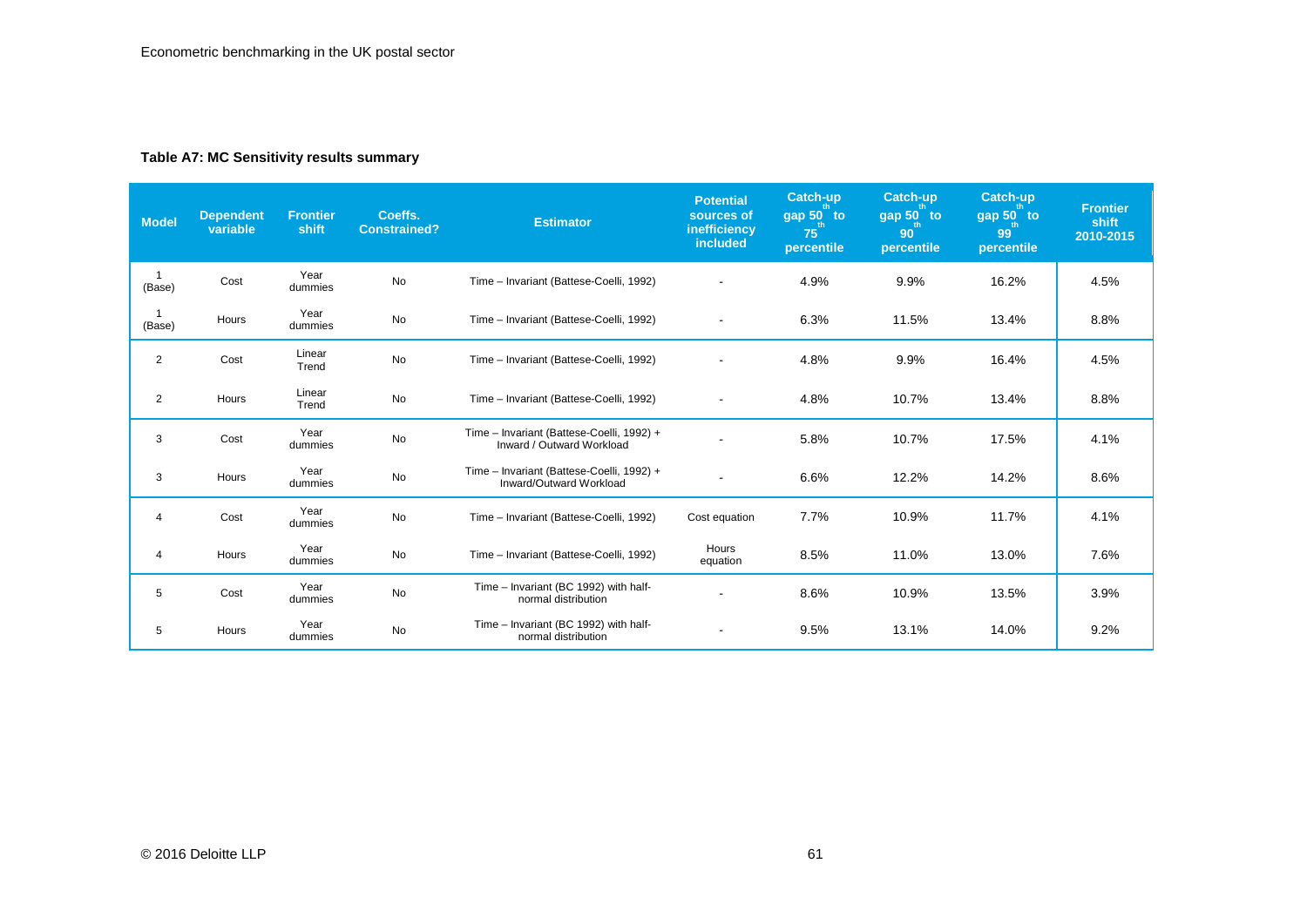#### Coefficient estimates

#### *Coefficient volatility*

Large coefficient volatility was observed across the MC specifications, primarily as a result of the low number of observations. Variable insignificance was also an issue. The full model results are illustrated in tables A8 and A9.

As in the DO analysis, the most volatile coefficients were found on variables that were included to account for differences in MC geography. This can be explained by correlation across these variables, in particular between geography factors and the number of DOs per area served by a MC. Indeed correlation with the number of DOs per area served is the key driver underlying the negative London coefficient; when this variable is removed, the London dummy becomes positive and significant.

#### *Efficiency variables*

When sources of efficiency were included within the baseline model, many were insignificant, even though the majority held the correct sign. Variables such as the time of final network vehicle, significant in previous specifications, were also found to be insignificant when sources were included, resulting from correlation across the different variables. Of those found to be significant, a higher proportion of managers relative to total employees was found to have a large negative impact on staff costs and hours, whilst an increase in workload per MC size (in square metres) is also found to reduce the inefficiency component.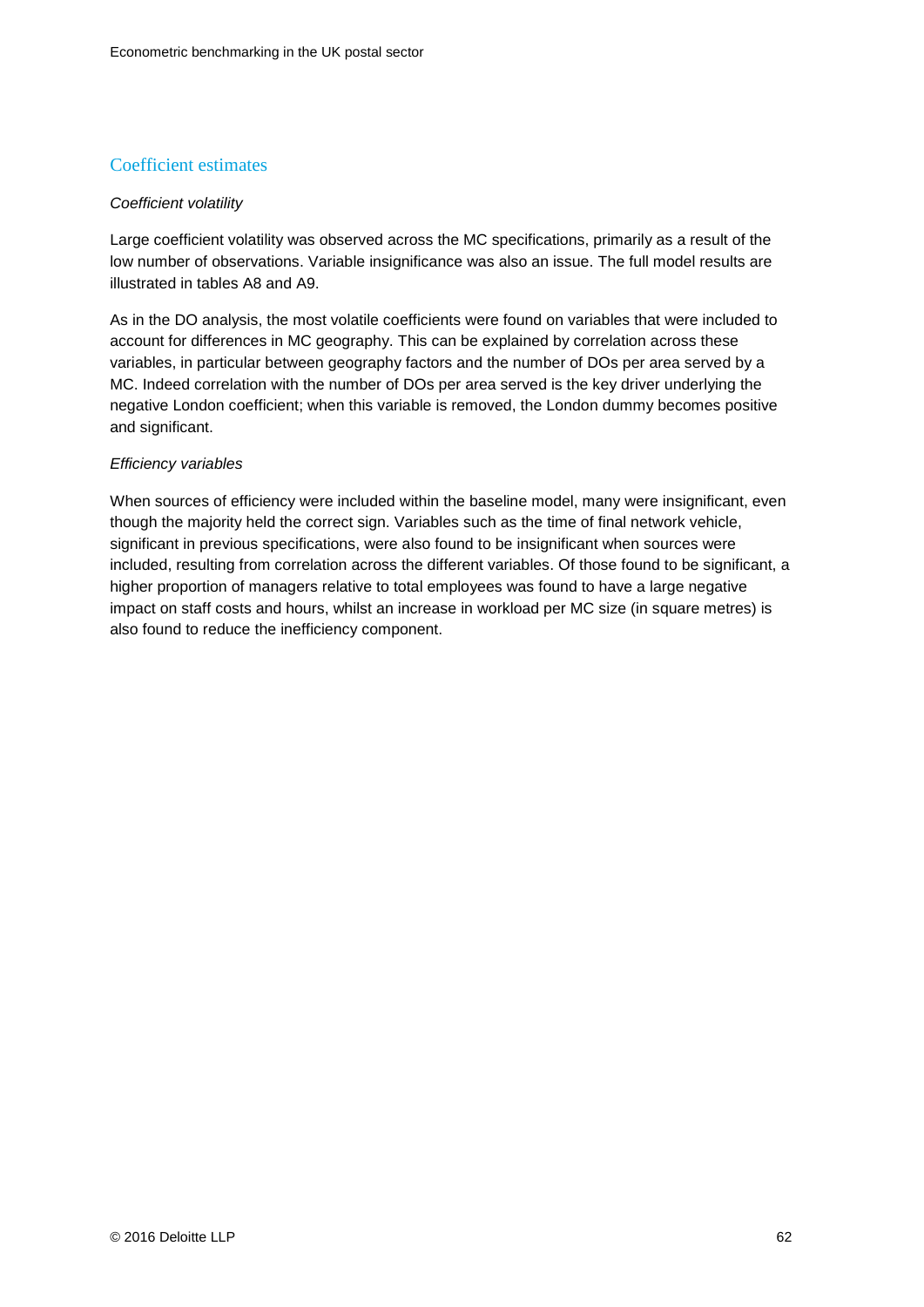#### **Table A8: MC sensitivity results: Staff cost**

| <b>Model</b>                                    | <b>Baseline</b> | <b>Linear Trend</b> | <b>Baseline +</b><br><b>Inward/Outward</b> | <b>Baseline</b><br>including<br>efficiency<br><b>sources</b> | <b>Sfpan (half-</b><br>normal) |
|-------------------------------------------------|-----------------|---------------------|--------------------------------------------|--------------------------------------------------------------|--------------------------------|
| <b>Dependent variable:</b><br><b>Staff cost</b> | <b>Model 1</b>  | <b>Model 2</b>      | <b>Model 3</b>                             | <b>Model 4</b>                                               | <b>Model 5</b>                 |
| Ln(DO per MC)                                   | $0.989***$      | 0.986***            | $0.978***$                                 | 1.066***                                                     | $1.044***$                     |
| Ln(Total Workload per DO)                       | $0.713***$      | $0.703***$          | $0.677***$                                 | $0.821***$                                                   | $0.836***$                     |
| Ln(Inward workload/Outward<br>workload)         |                 |                     | $-0.044$                                   |                                                              | $\overline{a}$                 |
| Ln(DO per area)                                 | $0.0809**$      | $0.0827**$          | $0.0830*$                                  | $0.0727**$                                                   | $0.111***$                     |
| London dummy                                    | $-0.112$        | $-0.115$            | $-0.115$                                   | $-0.0745$                                                    | $-0.141**$                     |
| Ln(Time of final dispatch)                      | 0.0274          | 0.00749             | 0.0053                                     | 0.0248                                                       | 0.221                          |
| Ln(Time of final network<br>vehicle)            | $-0.263*$       | $-0.269*$           | $-0.266*$                                  | 0.0189                                                       | $-0.120$                       |
| % vol. sequenced                                |                 |                     |                                            | 0.0777                                                       |                                |
| Sickness as % of gross hrs.                     |                 |                     |                                            | $-0.12$                                                      | $\blacksquare$                 |
| OPG joiners as % of OPG<br>staff                |                 |                     |                                            | $-0.0216$                                                    | $\blacksquare$                 |
| Manger as % of FTEs                             |                 |                     |                                            | $-0.707**$                                                   | $\blacksquare$                 |
| Overtime as % of people cost                    |                 |                     |                                            | $-0.376$                                                     |                                |
| Workload per m^2                                |                 |                     |                                            | $-0.126***$                                                  |                                |
| <b>Linear Trend</b>                             |                 | $-0.0227***$        |                                            | $\blacksquare$                                               | ä,                             |
| 2013 dummy                                      | $-0.0200**$     |                     | $-0.0186*$                                 | $-0.0182*$                                                   | $-0.009$                       |
| 2014 dummy                                      | $-0.0448***$    |                     | $-0.0413***$                               | $-0.0406***$                                                 | $-0.039***$                    |
| Intercept                                       | 2.954*          | $3.218**$           | $3.678*$                                   | 2.062                                                        | 0.447                          |
| <b>Median efficiency</b>                        | 73.6%           | 73.5%               | 76.9%                                      | 86.4%                                                        | 85.7%                          |
| Catch-up percentiles                            |                 |                     |                                            |                                                              |                                |
| 50-75                                           | 4.9%            | 4.8%                | 5.8%                                       | 7.7%                                                         | 8.6%                           |
| 50-90                                           | 9.9%            | 9.9%                | 10.7%                                      | 10.9%                                                        | 10.9%                          |
| 50-99                                           | 16.2%           | 16.4%               | 17.5%                                      | 11.7%                                                        | 13.5%                          |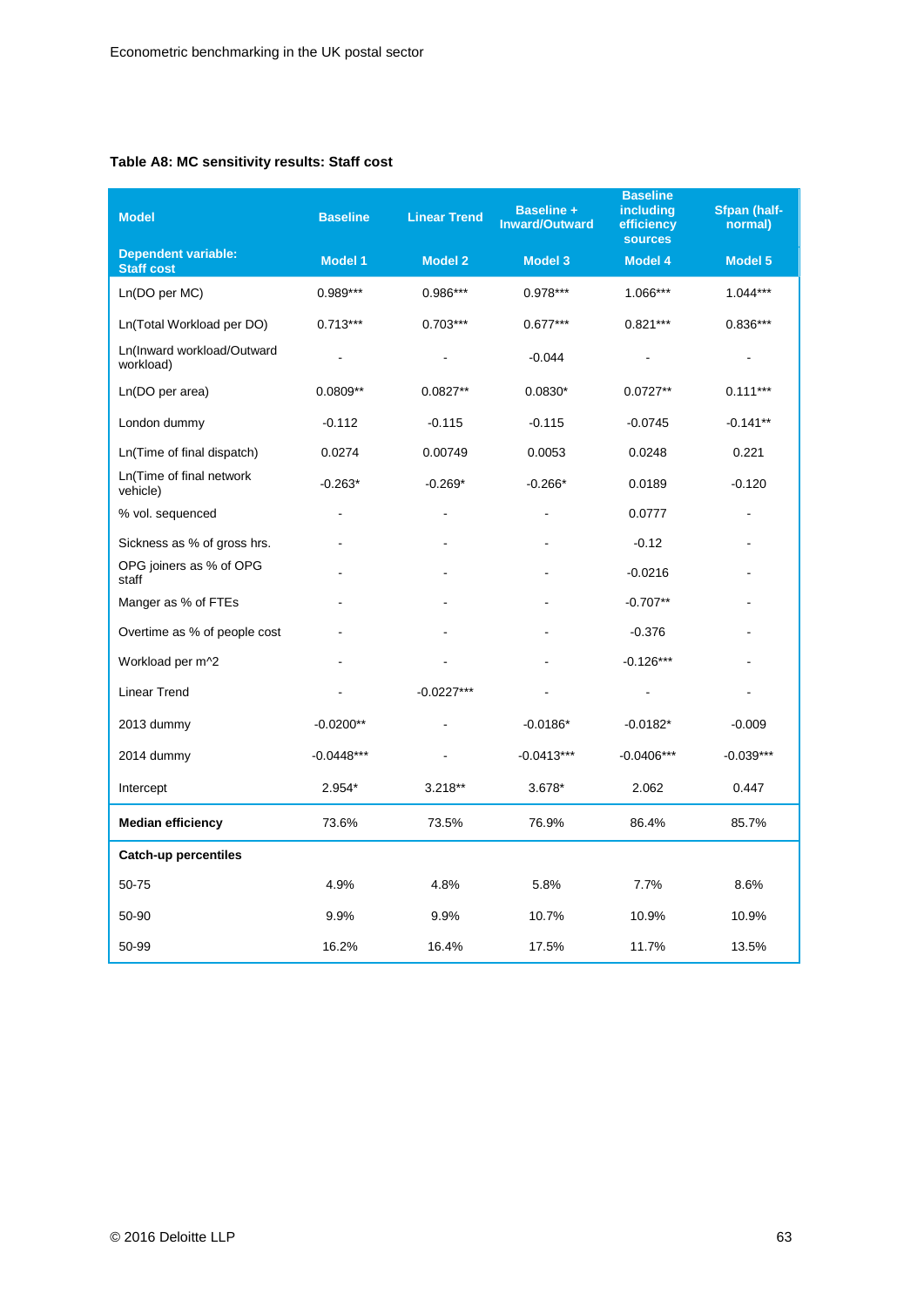#### **Table A9: MC sensitivity results: Staff hours**

| <b>Model</b>                                     | <b>Baseline</b> | <b>Linear Trend</b> | <b>Baseline +</b><br><b>Inward/Outward</b> | <b>Baseline</b><br>including<br>efficiency<br><b>sources</b> | <b>Sfpan (half-</b><br>normal) |
|--------------------------------------------------|-----------------|---------------------|--------------------------------------------|--------------------------------------------------------------|--------------------------------|
| <b>Dependent variable:</b><br><b>Staff hours</b> | <b>Model 1</b>  | <b>Model 2</b>      | <b>Model 3</b>                             | <b>Model 4</b>                                               | <b>Model 5</b>                 |
| Ln(DO per MC)                                    | 1.095***        | 1.088***            | 1.086***                                   | $1.102***$                                                   | $1.074***$                     |
| Ln(Total Workload per DO)                        | $0.861***$      | $0.829***$          | $0.837***$                                 | $0.917***$                                                   | $0.806***$                     |
| Ln(Inward workload/Outward<br>workload)          |                 |                     | $-0.0301$                                  |                                                              | $\overline{a}$                 |
| Ln(DO per area)                                  | $0.0647**$      | $0.0696**$          | $0.0642**$                                 | $0.0513*$                                                    | $0.114***$                     |
| London dummy                                     | $-0.200**$      | $-0.204**$          | $-0.198**$                                 | $-0.140*$                                                    | $-0.228***$                    |
| Ln(Time of final dispatch)                       | 0.0111          | $-0.165$            | $-0.00973$                                 | $-0.0795$                                                    | 0.109                          |
| Ln(Time of final network<br>vehicle)             | $-0.19$         | $-0.218$            | $-0.191$                                   | $-0.0301$                                                    | $-0.237*$                      |
| % vol. sequenced                                 |                 |                     |                                            | $-0.00771$                                                   |                                |
| Sickness as % of gross hrs.                      |                 |                     |                                            | $-0.41$                                                      | $\sim$                         |
| OPG joiners as % of OPG<br>staff                 |                 |                     |                                            | $-1.358***$                                                  | $\sim$                         |
| Manger as % of FTEs                              |                 |                     |                                            | $-1.273***$                                                  |                                |
| Overtime as % of people cost                     |                 |                     |                                            | $-0.0149$                                                    |                                |
| Workload per m^2                                 |                 |                     |                                            | $-0.126***$                                                  |                                |
| <b>Linear Trend</b>                              |                 | $-0.0449***$        |                                            | $\blacksquare$                                               | $\blacksquare$                 |
| 2013 dummy                                       | $-0.0242**$     |                     | $-0.0233**$                                | $-0.0215*$                                                   | $-0.026**$                     |
| 2014 dummy                                       | $-0.0881***$    |                     | $-0.0856***$                               | $-0.0762***$                                                 | $-0.092***$                    |
| Intercept                                        | $-2.541*$       | $-1.394$            | $-2.043$                                   | $-1.941$                                                     | $-1.500$                       |
| <b>Median efficiency</b>                         | 72.6%           | 71.7%               | 74.6%                                      | 84.9%                                                        | 84.3%                          |
| Catch-up percentiles                             |                 |                     |                                            |                                                              |                                |
| $50 - 75$                                        | 6.3%            | 4.8%                | 6.6%                                       | 8.5%                                                         | 9.5%                           |
| 50-90                                            | 11.5%           | 10.7%               | 12.2%                                      | 11.0%                                                        | 13.1%                          |
| 50-99                                            | 13.4%           | 13.4%               | 14.2%                                      | 13.0%                                                        | 14.0%                          |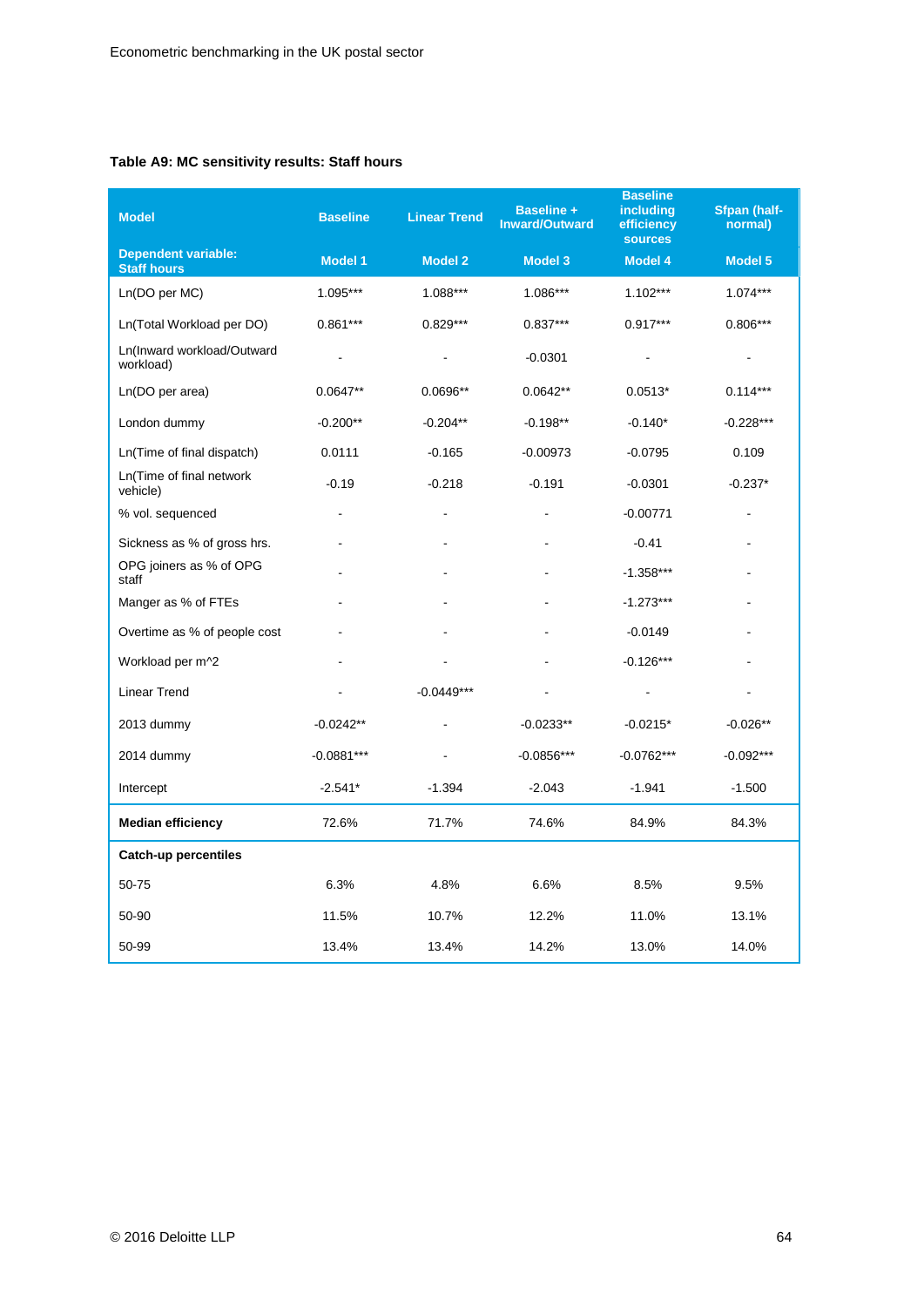#### A5.1 Scope for efficiency savings: DOs

The following graphs represent the figures comprising the tables shown within the DO summary section. Each figure shows the possible proportionate total savings available within the specified year. These are calculated based on the sum of the forecasted frontier shift and annualised catchup saving available.

#### **Range of potential efficiency savings available to Royal Mail DOs (in terms of staff hours)**





*Source: Deloitte analysis*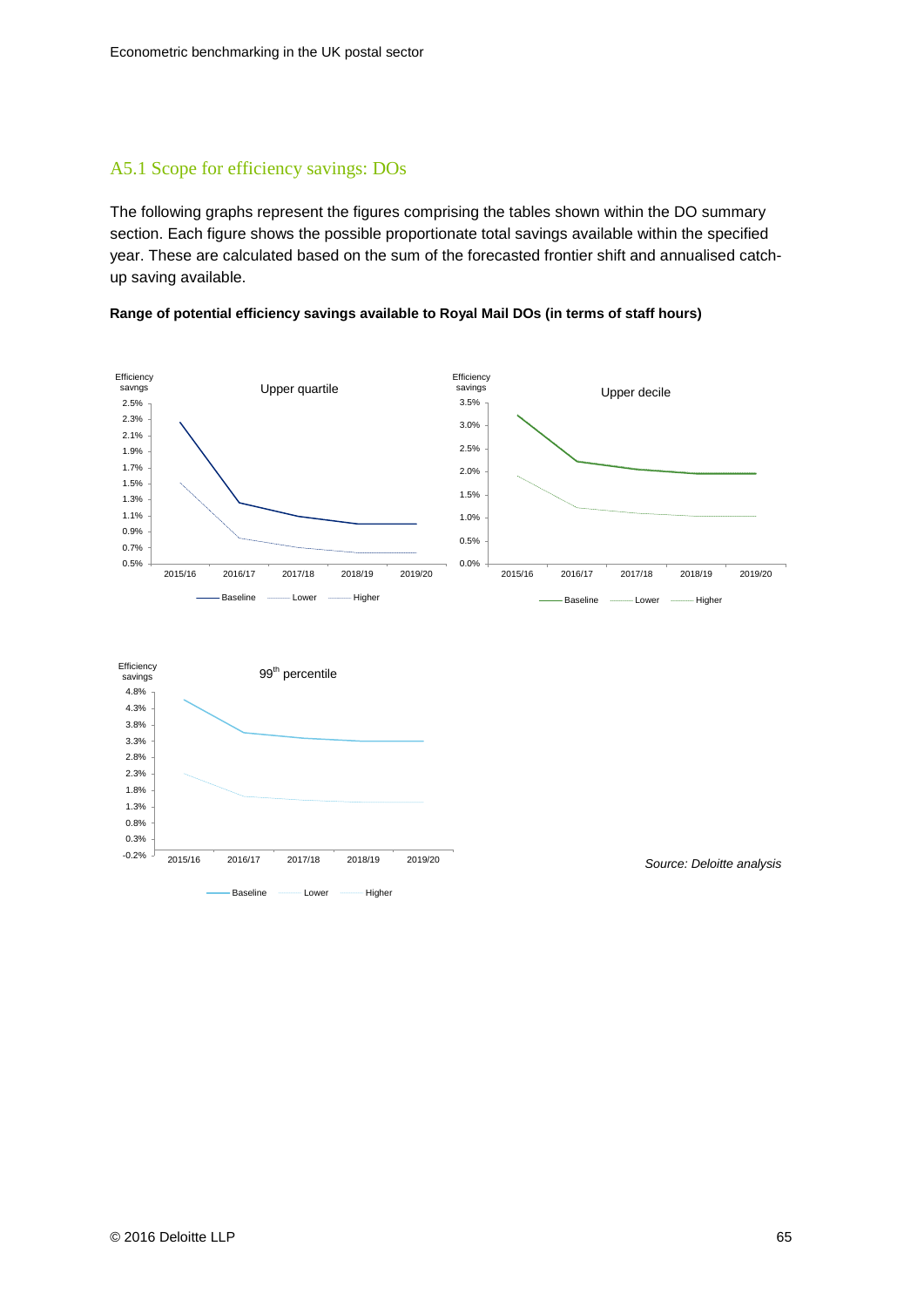#### A5.2 Scope for efficiency savings: MCs

The following diagrams represent the figures comprising the tables shown within the MC summary section. Each shows the possible proportionate total savings available within the specified year, based on the sum of the forecasted frontier shift and annualised catch-up saving available.

**Range of potential efficiency savings available to Royal Mail MCs (in terms of staff hours)**





*Source: Deloitte analysis*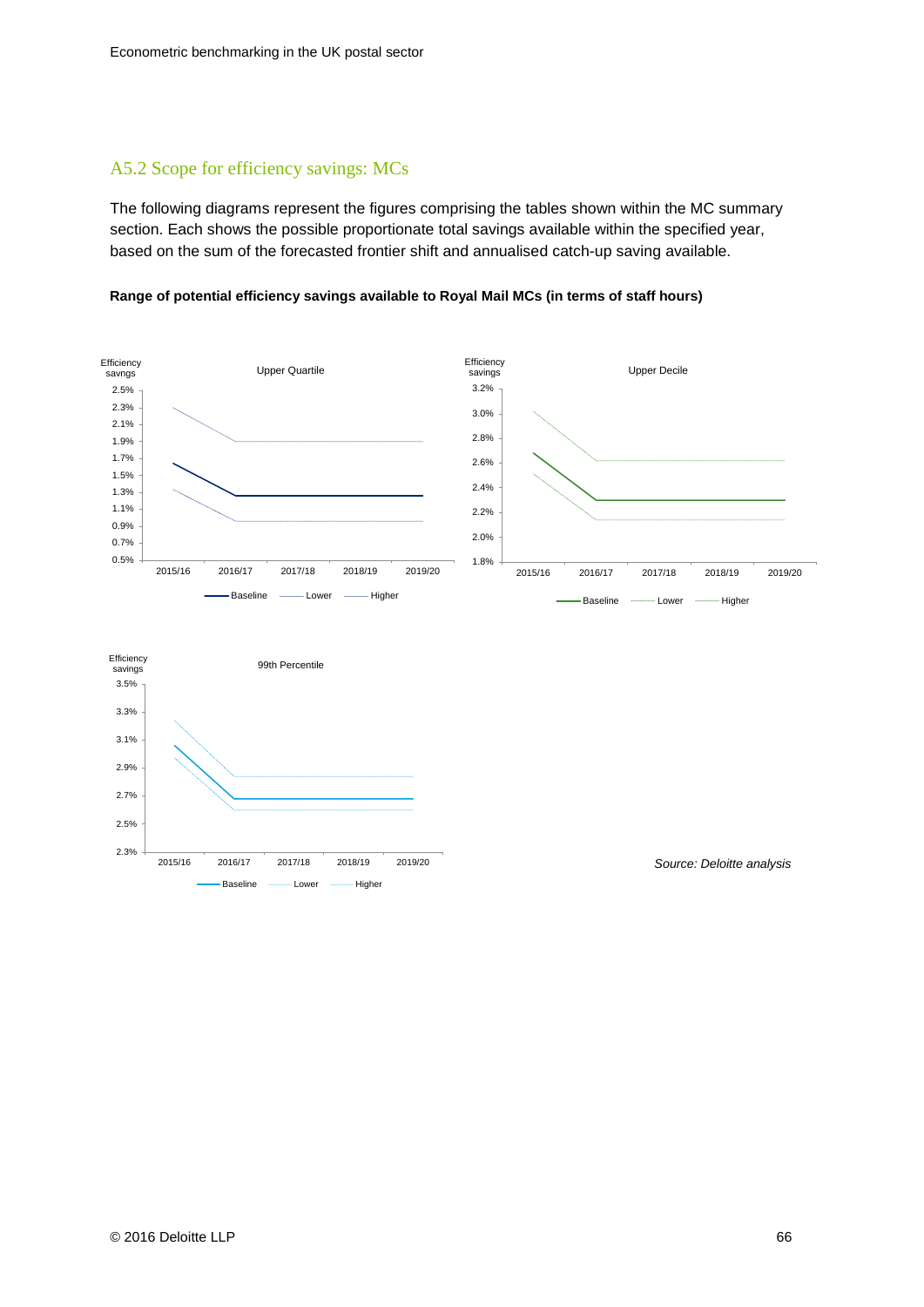#### A6.1 Reconciliation of the cost and hours frontier shifts

The difference in frontier shift between staff costs and staff hours within the final sample year is attributed to an above average pay rise received by OPG DO and MC staff relative to the rest of the Transport and Storage industry. Average sector wages and OPG hourly pay is shown below for DO and MC units.



Average pay for frontline staff in both DOs and MCs increased over 3% in the final year of the sample period, compared to 0.1% for the Transport and Storage sector. With labour the key driver of people costs, particularly for DOs, this wage growth difference is likely to explain much of the frontier shift gap between cost and hours in DOs and MC.